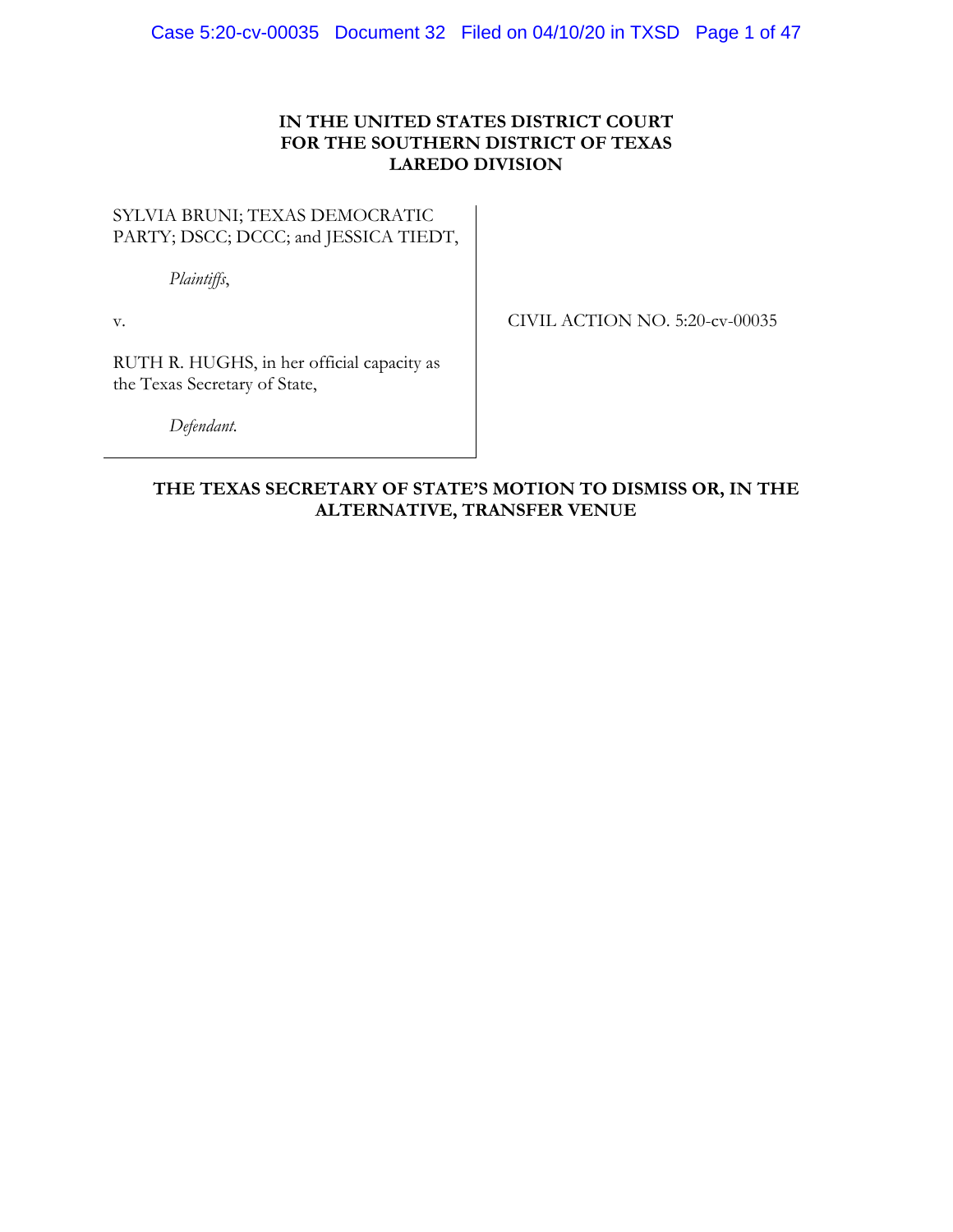# TABLE OF CONTENTS

| I.              |  |
|-----------------|--|
| II.             |  |
| A.              |  |
| <b>B.</b>       |  |
| III.            |  |
| A.              |  |
| <b>B.</b>       |  |
| $\mathcal{C}$ . |  |
| D.              |  |
| IV.             |  |
| A.              |  |
| <b>B.</b>       |  |
| $\mathcal{C}$ . |  |
| D.              |  |
| V.              |  |
|                 |  |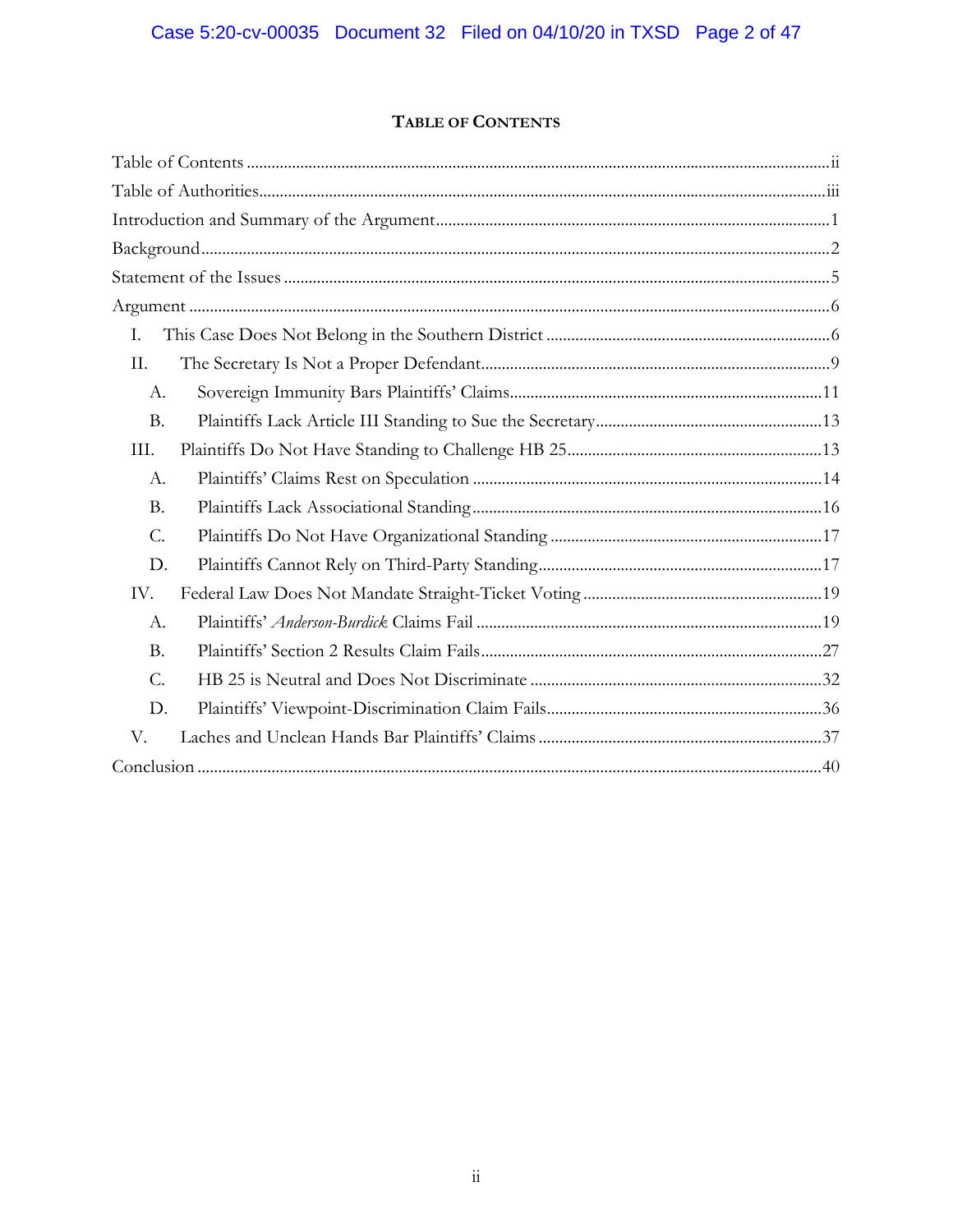# **TABLE OF AUTHORITIES**

# **Cases**

| Ala. State Conference of NAACP v. Alabama, 949 F.3d 647 (11th Cir. 2020) (Branch, J., dissenting) 13           |  |
|----------------------------------------------------------------------------------------------------------------|--|
|                                                                                                                |  |
|                                                                                                                |  |
|                                                                                                                |  |
| Am. Psychiatric Ass'n v. Anthem Health Plans, Inc., 821 F.3d 352 (2d Cir. 2016)  18                            |  |
|                                                                                                                |  |
|                                                                                                                |  |
|                                                                                                                |  |
| Ass'n for Retarded Citizens of Dall. v. Dall. Cty. Mental Health & Mental Retardation Ctr. Bd. of Trustees, 19 |  |
|                                                                                                                |  |
|                                                                                                                |  |
| Ballas v. Symm, 351 F. Supp. 876 (S.D. Tex. 1972), aff'd, 494 F.2d 1167 (5th Cir. 1974) 12                     |  |
|                                                                                                                |  |
| Broadway Nat'l Bank v. Plano Encryption Techs., LLC, 173 F. Supp. 3d 469 (W.D. Tex. 2016) 5, 6                 |  |
|                                                                                                                |  |
|                                                                                                                |  |
|                                                                                                                |  |
| Cabot Oil & Gas Corp. v. Water Cleaning Servs., LLC, No. 4:12-cv-665, 2012 WL 2133589 (S.D. Tex.               |  |
|                                                                                                                |  |
|                                                                                                                |  |
|                                                                                                                |  |
|                                                                                                                |  |
|                                                                                                                |  |
| Comcast Corp. v. Nat'l Ass'n of African Am.-Owned Media, No. 18-1171, 2020 WL 1325816 (U.S. Mar.               |  |
|                                                                                                                |  |
| Common Cause v. Biden, 909 F. Supp. 2d 9 (D.D.C. 2012), aff'd on other grounds, 748 F.3d 1280 (D.C.            |  |
|                                                                                                                |  |
|                                                                                                                |  |
|                                                                                                                |  |
| Conservation Force v. Delta Air Lines, Inc., 190 F. Supp. 3d 606 (N.D. Tex. 2016), aff'd, 682 F. App'x 310     |  |
|                                                                                                                |  |
| Contreras v. Tri-Nat'l, Inc., No. 5:11-cv-74, 2012 WL 12897927 (S.D. Tex. Jan. 9, 2012) (Marmolejo, J.)        |  |
|                                                                                                                |  |
|                                                                                                                |  |
|                                                                                                                |  |
|                                                                                                                |  |
| Def. Distributed v. U.S. Dep't of State, No. 1:15-cv-372, 2018 WL 3614221 (W.D. Tex. July 27, 2018) 15         |  |
|                                                                                                                |  |
| Disability Rights Wis., Inc. v. Walworth Cty. Bd. of Supervisors, 522 F.3d 796 (7th Cir. 2008)  16             |  |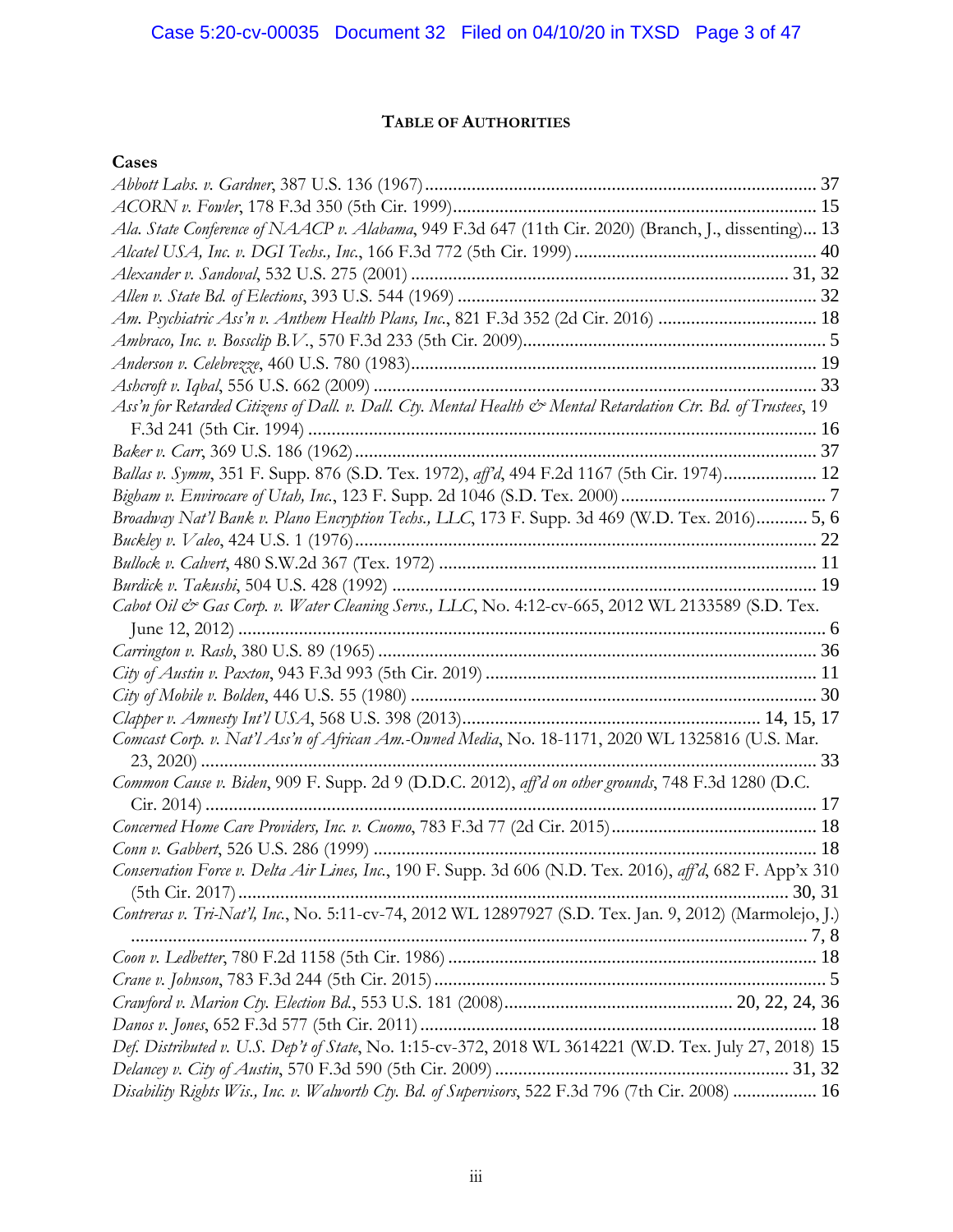| Elec. Privacy Info. Ctr. v. Presidential Advisory Comm'n on Election Integrity, 878 F.3d 371 (D.C. Cir. 2017) |  |
|---------------------------------------------------------------------------------------------------------------|--|
|                                                                                                               |  |
|                                                                                                               |  |
|                                                                                                               |  |
|                                                                                                               |  |
|                                                                                                               |  |
|                                                                                                               |  |
|                                                                                                               |  |
|                                                                                                               |  |
|                                                                                                               |  |
|                                                                                                               |  |
|                                                                                                               |  |
|                                                                                                               |  |
|                                                                                                               |  |
| Kennedy v. Pablos, No., 1:16-cv-1047, 2017 WL 2223056 (W.D. Tex. May 18, 2017) 24                             |  |
|                                                                                                               |  |
|                                                                                                               |  |
|                                                                                                               |  |
|                                                                                                               |  |
|                                                                                                               |  |
|                                                                                                               |  |
|                                                                                                               |  |
|                                                                                                               |  |
|                                                                                                               |  |
|                                                                                                               |  |
| LULAC, Council No. 4434 v. Clements, 999 F.2d 831 (5th Cir. 1993) (en banc) 28, 29, 35                        |  |
|                                                                                                               |  |
|                                                                                                               |  |
|                                                                                                               |  |
| Metropolitan Housing Development Corp. v. Village of Arlington Heights, 558 F.2d 1283 (7th Cir. 1977) 34      |  |
|                                                                                                               |  |
|                                                                                                               |  |
|                                                                                                               |  |
|                                                                                                               |  |
|                                                                                                               |  |
|                                                                                                               |  |
| Nat'l Ass'n of Gov't Emps. v. City Pub. Serv. Bd. of San Antonio, 40 F.3d 698 (5th Cir. 1994) 6, 38           |  |
| Nat'l Treasury Emps. Union v. United States, 101 F.3d 1423 (D.C. Cir. 1996)  17                               |  |
|                                                                                                               |  |
| Ohio Org. Collaborative v. Husted, 189 F. Supp. 3d 708 (S.D. Ohio), rev'd on other grounds, 834 F.3d 620      |  |
|                                                                                                               |  |
|                                                                                                               |  |
| One Wis. Inst., Inc. v. Thomsen, 198 F. Supp. 3d 896 (W.D. Wis. 2016)  23, 24, 36                             |  |
|                                                                                                               |  |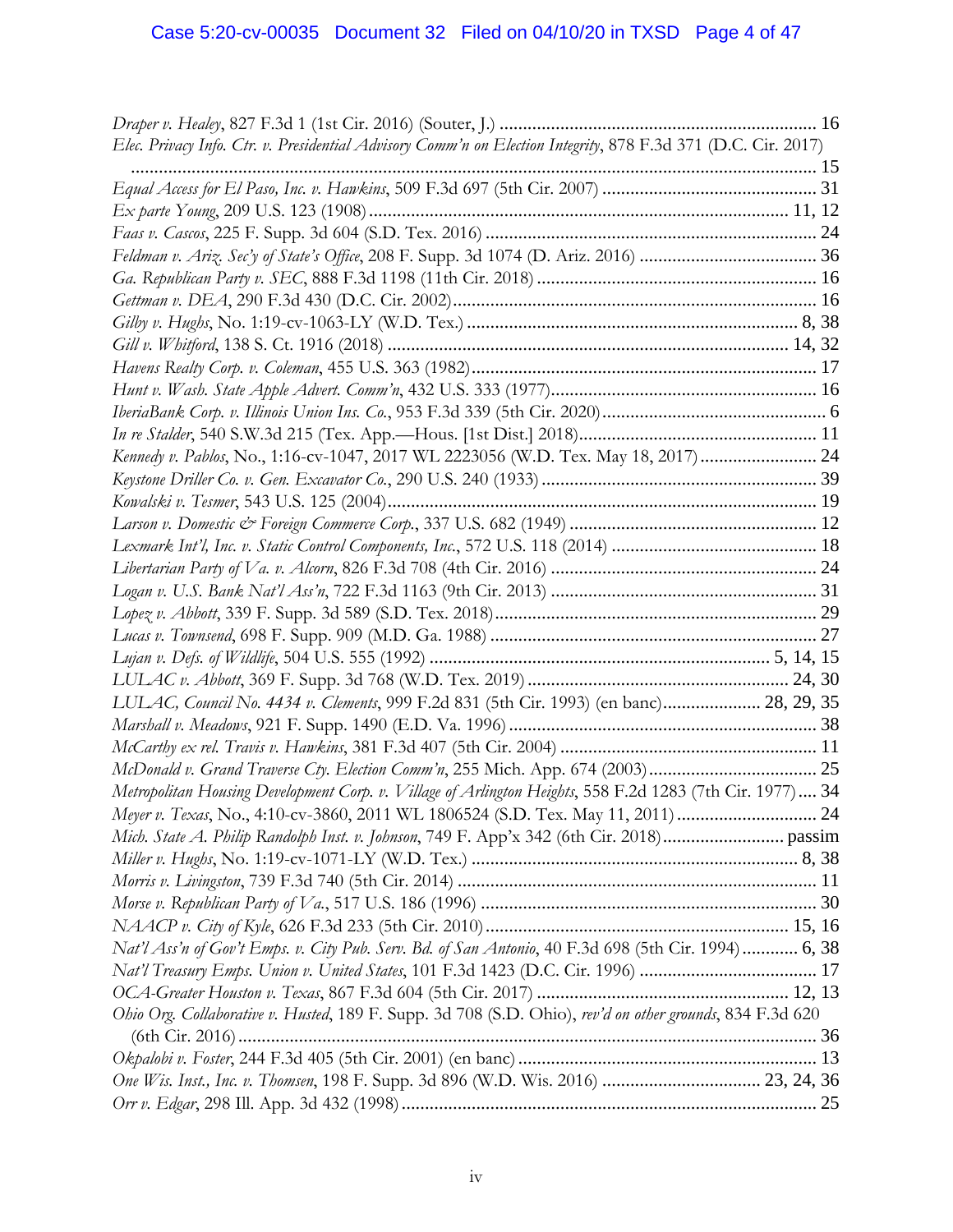| Precision Instrument Mfg. Co. v. Auto. Maint. Mach. Co., 324 U.S. 806 (1945) 39, 40               |  |
|---------------------------------------------------------------------------------------------------|--|
|                                                                                                   |  |
|                                                                                                   |  |
| Southampton, Ltd. v. Le Norman, No. 3:18-cv-1089, 2019 WL 7902959 (N.D. Tex. Sept. 3, 2019)  7    |  |
|                                                                                                   |  |
|                                                                                                   |  |
|                                                                                                   |  |
|                                                                                                   |  |
| Tex. Democratic Party v. State of Texas, No. D-1-GN-20-1610 (Tex. Dist. Ct.-Travis Cty.) 38       |  |
| Tex. Indigenous Council v. Simpkins, No. 5:11-cv-315, 2014 WL 252024 (W.D. Tex. Jan. 22, 2014) 16 |  |
|                                                                                                   |  |
|                                                                                                   |  |
|                                                                                                   |  |
|                                                                                                   |  |
|                                                                                                   |  |
|                                                                                                   |  |
|                                                                                                   |  |
|                                                                                                   |  |
|                                                                                                   |  |
|                                                                                                   |  |
|                                                                                                   |  |
| Woodruff v. Herrera, No. 1:09-cv-449, 2010 WL 11505703 (D.N.M. Feb. 1, 2010)  25                  |  |
|                                                                                                   |  |
|                                                                                                   |  |
| <b>Statutes</b>                                                                                   |  |
|                                                                                                   |  |
|                                                                                                   |  |
|                                                                                                   |  |
|                                                                                                   |  |
|                                                                                                   |  |
|                                                                                                   |  |
|                                                                                                   |  |
|                                                                                                   |  |
|                                                                                                   |  |
|                                                                                                   |  |
|                                                                                                   |  |
|                                                                                                   |  |
|                                                                                                   |  |
|                                                                                                   |  |
|                                                                                                   |  |
|                                                                                                   |  |
|                                                                                                   |  |
|                                                                                                   |  |
|                                                                                                   |  |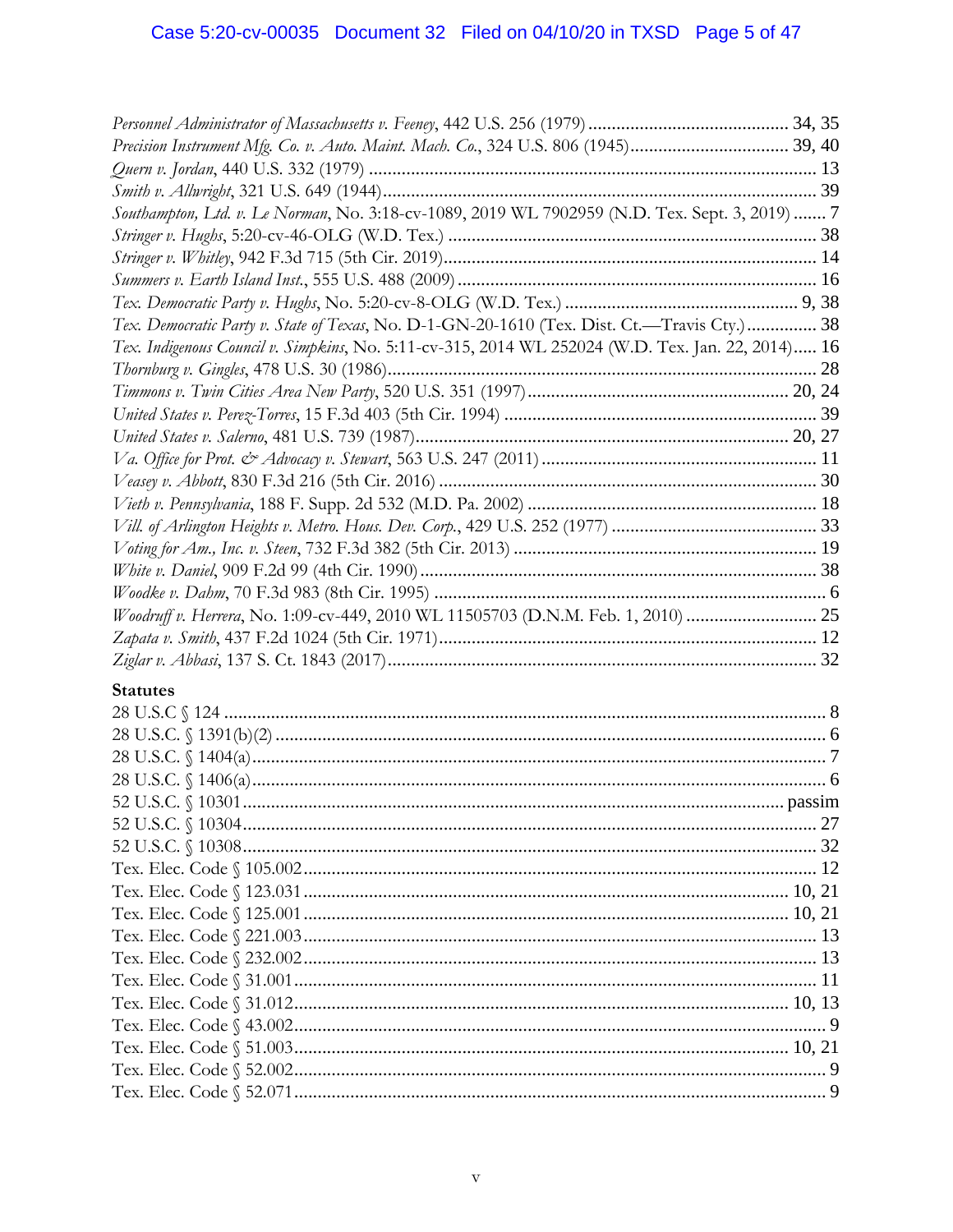| <b>Other Authorities</b>         |  |
|----------------------------------|--|
|                                  |  |
| <b>Rules</b>                     |  |
|                                  |  |
|                                  |  |
| <b>Constitutional Provisions</b> |  |
|                                  |  |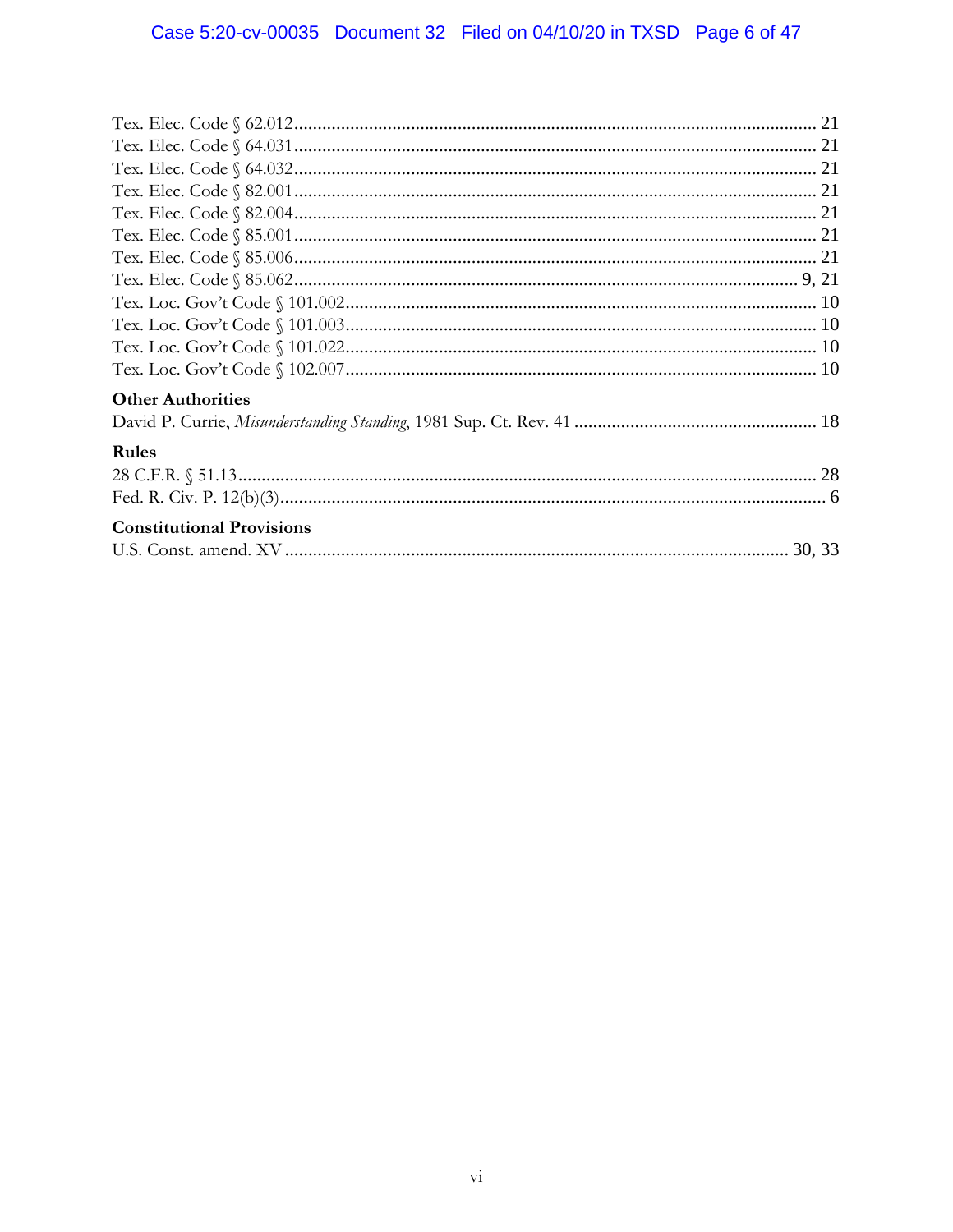## Case 5:20-cv-00035 Document 32 Filed on 04/10/20 in TXSD Page 7 of 47

#### **INTRODUCTION AND SUMMARY OF THE ARGUMENT**

The consensus against straight ticket voting is nearly nationwide. With HB 25, Texas joined forty-three other states in requiring voters to make individual selections on their ballots. Not one of those laws has been held unconstitutional. This Court should likewise reject Plaintiffs' claims.

But the Court need not reach the merits. This case should not be on the Court's docket in the first place. Venue in the Southern District is improper. None of the events giving rise to Plaintiffs' claim occurred in the Southern District. The Secretary is the only defendant, and any official action that she takes regarding HB 25 would occur in the Western District.

Plaintiffs' claims also suffer from jurisdictional flaws. First, the *Ex parte Young* exception to sovereign immunity does not apply because the Secretary does not enforce HB 25. Second, Plaintiffs lack standing because, even if the Secretary took no action at all, local officials would continue to implement HB 25. Thus, the Secretary does not cause Plaintiffs' supposed injuries, and relief against her could not redress those injuries. Third, Plaintiffs lack standing to challenge HB 25 because they have not plausibly alleged any Article III injury in fact. Plaintiffs' unsubstantiated theory rests on speculation about how third parties not before the Court will react to HB 25. And Plaintiffs failed to plausibly allege associational standing, organizational standing, or third-party standing.

On the merits, HB 25 is constitutional. No state law repealing straight ticket voting has been held unconstitutional.

It is no surprise courts have upheld these laws. Repealing straight ticket voting does not burden anyone's right to vote. All eligible Texans can still vote for their preferred candidates. In fact, they can still vote for all candidates from one party, if they so choose. Voters simply have to make individual selections, just as they do in primary and non-partisan elections.

Plaintiffs attempt to distinguish Texas from forty-three other States not offering straight ticket voting by complaining about "Texas's lengthy ballots." ECF 1 ¶ 61. Ballots are lengthy because Texans

1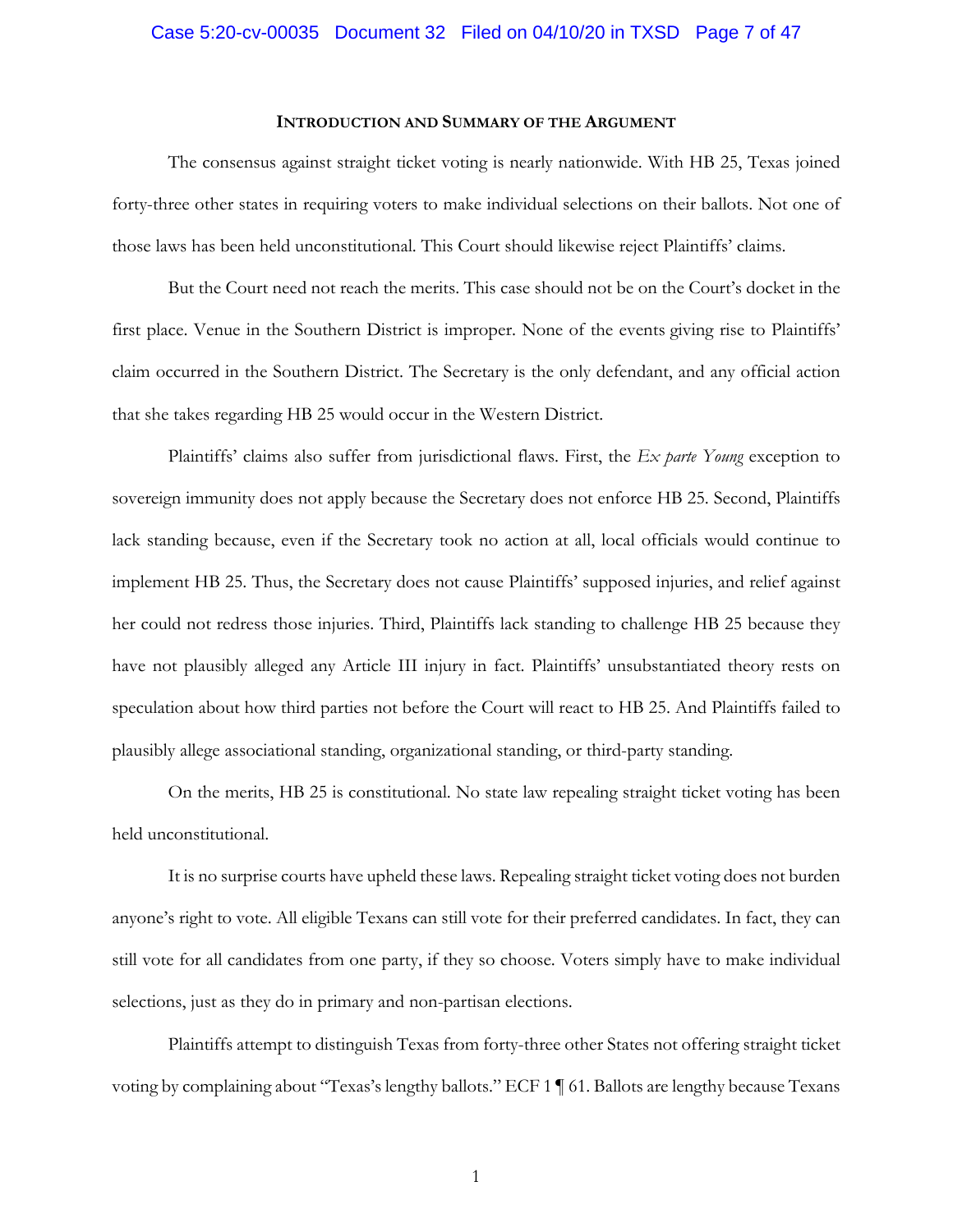## Case 5:20-cv-00035 Document 32 Filed on 04/10/20 in TXSD Page 8 of 47

have the right to elect so many of their leaders. Texans chose a system that lets them vote for more offices than people in other States can. While Plaintiffs may disagree with that public policy choice, it cannot be said that increasing the number of elected offices *reduces* Texans' voting rights.

HB 25 furthers important State interests since it leads to more-informed voting and betterqualified candidates. HB 25 also reduces "roll off" for non-partisan ballot items, minimizes voter confusion, makes elections more competitive, and makes incumbents more responsive to voters.

Plaintiffs' other claims fail as well. First, the Voting Rights Act does not require straight ticket voting. Under HB 25, all voters remain able to participate in Texas elections. HB 25 does not affect minority voters' ability to elect candidates of their choice. In any event, Congress did not authorize Plaintiffs to bring a private cause of action. Second, HB 25 does not violate the Equal Protection Clause since the law is neutral and it does not discriminate against anyone. It draws no racial distinctions and was not intended to do so. Third, Plaintiffs' viewpoint-discrimination claim rests on a theory no court has recognized in the context of straight ticket voting.

Finally, Plaintiffs are not entitled to equitable relief. They had *years* to file this action. Yet they waited until the eleventh hour, during the midst of a pandemic, to burden the State with this suit. Plaintiffs should not benefit from their delay. Laches bars Plaintiffs' claims.

## **BACKGROUND**

Forty-four states will not offer straight ticket voting in 2020.<sup>1</sup> In recent years, more and more States have repealed straight ticket voting. They recognize its central problems: encouraging voters to ignore every consideration except partisan affiliation. That is a recipe for bad governance.

Respected Texas judges have repeatedly warned about the dangers of straight ticket voting. Chief Justice Jefferson, for example, recommended "eliminat[ing] straight-ticket voting that allows

<sup>&</sup>lt;sup>1</sup> National Conference of State Legislatures, Straight Ticket Voting States (Mar. 25, 2019), https:// www.ncsl.org/research/elections-and-campaigns/straight-ticket-voting.aspx (last visited Apr. 9, 2020).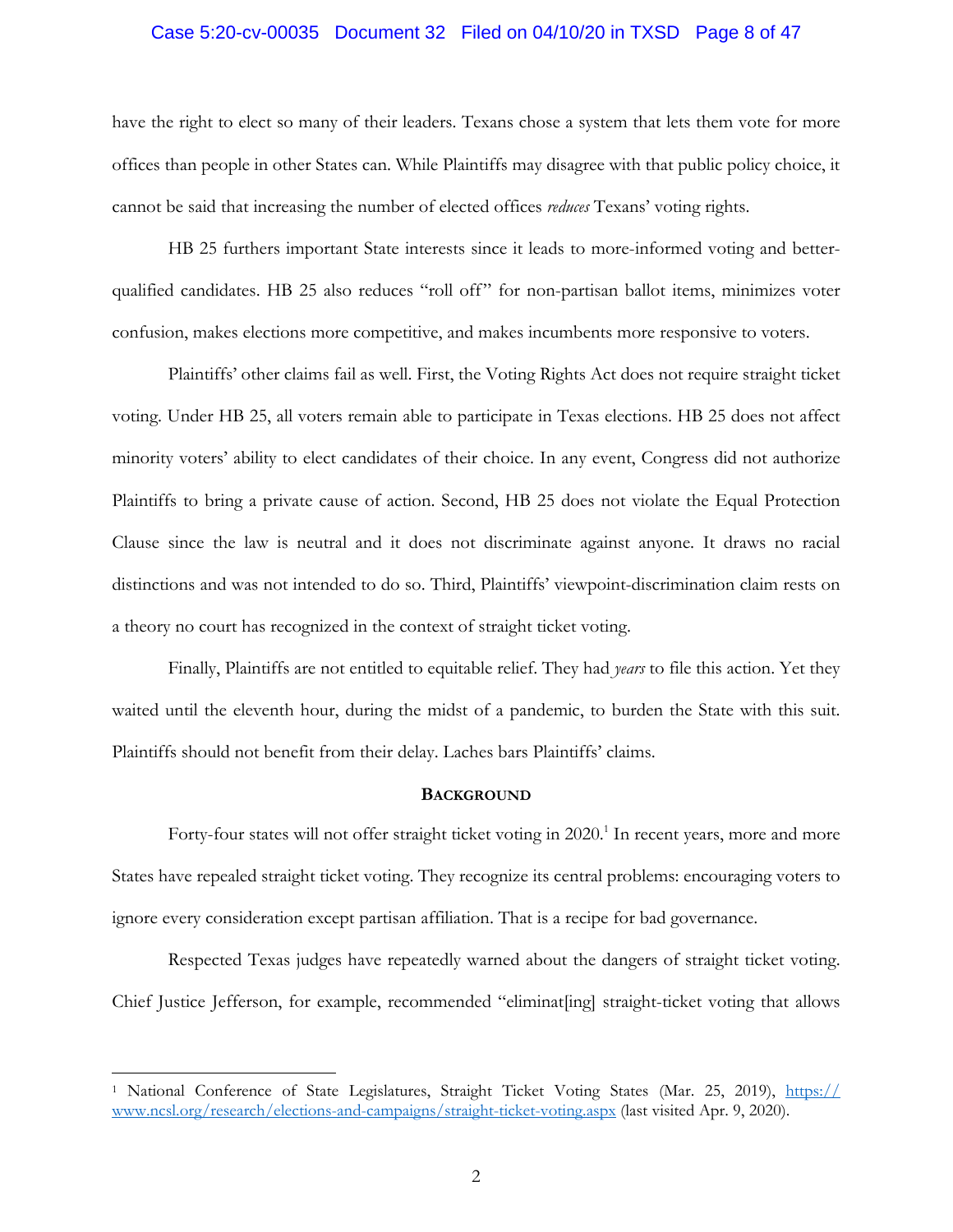## Case 5:20-cv-00035 Document 32 Filed on 04/10/20 in TXSD Page 9 of 47

judges to be swept from the bench . . . not for poor work ethic, not for bad temperament, not even for their controversial but courageous decisions—but because of party affiliation." He pointed to wave elections, some of which had harmed Republicans and some of which had harmed Democrats, but all of which had harmed the Texas judiciary: "We saw this in Dallas County four years ago and in Harris County in the 1990s, in 2008 and just last year. Hordes of judges replaced for no good reason."<sup>2</sup>

Unsurprisingly, many Texas legislators have attempted to repeal or limit straight ticket voting. Between 1999 and 2017, Texas legislators introduced at least 23 bills aimed at curtailing straight ticket voting,<sup>3</sup> including five repeal bills authored or co-authored by Democratic legislators.<sup>4</sup>

Nearly three years ago, a bill succeeded: HB 25. Legislators were concerned "that straightparty voting pulls a voter's attention away from down-ballot candidates . . . and that this practice

<sup>2</sup> Chief Justice Wallace B. Jefferson, *State of the Judiciary* (Feb. 23, 2011), https://www.sll.texas.gov/assets/pdf/judiciary/state-of-the-judiciary-2011.pdf; *see also, e.g.*, Chief Justice Nathan L. Hecht, *The State of the Judiciary in Texas* (Feb. 1, 2017), https://www.sll.texas.gov/assets/pdf/judiciary/state-of-the-judiciary-2017.pdf ("removing judges from straight-ticket voting would help"); Chief Justice Wallace B. Jefferson, *The State of the Judiciary in Texas* (Feb. 11, 2009) https://www.sll.texas.gov/assets/pdf/judiciary/state-of-the-judiciary-2009.pdf ("So long as we cast straight ticket ballots for judges, the fate of all judges is controlled by the whim of the political tide."); Chief Justice John L. Hill, Jr., *The State of the Judiciary Message* (Jan. 22, 1985), https://www.sll.texas.gov/assets/pdf/judiciary/state-of-the-judiciary-1985.pdf (noting a committee's recommendation of "[b]allot changes to prevent straight-party voting in judicial races").

<sup>3</sup> These bills are as follows: *76th Legislature, Regular Session (1999):* SB 59, HB 3837; *77th Legislature, Regular Session (2001):* SB 129, HB 405, HB 1518; *80th Legislature, Regular Session (2007):* SB 134; *81st Legislature, Regular Session (2009):* HB 135, HB 1768, SB 317, SB 392; *82nd Legislature, Regular Session (2011):* SB 139, HB 638; *83rd Legislature, Regular Session (2013):* SB 103; HB 1857, HB 2060; *84th Legislature, Regular Session (2015):* SB 1702, HB 25, HB 1288, HB 1444, HB 1555; *85th Legislature, Regular Session (2017):* HB 25, HB 433, SB 2175.

<sup>4</sup> The Democratic authors or co-authors of straight ticket voting repeal bills were Rodney Ellis, Robert Junell, Senfronia Thompson, Bob Turner, and Mark Homer. *See* TEX. LEGISLATURE ONLINE, https://www.legis.state.tx.us/BillLookup/History.aspx?LegSess=76R&Bill=SB59 (SB 59); TEX. LEGISLATURE ONLINE https://www.legis.state.tx.us/BillLookup/History.aspx?LegSess=77R&Bill=SB129 (SB 129); TEX, LEGISLATURE ONLINE, https://www.legis.state.tx.us/BillLookup/History.aspx?LegSess=77R&Bill=HB405 (HB 405); TEX. LEGISLATURE ONLINE, https://www.legis.state.tx.us/BillLookup/History.aspx?LegSess=77R&Bill=HB1518 (HB 1518); TEX. LEGISLATURE ONLINE, https://www.legis.state.tx.us/BillLookup/History.aspx?LegSess=81R&Bill=HB1768 (HB 1768). These legislators' party affiliation can be confirmed at the following website: https://lrl.texas.gov/legeLeaders/members/lrlhome.cfm.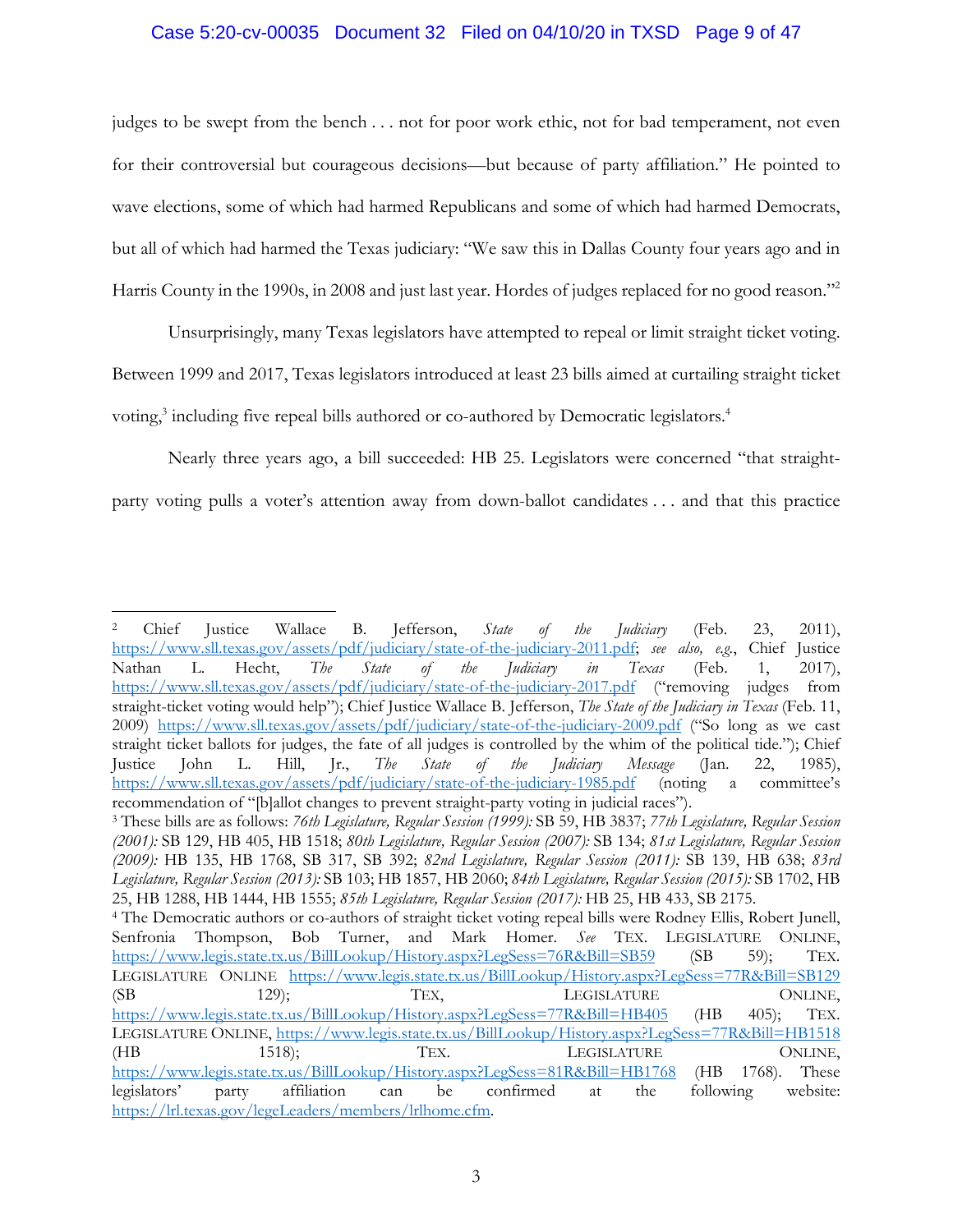## Case 5:20-cv-00035 Document 32 Filed on 04/10/20 in TXSD Page 10 of 47

discourages a voter from researching all the candidates on the ballot."5

Another justification for HB 25 was avoiding unintentional "roll off," a phenomenon in which voters vote in up-ballot races but fail to vote in down-ballot races. Straight ticket voting "causes voters to miss out on casting votes in nonpartisan races or propositions."6 After selecting a party at the top of the ballot, some voters thought they were finished. But the end of the ballot often contains nonpartisan races and propositions to which a straight party ticket does not apply. Because some voters thought they had no need to advance beyond the first page, they never even realized they were not voting on some races or propositions.7

HB 25 had bipartisan support. Nine Democratic legislators voted for it.<sup>8</sup> As one of them explained, "I do not believe [HB 25] affects minority voting. I believe it promotes making an informed decision." He continued, "It's a good thing to encourage voters to look down the ballot and choose candidates who have varied opinions and don't prescribe 100 percent to whichever party they are associated with during an election."<sup>9</sup>

On June 1, 2017, Governor Abbott signed HB 25 into law. A delayed effective date, September 1, 2020, gave everyone time to adjust.<sup>10</sup>

Plaintiffs filed suit on March 5, 2020, two years and nine months after HB 25 was signed, and

<sup>5</sup> Bill Analysis, TEX. HOUSE COMMITTEE REPORT, *available at*  https://www.legis.state.tx.us/tlodocs/85R/analysis/pdf/HB00025H.pdf#navpanes=0. 6 Bill Analysis, TEX. HOUSE RESEARCH ORGANIZATION, *available at* 

https://hro.house.texas.gov/pdf/ba85r/hb0025.pdf#navpanes=0.

<sup>7</sup> *See, e.g.*, Hidalgo County Sample Ballot 145-05 for the November 2018 General Election, https://www.hidalgocounty.us/DocumentCenter/View/31392/145-05\_Style64\_English\_Electronic. 8 TX. HOUSE J., 85th Leg., Reg. Sess., at 3982–83 (May 20, 2017), *available at*

https://journals.house.texas.gov/hjrnl/85r/pdf/85RDAY76FINAL.PDF#page=90. These nine legislators were Terry Canales, Ryan Guillen, Ina Minjarez, Renè Oliveira, Mary Ann Perez, Joseph Pickett, Senfronia Thompson, and Hubert Vo. *See id.* These legislators' party affiliations can be confirmed at https://lrl.texas.gov/legeLeaders/members/lrlhome.cfm. 9 *Brianna Stone*, *Texas Allows Straight-Ticket Voting, But for How Long? Curious Texas has the Answer*, THE DALLAS

MORNING NEWS (Oct. 31, 2018), https://www.dallasnews.com/news/curious-texas/2018/10/31/texasallows-straight-ticket-voting-but-for-how-long-curious-texas-has-the-answer/. 10 *See* TEX. LEGISLATURE ONLINE,

https://www.legis.state.tx.us/BillLookup/History.aspx?LegSess=85R&Bill=HB25.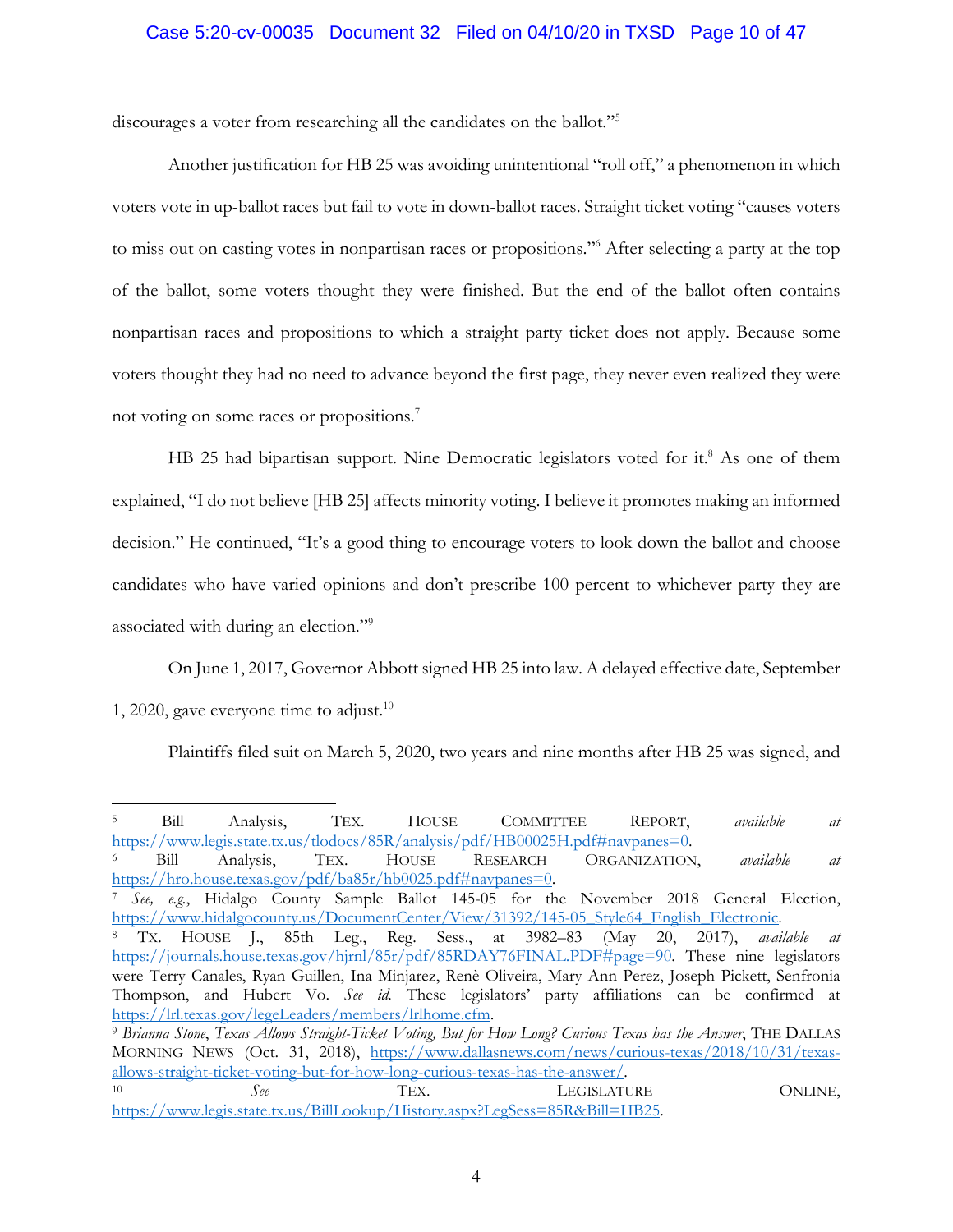only months before ballots must be finalized for the next election. *See* ECF 1. They served the Secretary twelve days later. On March 27, before the Secretary could file a motion to dismiss, Plaintiffs amended their complaint. *See* ECF 16. The Secretary now moves to dismiss Plaintiffs' First Amended Complaint.

## **STATEMENT OF THE ISSUES**

1. Should this case be heard in the Southern District when the events giving rise to Plaintiffs claim did not occur in the Southern District?

No, venue is improper and inconvenient. *See infra* Part I.

Standard of Review: "Once [venue is] challenged, the burden of sustaining venue lies with the plaintiff." *Broadway Nat'l Bank v. Plano Encryption Techs., LLC*, 173 F. Supp. 3d 469, 473 (W.D. Tex. 2016). "[I]n deciding whether venue is proper, 'the court is permitted to look at evidence beyond simply those facts alleged in the complaint and its proper attachments.'" *Id.* (quoting *Ambraco, Inc. v. Bossclip B.V.*, 570 F.3d 233, 238 (5th Cir. 2009)).

2. Can Plaintiffs challenge HB 25 by suing the Secretary when the Secretary does not enforce HB 25, does not cause their asserted injuries, and cannot redress those injuries?

No, sovereign immunity and Article III standing requirements bar this suit. *See infra* Part II.

 Standard of Review: "The party invoking federal jurisdiction bears the burden of establishing" it. *Lujan v. Defs. of Wildlife*, 504 U.S. 555, 561 (1992). "[A] trial court has the power to dismiss for lack of subject matter jurisdiction on any one of three separate bases: (1) the complaint alone; (2) the complaint supplemented by undisputed facts evidenced in the record; or (3) the complaint supplemented by undisputed facts plus the court's resolution of disputed facts." *Crane v. Johnson*, 783 F.3d 244, 251 (5th Cir. 2015) (quotation omitted).

3. Do Plaintiffs have standing when their claim rests on a speculative injury?

No, Plaintiffs have not plausibly alleged an Article III injury in fact. *See infra* Part III.

Standard of Review: Same as Issue 2.

4. Does federal law require States to offer straight ticket voting, contrary to the judgment of forty-four States and every court to consider the issue?

 No, HB 25 is consistent with both the Constitution and the Voting Rights Act. *See infra* Part IV.

 Standard of Review: "To survive a motion to dismiss, a complaint must contain sufficient factual matter, accepted as true, to state a claim to relief that is plausible on its face. A claim has facial plausibility when the plaintiff pleads factual content that allows the court to draw the reasonable inference that the defendant is liable for the misconduct alleged. Importantly,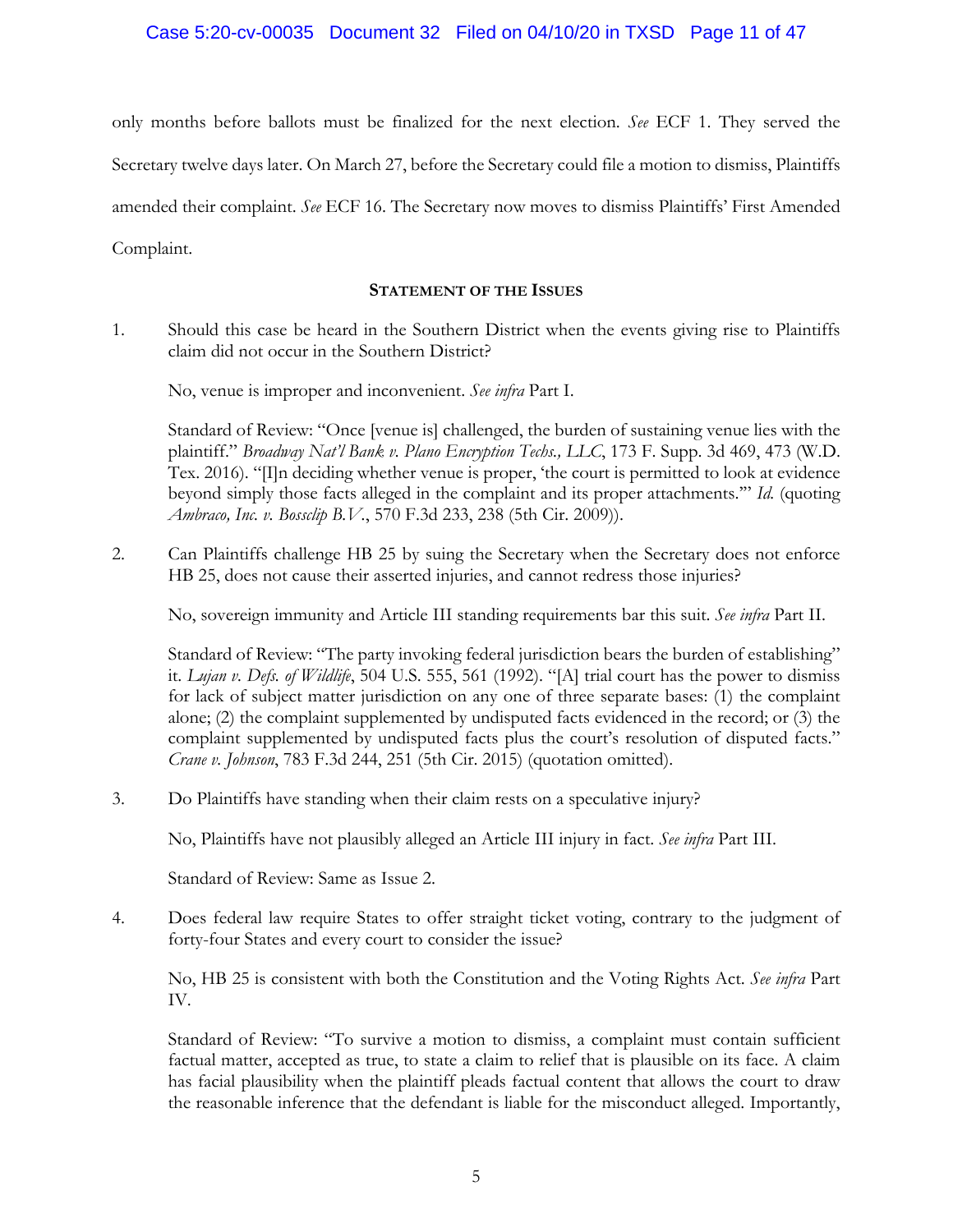## Case 5:20-cv-00035 Document 32 Filed on 04/10/20 in TXSD Page 12 of 47

the tenet that a court must accept as true all of the allegations contained in a complaint is inapplicable to legal conclusions." *IberiaBank Corp. v. Illinois Union Ins. Co.*, 953 F.3d 339, 345 (5th Cir. 2020) (quotations and citations omitted).

5. Can Plaintiffs seek equitable relief after inexcusably and prejudicially delaying this suit?

No, laches bars Plaintiffs' claims. *See infra* Part V.

 Standard of Review: To prove laches, the defendant must show "(1) a delay on the part of the plaintiff in instituting suit; (2) that is not excused; and (3) that results in undue prejudice to the defendant's ability to present an adequate defense." *Nat'l Ass'n of Gov't Emps. v. City Pub. Serv. Bd. of San Antonio*, 40 F.3d 698, 708 (5th Cir. 1994).

#### **ARGUMENT**

## **I. This Case Does Not Belong in the Southern District**

 $\overline{a}$ 

This Court should dismiss for improper venue. Fed. R. Civ. P. 12(b)(3); *see also* 28 U.S.C. § 1406(a).11 "Once challenged, the burden of sustaining venue lies with the plaintiff." *Broadway Nat'l Bank*, 173 F. Supp. 3d at 473. Plaintiffs claim that "venue is proper in the Laredo Division of the U.S. District Court for the Southern District of Texas because a substantial part of the events that give rise to Plaintiffs' claims occurred here." ECF 16 ¶ 18 (citing 28 U.S.C. § 1391(b)(2)). But that is not true.

"A civil action may be brought in . . . a judicial district in which a substantial part of the events or omissions giving rise to the claim occurred . . . ." 28 U.S.C. § 1391(b)(2). This analysis "require[s] courts to focus on relevant activities of the defendant, not of the plaintiff." *Woodke v. Dahm*, 70 F.3d 983, 985 (8th Cir. 1995); *see also Cabot Oil & Gas Corp. v. Water Cleaning Servs., LLC*, No. 4:12-cv-665, 2012 WL 2133589, at \*2 (S.D. Tex. June 12, 2012) (similar).

The only events giving rise to Plaintiffs' claims against the Secretary occurred in the Western District. Plaintiffs focus on the fact that "the Texas Legislature passed HB 25," which occurred in Austin. ECF 16 ¶ 27. Plaintiffs also claim the Secretary "will order the elimination of the STV option

<sup>11</sup> The Court can consider venue before other issues, even jurisdiction. *See Sinochem Int'l Co. v. Malaysia Int'l Shipping Corp.*, 549 U.S. 422, 425, 429 (2007); *Hill v. Keliher*, No. 4:19-cv-2528, 2019 WL 3837113, at \*3 (S.D. Tex. Aug. 14, 2019); *Watson v. Lifeshare Transplant Donor Servs. of Okla., Inc.*, No. 2:09-cv-130, 2009 WL 10702544, at \*2 n.1 (S.D. Tex. Sept. 3, 2009).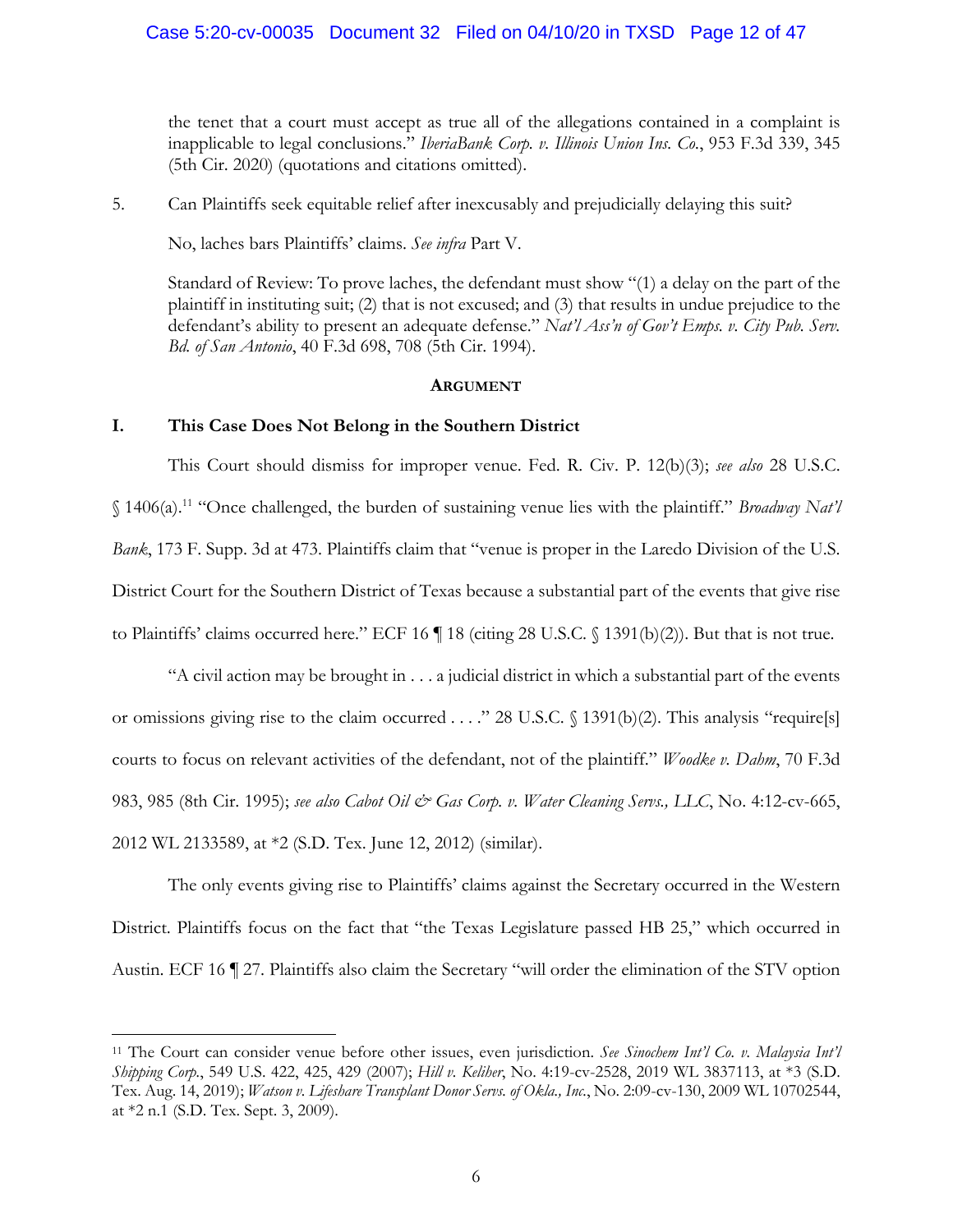#### Case 5:20-cv-00035 Document 32 Filed on 04/10/20 in TXSD Page 13 of 47

from all Texas ballots pursuant to House Bill 25." *Id.* ¶ 7. That is not true, for the reasons explained below, *see infra* Part II, but even if it were, it would also occur in Austin, where the Secretary's office is located. Any official action the Secretary takes regarding HB 25 would occur in the Western District.

 This case has no significant ties to the Southern District. The Secretary does not maintain an office in the Southern District, and no relevant action that can "be attributed to" the Secretary has been taken in the Southern District. *Southampton, Ltd. v. Le Norman*, No. 3:18-cv-1089, 2019 WL 7902959, at \*5 (N.D. Tex. Sept. 3, 2019). One of the five Plaintiffs seems to reside in the Southern District, but that does not matter. "[T]he fact that a plaintiff residing in a given judicial district feels the effects of a defendant's conduct in that district does not mean that the events or omissions occurred in that district." *Bigham v. Envirocare of Utah, Inc.*, 123 F. Supp. 2d 1046, 1048 (S.D. Tex. 2000).

For these reasons, venue in the Southern District is improper, and the Court should dismiss. In the alternative, the case should be transferred to the Western District "[f]or the convenience of parties and witnesses" and "in the interest of justice." 28 U.S.C. § 1404(a).

Venue is appropriate in the Western District because that is where the "defendant resides." *Id.* § 1391(b)(1). Thus, the Court should "look[] to the private and public interest factors" to assess the propriety of transfer. *Contreras v. Tri-Nat'l, Inc.*, No. 5:11-cv-74, 2012 WL 12897927, at \*2 (S.D. Tex. Jan. 9, 2012) (Marmolejo, J.). Both favor transfer.

"The private interest factors are: (1) the relative ease of access to sources of proof; (2) the availability of compulsory process to secure the attendance of witnesses; (3) the cost of attendance for willing witnesses; and (4) all other practical problems that make trial of a case easy, expeditious and inexpensive." *In re Volkswagen of Am., Inc.*, 545 F.3d 304, 315 (5th Cir. 2008) (en banc) (quotation omitted). Sources of proof related to HB 25 are in the Western District. Defendant, her employees, and her records are in Austin. The Legislature's records are also in Austin. Plaintiff TDP is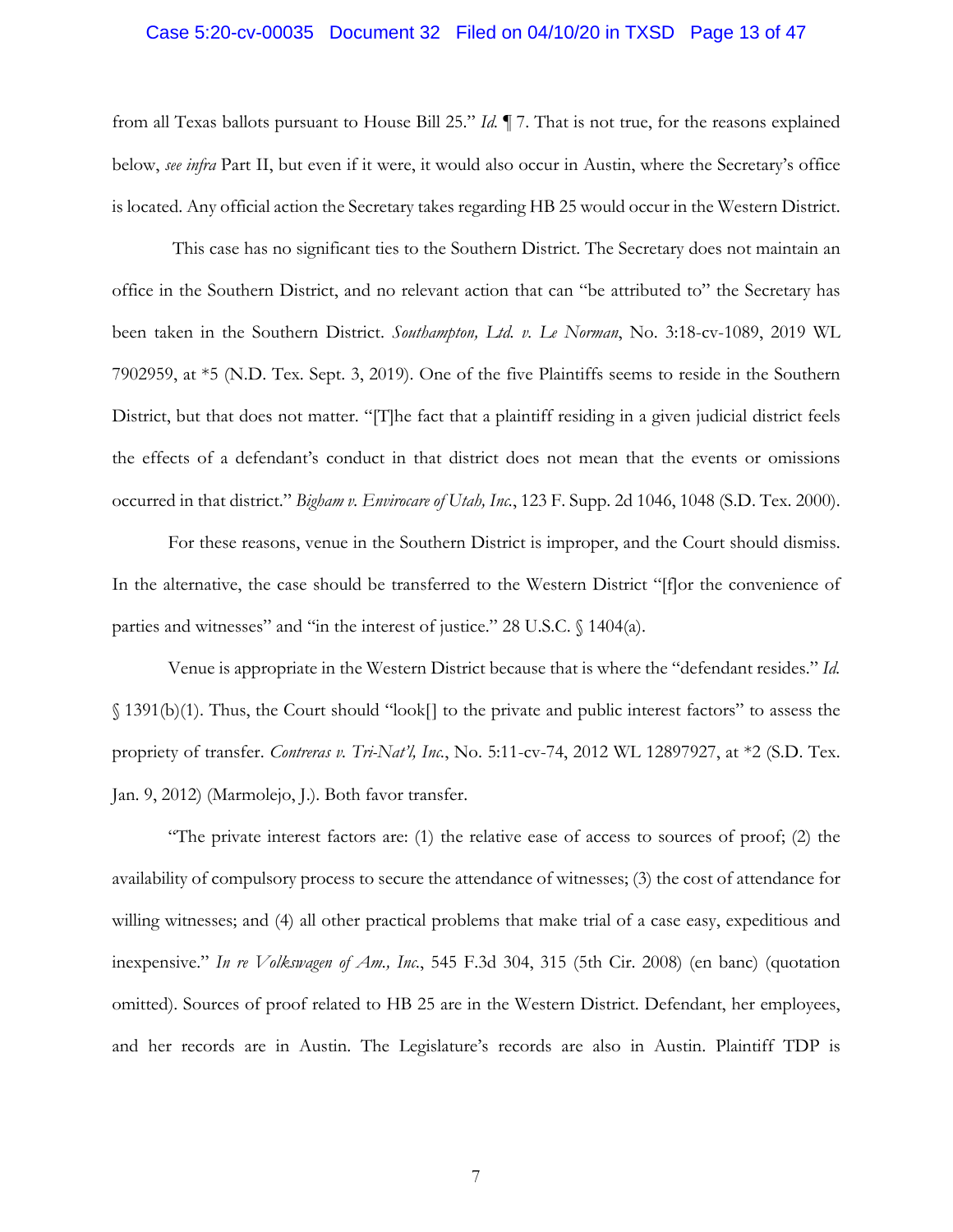#### Case 5:20-cv-00035 Document 32 Filed on 04/10/20 in TXSD Page 14 of 47

headquartered in Austin,<sup>12</sup> and Plaintiff Tiedt is running for office in the Western District. *See* ECF 16 ¶ 24.13 All of Defendant's attorneys and one of Plaintiffs' attorneys are in Austin. Only one Plaintiff and no counsel are located in Laredo. Plaintiffs are likely to seek evidence or testimony from legislators, as they have in similar litigation. Legislators are more likely to be found, and subject to the court's subpoena power, in the Western District than the Southern District. The cost of travel for witnesses and counsel would be lower if the case were heard in Austin. The distance to Laredo far exceeds the "100-mile threshold" the Fifth Circuit has established for assessing "inconvenience to witnesses." *Volkswagen*, 545 F.3d at 317; *see also Contreras*, 2012 WL 12897927, at \*4.

The public interest factors also favor transfer to the Western District. They "are: (1) the administrative difficulties flowing from court congestion; (2) the local interest in having localized interests decided at home; (3) the familiarity of the forum with the law that will govern the case; and (4) the avoidance of unnecessary problems of conflict of laws [or in] the application of foreign law." *Volkswagen*, 545 F.3d at 315 (quotation omitted). Regarding court congestion, the Southern District has significantly more pending cases than the Western District does.<sup>14</sup>

Moreover, three similar cases brought by some of the same Plaintiffs (and the same law firms) are currently pending in the Western District. *See Miller v. Hughs*, No. 1:19-cv-1071-LY (W.D. Tex.); *Gilby v. Hughs*, No. 1:19-cv-1063-LY (W.D. Tex.); *Tex. Democratic Party v. Hughs*, No. 5:20-cv-8-OLG

<sup>&</sup>lt;sup>12</sup> Texas Democratic Party, Contact Us, https://www.texasdemocrats.org/contact/ (last visited Apr. 5, 2020). 13 House District 20 includes Burnet, Milam, and Williamson Counties. *See* Texas Legislative Council, District Population Analysis with County Subtotals, https://wrm.capitol.texas.gov/fyiwebdocs/PDF/house/dist20/r4.pdf. Those counties are in the Western District. *See* 28 U.S.C § 124(d)(1)–(2).

<sup>14</sup> *See* Administrative Office of the U.S. Courts, Table C-1—U.S. District Courts–Civil Statistical Tables For The Federal Judiciary (December 31, 2019), https://www.uscourts.gov/statistics/table/c-1/statistical-tablesfederal-judiciary/2019/

<sup>12/31 (</sup>showing 5,910 civil cases in the Southern District in cell E47 and 3,158 civil cases in the Western District in cell E48); Administrative Office of the U.S. Courts, Table D—U.S. District Courts–Criminal Statistical Tables For The Federal Judiciary (December 31, 2019), https://www.uscourts.gov/statistics/table/d/statistical-tables-federal-judiciary/2019/12/31 (showing 9,307 criminal cases in the Southern District in cell I53 and 5,895 criminal cases in the Western District in cell I54).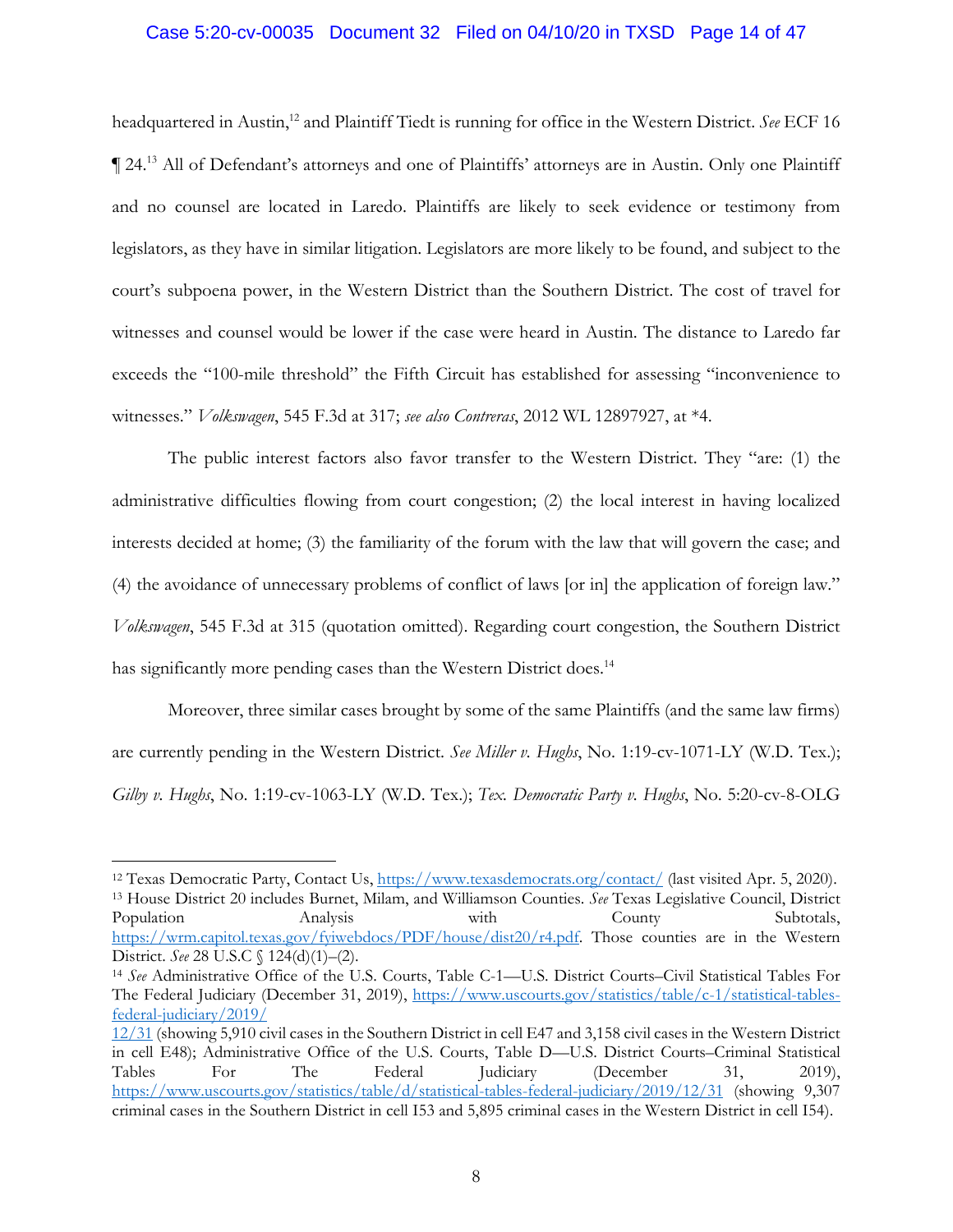#### Case 5:20-cv-00035 Document 32 Filed on 04/10/20 in TXSD Page 15 of 47

(W.D. Tex.). Two of those cases are before Judge Yeakel, who has already held a motion-to-dismiss hearing considering some of the same arguments raised here. Judicial economy favors transferring this case to the Western District and Judge Yeakel as well.

## **II. The Secretary Is Not a Proper Defendant**

 $\overline{a}$ 

Venue is reason enough to dismiss or transfer this case, but Plaintiffs' claims also suffer from jurisdictional defects stemming from the Secretary's limited role under the Election Code. The Secretary does not implement the challenged portions of HB 25. Under Texas law, various local officials are charged with preparing ballots, depending on the type of election. *See* Tex. Elec. Code § 52.002. Before HB 25, those local officials were charged with formatting the ballot to allow for straight ticket voting. *See id.* § 52.071. But HB 25 deleted that provision.<sup>15</sup> As a result, local officials will now prepare ballots that do not provide a "straight ticket" option.

Plaintiffs' assertion that the Secretary "will order the elimination of" straight ticket voting is incorrect as a matter of law. ECF 1 ¶ 7. Under HB 25, the Secretary does not have the authority to eliminate straight ticket voting. The Legislature already did that, and local officials will implement its decision regardless of whether the Secretary does anything.

Plaintiffs suggest that their purported injuries flow from the way polling places will be operated in 2020. *See* ECF 1 ¶¶ 29–35. But the Secretary does not operate polling places and does not control the length of lines to vote. Local officials have primary responsibility for reducing lines.

Plaintiffs' sources generally blamed lines to vote on two factors: a shortage of voting machines and the closing of polling sites. In Texas, local officials control those factors. The Election Code gives local officials significant discretion in determining the number of voting sites and their locations. *See* Tex. Elec. Code § 43.002 (local control over precincts); *id.* § 85.062 (local control over early voting

<sup>15</sup> An Act Relating to the Elimination of Straight-Party Voting, H.B. 25, § 8, https://capitol.texas.gov/ tlodocs/85R/billtext/pdf/HB00025F.pdf (repealing Section 52.071).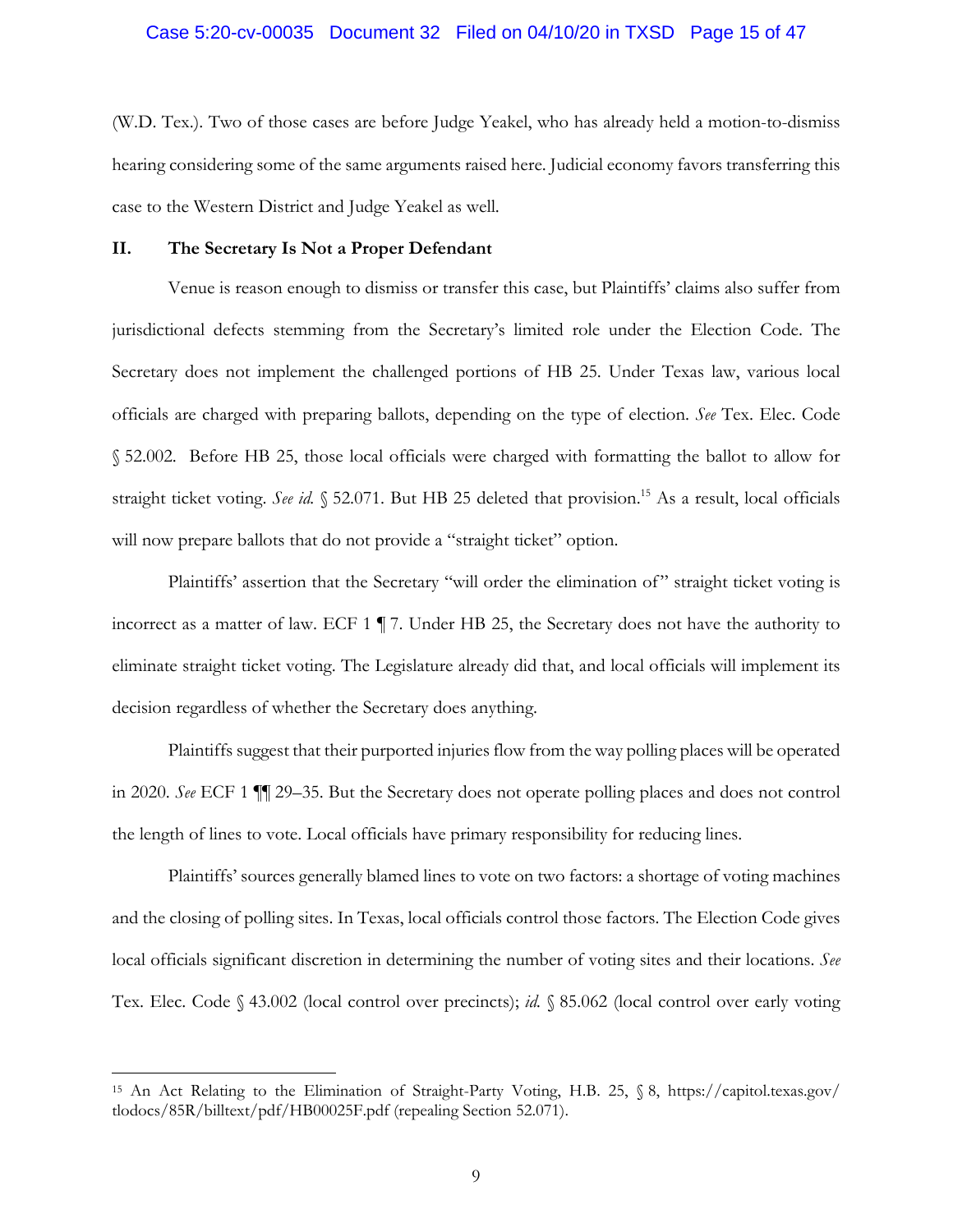#### Case 5:20-cv-00035 Document 32 Filed on 04/10/20 in TXSD Page 16 of 47

polling places). Local officials also have broad authority to procure election supplies and equipment as well as to determine how such materials will be distributed among that county's polling places. *See*  Tex. Elec. Code §§ 51.003, 123.031, 125.001. A county has its own budget and can appropriate funds toward elections as it sees fit. *See* Tex. Loc. Gov't Code §§ 101.002–.003, 101.022, 102.007.

With 254 counties, Texas sees some variation in how local officials exercise their discretion. Conditions differ from county to county. When mistakes are made, local officials are eager to fix them going forward. For example, Plaintiffs allege voters faced long lines in Harris County during the March 2020 primary elections. *See* ECF 1 ¶¶ 29–35. Harris County's Clerk, a Democrat, publicly apologized, took "full responsibility," and "committed to rethinking voting machine allocations."16

To be sure, HB 25 requires the Secretary to provide information about the elimination of straight ticket voting to the public as well as local and party officials. *See* Tex. Elec. Code § 31.012(a), (b-1). But Plaintiffs do not complain about the Secretary's role in keeping people informed. In fact, providing information should alleviate Plaintiffs' concern about "voter confusion." ECF 16 ¶ 63.

Similarly, HB 25 directs the Secretary to "adopt rules and establish procedures as necessary for the implementation of the elimination of straight-party voting to ensure that voters and county election administrators are not burdened by the implementation." *Id.* § 31.012(d). But again, Plaintiffs do not challenge that aspect of HB 25. Those rules and procedures do not even exist yet. In any event, the rules and procedures will not themselves eliminate straight ticket voting. The statute does that. And regulations eliminating burdens can only benefit Plaintiffs. They do not allege otherwise.

In sum, the Legislature eliminated straight ticket voting by altering its instructions to the local officials who prepare ballots. The Secretary provides information to interested parties and ensures no one is burdened by HB 25, but those are not the issues about which Plaintiffs complain.

<sup>16</sup> *See* Alexa Ura, *Harris County Clerk Apologizes to Voters, "Takes Full Responsibility" for Long Waits to Vote in Houston*, THE TEXAS TRIBUNE (Mar. 6, 2020), https://www.texastribune.org/2020/03/06/harris-county-clerkapologizes-long-waits-vote-houston/.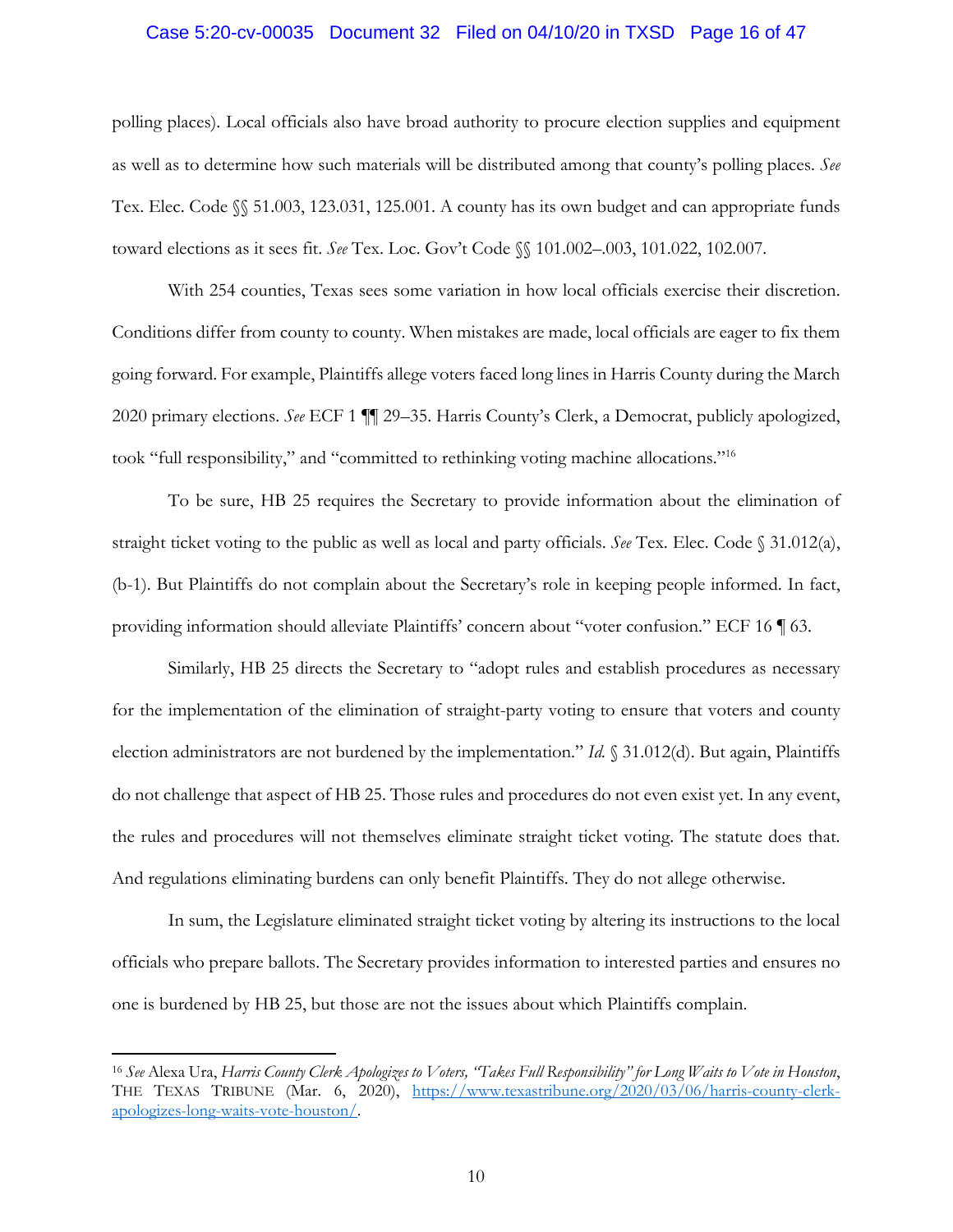#### Case 5:20-cv-00035 Document 32 Filed on 04/10/20 in TXSD Page 17 of 47

This results in two independent jurisdictional defects. First, the *Ex parte Young* exception to sovereign immunity does not apply. Second, Plaintiffs lack standing to sue the Secretary.

#### **A. Sovereign Immunity Bars Plaintiffs' Claims**

Sovereign immunity precludes claims against state officials unless the *Ex parte Young* exception applies. *See McCarthy ex rel. Travis v. Hawkins*, 381 F.3d 407, 412 (5th Cir. 2004). *Ex parte Young* "rests on the premise—less delicately called a 'fiction'—that when a federal court commands a state official to do nothing more than refrain from violating federal law, he is not the State for sovereign-immunity purposes. The doctrine is limited to that precise situation . . . ." *Va. Office for Prot. & Advocacy v. Stewart*, 563 U.S. 247, 255 (2011) (citation omitted). Consequently, *Ex parte Young* applies only when the defendant enforces the challenged statute. *See Ex parte Young*, 209 U.S. 123, 157 (1908) ("some connection with the enforcement of the act"); *City of Austin v. Paxton*, 943 F.3d 993, 1001–02 (5th Cir. 2019); *Morris v. Livingston*, 739 F.3d 740, 746 (5th Cir. 2014) ("the particular duty to enforce the statute in question and a demonstrated willingness to exercise that duty").

As explained above, the Secretary does not implement the elimination of straight ticket voting. Local officials do so when they prepare ballots. Plaintiffs identify no enforcement actions taken by the Secretary. Instead, they cite two unrelated statutory provisions. First, Plaintiffs highlight the Secretary's role as "chief election officer," ECF 1  $\P$  24 (quoting Tex. Elec. Code  $\S$  31.001(a)), but that title is not "a delegation of authority to care for any breakdown in the election process." *Bullock v. Calvert*, 480 S.W.2d 367, 372 (Tex. 1972) (narrowly interpreting "chief election officer").

The Secretary cannot coerce local officials into enforcing HB 25. Local officials do not report to the Secretary. They are elected or appointed locally, and they are not bound by the Secretary's policies. *See In re Stalder*, 540 S.W.3d 215, 218 n.9 (Tex. App.—Hous. [1st Dist.] 2018) (expressing doubt that a "party chair lacked the authority to then form and act upon her own ultimate legal judgment" despite "having received the Secretary of State's assistance and advice in response to an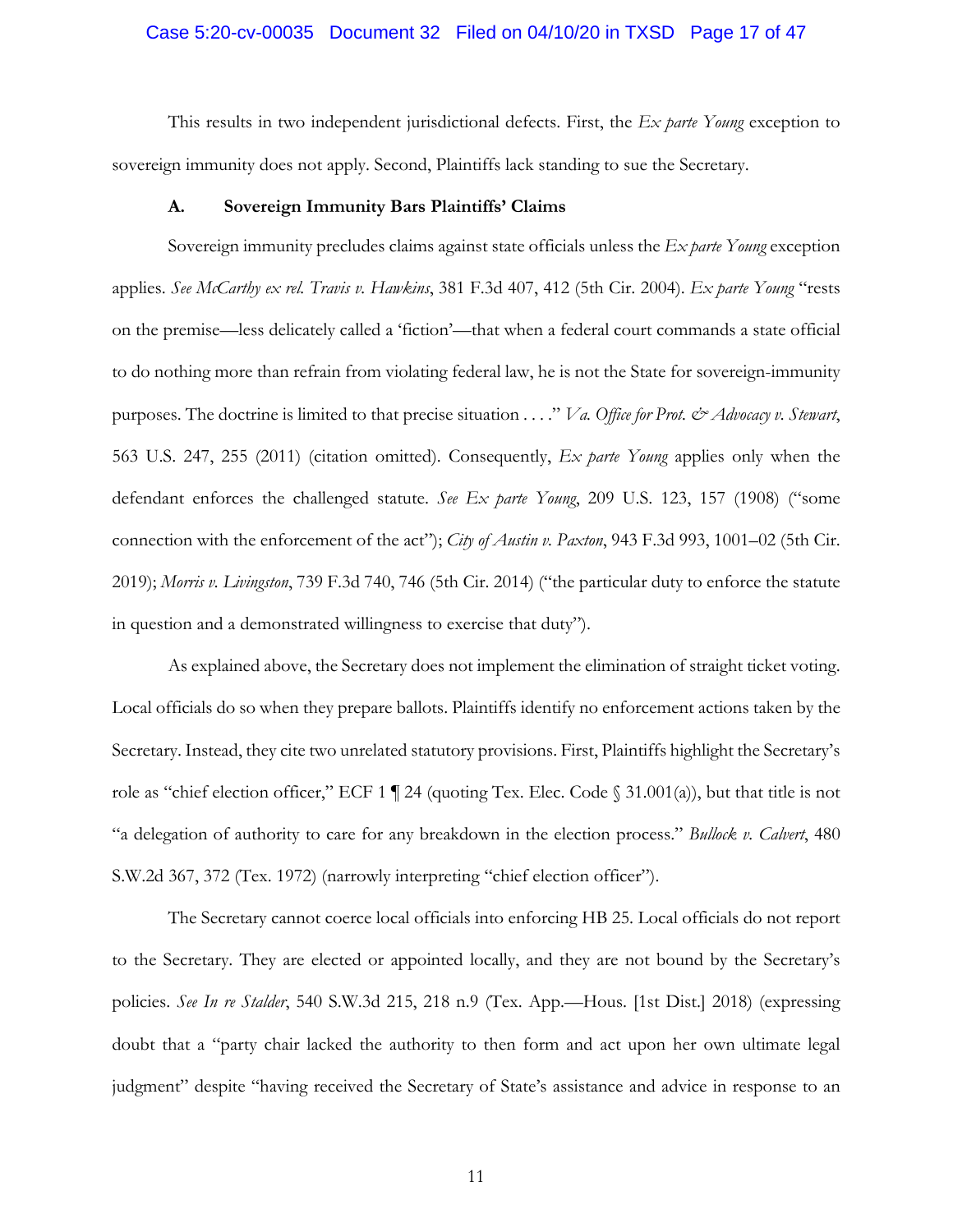## Case 5:20-cv-00035 Document 32 Filed on 04/10/20 in TXSD Page 18 of 47

inquiry"); *Ballas v. Symm*, 351 F. Supp. 876, 888 (S.D. Tex. 1972), *aff'd*, 494 F.2d 1167 (5th Cir. 1974) ("Plaintiff admits that the Secretary's opinions are unenforceable at law and are not binding.").

Even if the Secretary could coerce local officials, a federal court could not order her to do so. The *Ex parte Young* exception is limited to injunctions "prevent[ing] [a state official] from doing that which he has no legal right to do." *Ex parte Young*, 209 U.S. at 159. It does not authorize injunctions directing "affirmative action." *Id.*; *see also Larson v. Domestic & Foreign Commerce Corp.*, 337 U.S. 682, 691 n.11 (1949) (noting sovereign immunity applies "if the relief requested cannot be granted by merely ordering the cessation of the conduct complained of but will require affirmative action by the sovereign"). Thus, sovereign immunity bars "cases where the [defendant] sued could satisfy the court decree only by acting in an official capacity." *Zapata v. Smith*, 437 F.2d 1024, 1026 (5th Cir. 1971).

Second, Plaintiffs contend that "the Secretary is specifically responsible for prescribing 'the form of the ballot.'" ECF 1 | 24 (quoting Tex. Elec. Code  $\{105.002(c)\}$ ). But the Secretary does not prescribe the form of ballots generally, only the form of the "State Write-In Ballot" for "Voting by Military Personnel or Other Persons Overseas." Tex. Elec. Code ch. 105 (title); *id.* § 105.002 (title). The vast majority of voters are ineligible to use that ballot. *See id.* § 105.002(a). Moreover, changes in federal law have left the State Write-In Ballot largely unused, even by military voters.17 In any event, Plaintiffs do not allege that they, or anyone they could conceivably represent, will use the State Write-In Ballot. The Secretary's authority under  $\{(105.002(c) \text{ has nothing to do with Planit} \}$ 'claims.

Neither provision allows the Secretary to enforce HB 25's elimination of straight ticket voting in a way that could affect Plaintiffs. As a result, sovereign immunity bars Plaintiffs' claims.<sup>18</sup>

<sup>17</sup> *See, e.g.*, Election Advisory 2018-04 (Jan. 9, 2018), https://www.sos.texas.gov/elections/laws/advisory2018- 04.shtml ("As a practical matter, these changes to the FWAB mean that the State Write-In Ballot (SWAB) under Section 105.002 of the Code has little importance in the general election for state and county officers."); Election Advisory 2016-18 (Sept. 15, 2016), https://www.sos.texas.gov/elections/laws/advisory2016-18.shtml (same).

<sup>18</sup> *OCA-Greater Houston v. Texas* held, without analysis, that the Voting Rights Act abrogates sovereign immunity. *See* 867 F.3d 604, 614 (5th Cir. 2017). That holding does not apply to Plaintiffs' other claims because Section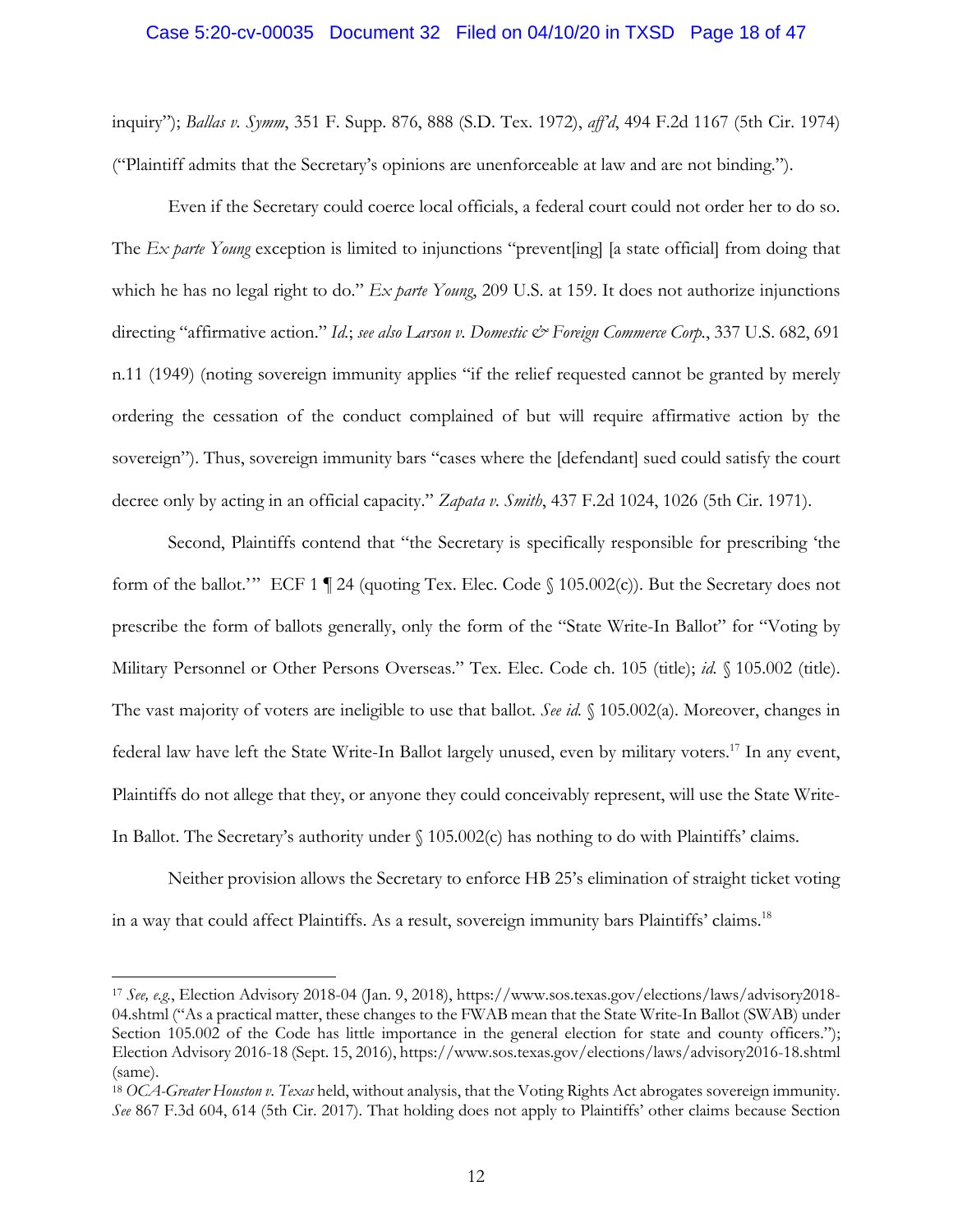## **B. Plaintiffs Lack Article III Standing to Sue the Secretary**

Plaintiffs cannot establish standing to sue the Secretary because her actions do not cause their alleged injuries. Whether a ballot includes a straight ticket voting option depends on the actions of local officials, not the Secretary. Plaintiffs' asserted injuries are not "fairly traceable to the challenged action of the defendant"; they are "the result of the independent action of some third party not before the court." *Lujan v. Defs. of Wildlife*, 504 U.S. 555, 560 (1992) (quotation and alterations omitted).

Plaintiffs' argument that a *statute* causes their injuries is irrelevant to the question at hand: whether *the defendant* causes their injuries. *See Okpalobi v. Foster*, 244 F.3d 405, 426 (5th Cir. 2001) (en banc) (dismissing for lack of standing because courts should not "confuse[] the *statute's* immediate coercive effect on the plaintiffs with any coercive effect that might be applied by the *defendants*").

Similarly, Plaintiffs' purported injuries are not redressable. Relief against the Secretary would not help Plaintiffs. Local officials would still prepare ballots without straight ticket voting. And Plaintiffs' requested injunction might exacerbate their alleged injuries by preventing the Secretary from informing the public and from "ensur[ing] that voters and county election administrators are not burdened." Tex. Elec. Code § 31.012.<sup>19</sup>

## **III. Plaintiffs Do Not Have Standing to Challenge HB 25**

1

Plaintiffs' objection to HB 25 relates to election results, not injuries in fact. Federal courts are "not responsible for vindicating generalized partisan preferences." *Gill v. Whitford*, 138 S. Ct. 1916,

<sup>1983</sup> does not abrogate sovereign immunity. *See Quern v. Jordan*, 440 U.S. 332, 341 (1979). Also, the Secretary preserves the argument that *OCA-Greater Houston* was wrong. "Congress did not unequivocally abrogate state sovereign immunity under Section 2 of the Voting Rights Act." *Ala. State Conference of NAACP v. Alabama*, 949 F.3d 647, 655 (11th Cir. 2020) (Branch, J., dissenting). Nor could it have. *See id.* at 656 & n.2.

<sup>19</sup> *OCA-Greater Houston* found standing to sue the Secretary, but its reasoning does not apply here. *OCA-Greater Houston* distinguished *Okpalobi* on the ground that *Okpalobi* involved a private right of action. *See OCA-Greater Hous.*, 867 F.3d at 613. This case also involves a private right of action. Although the Secretary cannot enforce HB 25 against local officials, in appropriate circumstances a losing candidate can through an election contest. *See* Tex. Elec. Code §§ 221.003(a), 232.002. In any event, the extent of the Secretary's power must be determined on a case-by-case basis. As a result, *OCA-Greater Houston*'s ruling on that issue cannot extend beyond the record and briefing before that court. To the extent it does, the Secretary preserves the argument that it was wrongly decided.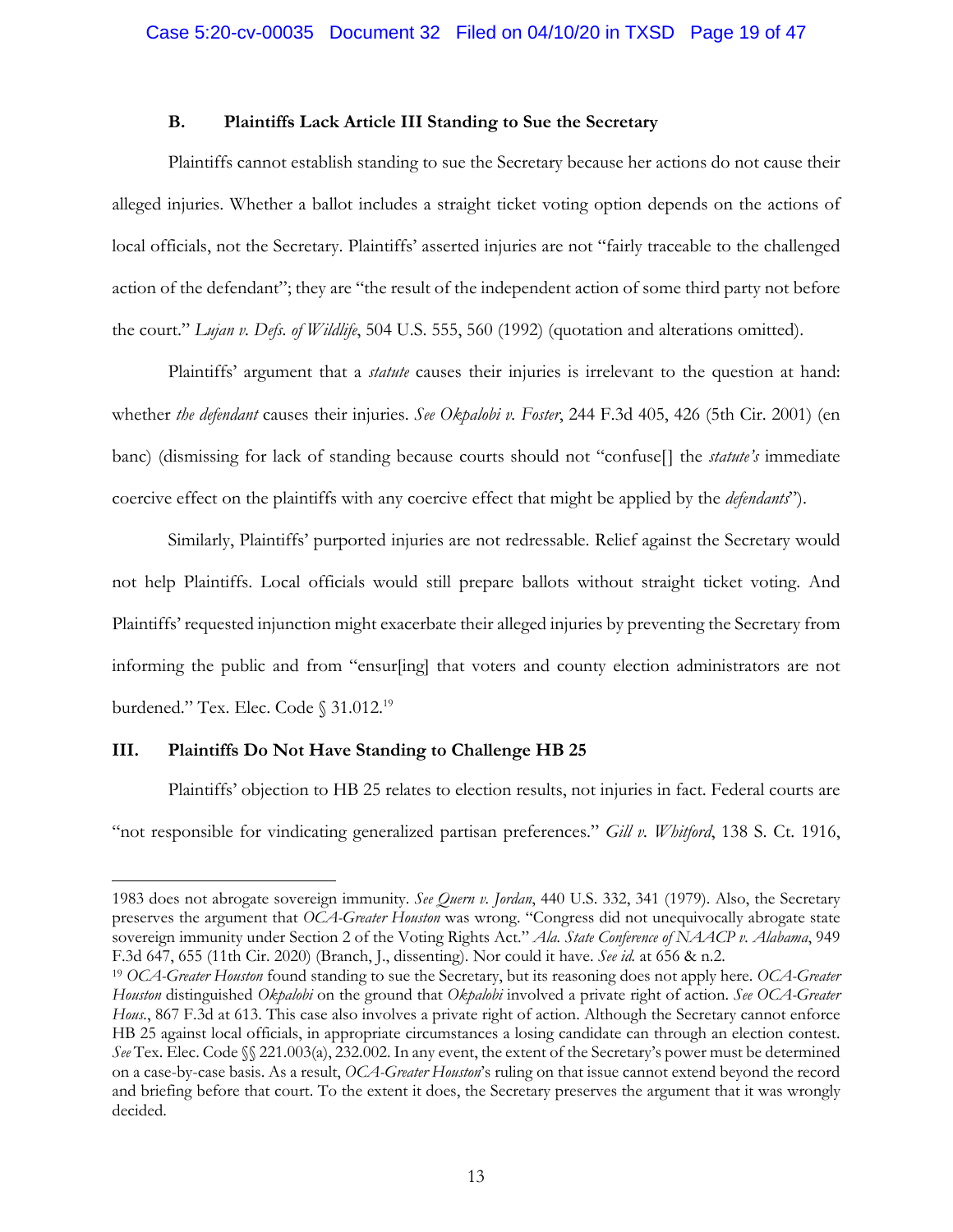## Case 5:20-cv-00035 Document 32 Filed on 04/10/20 in TXSD Page 20 of 47

1933 (2018). Plaintiffs lack Article III standing because they complain about "group political interests, not individual legal rights." *Id.*

Of course, in appropriate circumstances, a voter can plausibly allege that a law interferes with his ability to vote. But Plaintiffs cannot do that here. Three Plaintiffs are artificial entities that do not vote. The two individual Plaintiffs do not allege that they are registered voters who intend to vote in future elections. *See* ECF 16 ¶¶ 20, 24. Thus, they cannot rely on any voter-related injuries in fact.

Even putting that aside, Plaintiffs have not established standing because their claims rest on speculation. In addition, Plaintiffs cannot rely on associational, organizational, or third-party standing.

#### **A. Plaintiffs' Claims Rest on Speculation**

Because Plaintiffs seek prospective relief, they must establish an "imminent" future injury. *Lujan*, 504 U.S. at 564. The Supreme Court has "repeatedly reiterated that threatened injury must be *certainly impending* to constitute injury in fact." *Clapper v. Amnesty Int'l USA*, 568 U.S. 398, 409 (2013) (quotation omitted). Allegations of "an imminent injury" must be "[p]laintiff-specific." *Stringer v. Whitley*, 942 F.3d 715, 722 (5th Cir. 2019). "[F]uture injury to others is irrelevant; plaintiffs seeking injunctive relief must show a continuing or threatened future injury to themselves." *Id.* at 721.

Plaintiffs have not plausibly alleged a certainly impending future injury. Their claims rest on speculation. First, Plaintiffs argue HB 25 will lead to "increased polling-place lines." ECF 16 ¶¶ 20– 24. Plaintiffs seem to believe that voters will take longer to complete their ballots and that local officials will not use their state-law authority to ameliorate the situation. That is pure speculation about "the independent action of some third party not before the court." *Lujan*, 504 U.S. at 560. Even if Plaintiffs could plausibly allege that local officials in *some* counties would fail to act (which they have not done), they would not haves standing to challenge the implementation of HB 25 in *other* counties.

Second, Plaintiffs argue HB 25 will cause voter "confusion." ECF 16 ¶¶ 20–24. Unexplained assertions of voter confusion are not plausible. Again, Plaintiffs speculate about "the independent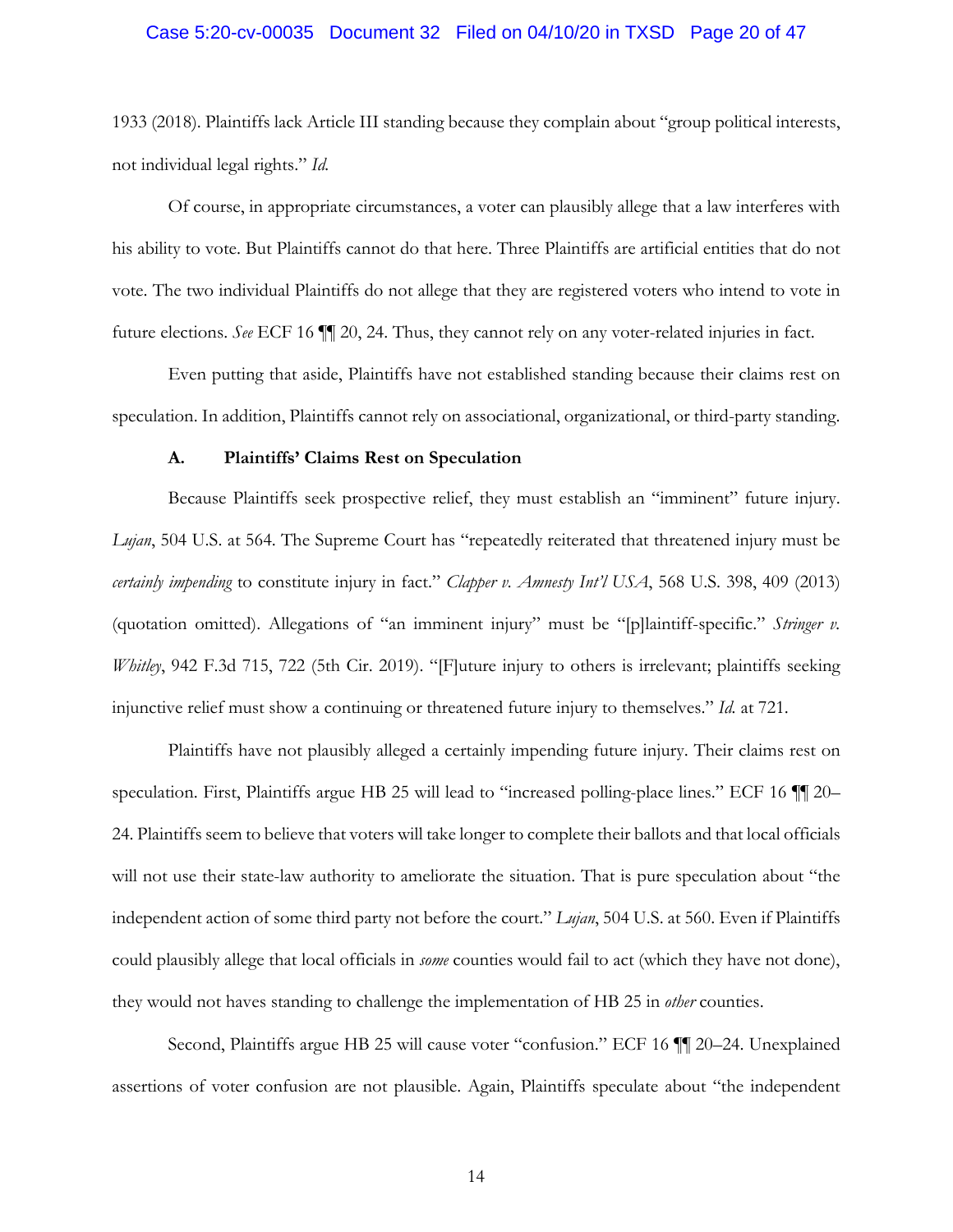#### Case 5:20-cv-00035 Document 32 Filed on 04/10/20 in TXSD Page 21 of 47

action of some third party not before the court." *Lujan*, 504 U.S. at 560. Texans are not confused by ballots in primary and non-partisan elections, which do not include "straight party" options.

Finally, Plaintiffs allege they are "aware of the effects" discussed above and that they will "divert and expend additional time and resources" "to combat these effects." ECF 16 ¶¶ 20–24. But Plaintiffs' reactions to HB 25 cannot constitute injuries in fact. A plaintiff "cannot manufacture standing by choosing to make expenditures based on" an alleged harm that is not itself an injury in fact. *Clapper*, 568 U.S. at 402; *see also Elec. Privacy Info. Ctr. v. Presidential Advisory Comm'n on Election Integrity*, 878 F.3d 371, 379 (D.C. Cir. 2017) ("[A]ny resources [the plaintiff] used to counteract the lack of a privacy impact assessment—an assessment in which it has no cognizable interest—were a selfinflicted budgetary choice that cannot qualify as an injury in fact." (quotation omitted)).

There are additional reasons Plaintiffs' expenditures cannot support standing. "Not every diversion of resources to counteract [a] defendant's conduct . . . establishes an injury in fact." *NAACP v. City of Kyle*, 626 F.3d 233, 238 (5th Cir. 2010). To establish standing, "an organizational plaintiff must explain how the activities it undertakes in response to the defendant's conduct differ from its 'routine [] activities,'" and must "identify 'specific projects that [it] had to put on hold or otherwise curtail in order to respond to' the defendant's conduct." *Def. Distributed v. U.S. Dep't of State*, No. 1:15-cv-372, 2018 WL 3614221, at \*4 (W.D. Tex. July 27, 2018) (quoting *City of Kyle*, 626 F.3d at 238).

Plaintiffs cannot satisfy either requirement. First, their alleged reactions to HB 25 do not meaningfully differ from their "day-to-day operations." *ACORN v. Fowler*, 178 F.3d 350, 359 (5th Cir. 1999). Plaintiffs' only alleged reactions are to support Democratic candidates, which is what they always do. *See* ECF 16 ¶¶ 20–24. "Plaintiffs have not explained how" their reactions "differ from [their] routine [political] activities." *City of Kyle*, 626 F.3d at 238. Second, Plaintiffs "have not identified any specific projects that [they] had to put on hold or otherwise curtail in order to respond to" HB 25. C*ity of Kyle*, 626 F.3d at 238. Vague references to "other efforts" do not suffice. ECF 16 ¶¶ 20–24.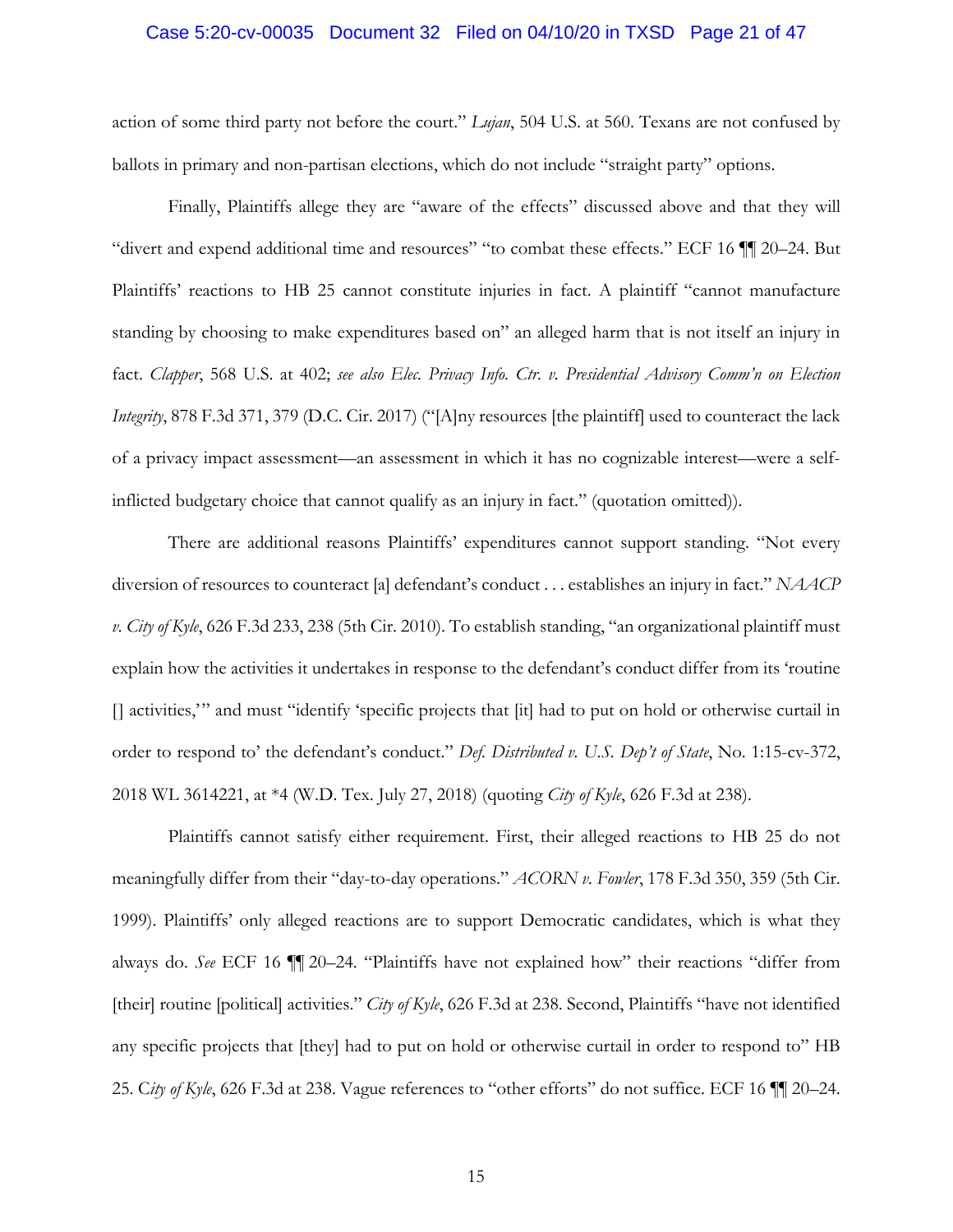## **B. Plaintiffs Lack Associational Standing**

For associational standing, Plaintiffs must "identify members who have suffered the requisite harm" to establish injuries in fact. *Summers v. Earth Island Inst.*, 555 U.S. 488, 499 (2009); *see also City of Kyle*, 626 F.3d at 237 (requiring evidence of "a specific member").

Because Plaintiffs have not identified any specific members, let alone specific members with certainly impending future injuries, their claims should be dismissed. *See Ga. Republican Party v. SEC*, 888 F.3d 1198, 1203 (11th Cir. 2018) (holding that the Georgia Republican Party lacked associational standing because it "has failed to allege that a specific member will be injured by the rule, and it certainly offers no evidence to support such an allegation"); *Draper v. Healey*, 827 F.3d 1, 3 (1st Cir. 2016) (Souter, J.) (dismissing under Rule 12(b)(1) because plaintiff did not identify a member who was affected by the challenged regulation); *Disability Rights Wis., Inc. v. Walworth Cty. Bd. of Supervisors*, 522 F.3d 796, 804 (7th Cir. 2008) (concluding a plaintiff "has not established associational standing" because its "Complaint does not identify any . . . disabled student with standing to bring suit").

Plaintiffs have not even alleged facts showing that they have members within the meaning of the associational standing test. *See Hunt v. Wash. State Apple Advert. Comm'n*, 432 U.S. 333, 344 (1977) (requiring "indicia of membership"). Plaintiffs must allege they have members who "elect leadership, serve as the organization's leadership, and finance the organization's activities, including the case's litigation costs." *Tex. Indigenous Council v. Simpkins*, No. 5:11-cv-315, 2014 WL 252024, at \*3 (W.D. Tex. Jan. 22, 2014). Plaintiffs say they have "members, volunteers, and constituents." ECF 16 ¶¶ 21– 23. But they do not allege that those individuals "participate in and guide the organization's efforts." *Ass'n for Retarded Citizens of Dall. v. Dall. Cty. Mental Health & Mental Retardation Ctr. Bd. of Trustees*, 19 F.3d 241, 244 (5th Cir. 1994). That some Texans "regularly support [Democratic] candidates" is not sufficient. ECF 16 ¶ 23. Non-members affiliated with an association cannot create associational standing. *See Gettman v. DEA*, 290 F.3d 430, 435 (D.C. Cir. 2002) (rejecting a magazine's associational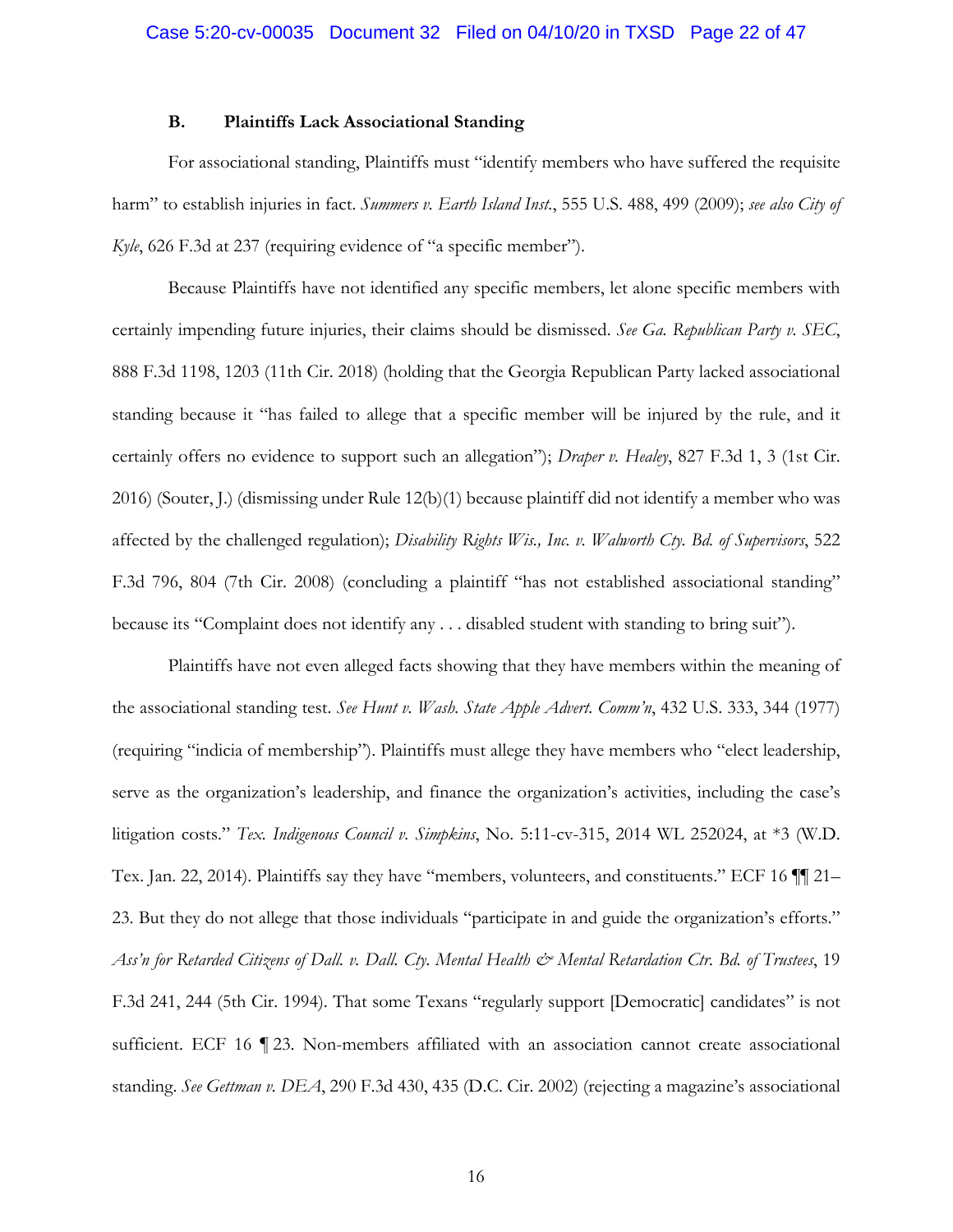standing based on "readers and subscribers" because "readership is not the same as membership").

## **C. Plaintiffs Do Not Have Organizational Standing**

To establish standing based on HB 25 "perceptibly impair[ing]" their activities, *Havens Realty Corp. v. Coleman*, 455 U.S. 363, 379 (1982), Plaintiffs must plausibly allege both that it makes their "*activities* more difficult" and that there is "a direct conflict between the defendant's conduct and [their] *mission*." *Nat'l Treasury Emps. Union v. United States*, 101 F.3d 1423, 1430 (D.C. Cir. 1996). Plaintiffs have not done so here. As a result, "it is entirely speculative whether the defendant's conduct is impeding the organization's activities." *Id.*

Plaintiffs do not allege that HB 25 prohibits their activities. Nor could they. The statute does not regulate Plaintiffs at all. Plaintiffs remain free to engage in all of their previous political activities. Plaintiffs instead rely on the contention that HB 25 "decreas[es] the electoral prospects of" Democratic candidates. ECF 16  $\P$  21–23. But there is no "direct conflict" between HB 25 and Democratic candidates winning elections. *Nat'l Treasury Emps. Union*, 101 F.3d at 1430. Implementation of HB 25 "is but an intermediate step" in a speculative chain of events that, on Plaintiffs' telling, could lead to a Democratic candidate losing an election. *Common Cause v. Biden*, 909 F. Supp. 2d 9, 22 n.8 (D.D.C. 2012), *aff'd on other grounds*, 748 F.3d 1280 (D.C. Cir. 2014)

As explained above, Plaintiffs cannot establish standing based on their alleged diversions of resources. *See supra* Part III.A. They "cannot manufacture standing by choosing to make expenditures based on" an alleged harm that is not itself an injury in fact. *Clapper*, 568 U.S. at 402. Because there is no "direct conflict" between HB 25 and the election of Democratic candidates, Plaintiffs have not plausibly alleged that their "expenditure of funds is truly necessary" rather than "unnecessary alarmism constituting a self-inflicted injury." *Nat'l Treasury Emps. Union*, 101 F.3d at 1430.

## **D. Plaintiffs Cannot Rely on Third-Party Standing**

Even if Plaintiffs had Article III standing, they would lack statutory standing. *See Lexmark Int'l,*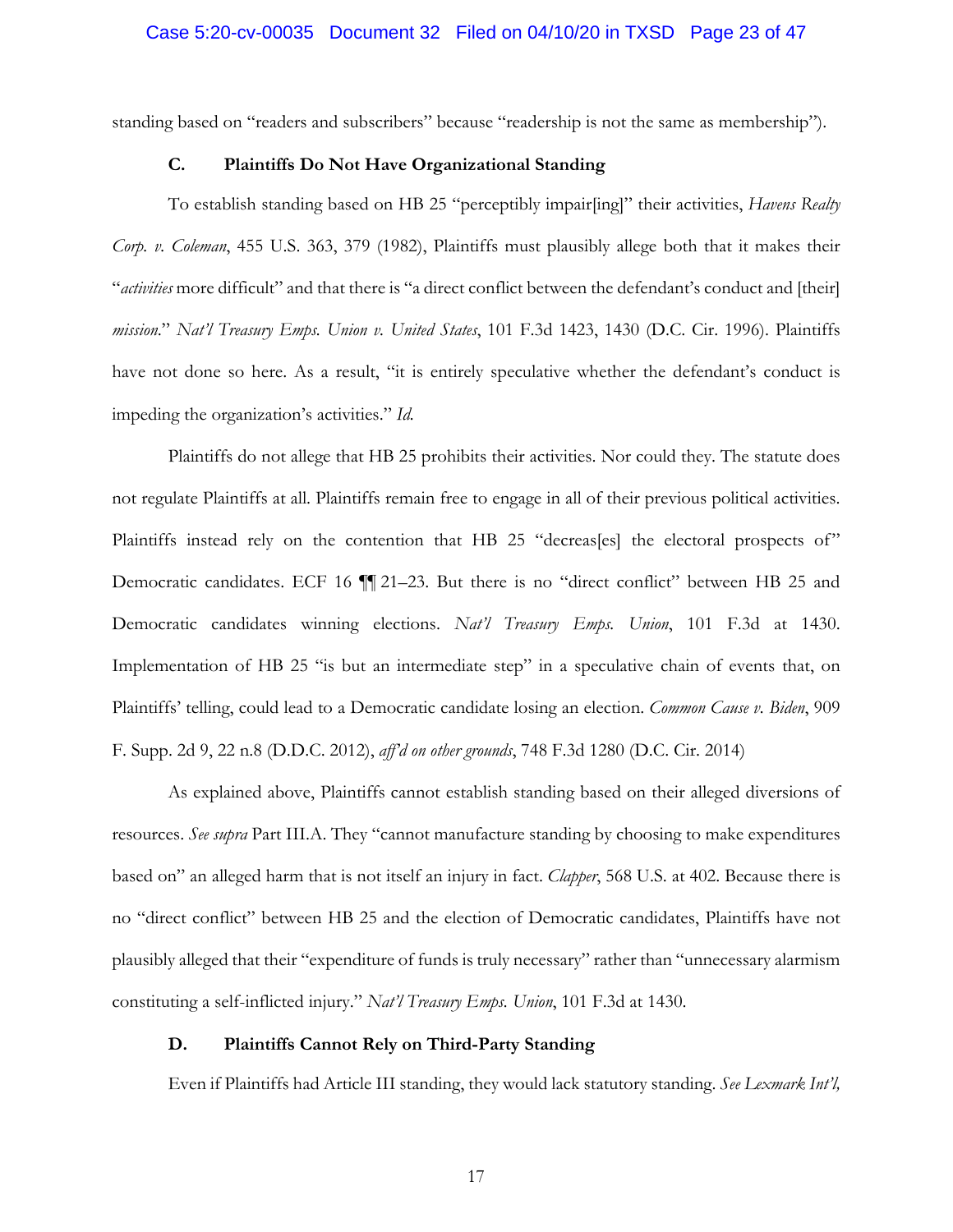#### Case 5:20-cv-00035 Document 32 Filed on 04/10/20 in TXSD Page 24 of 47

*Inc. v. Static Control Components, Inc.*, 572 U.S. 118, 127–28 nn.3–4 (2014). Section 1983 provides a cause of action only when *the plaintiff* suffers "the deprivation of any rights" at issue. 42 U.S.C. § 1983. It does not provide a cause of action to plaintiffs claiming an injury based on a *third party's* rights. *See Coon v. Ledbetter*, 780 F.2d 1158, 1160 (5th Cir. 1986) ("[L]ike all persons who claim a deprivation of constitutional rights, [plaintiffs] were required to prove some violation of their personal rights.").

Section 1983 "incorporates, but without exceptions, the Court's 'prudential' principle that the plaintiff may not assert the rights of third parties." David P. Currie, *Misunderstanding Standing*, 1981 Sup. Ct. Rev. 41, 45. When "[t]he alleged rights at issue" belong to a third party, the plaintiff lacks statutory standing, regardless of whether the plaintiff has suffered his own injury. *Danos v. Jones*, 652 F.3d 577, 582 (5th Cir. 2011); *see also Conn v. Gabbert*, 526 U.S. 286, 292–93 (1999) (holding that a lawyer "clearly had no standing" under § 1983 because a plaintiff "generally must assert his own legal rights and interests, and cannot rest his claim to relief on the legal rights or interests of third parties").

Here, all of Plaintiffs' claims depend on the right to vote. ECF 16  $\P$  86, 94, 98, 105–07, 117. But as discussed above, Plaintiffs have not plausibly alleged they are registered voters who intend to vote in future elections. *See* ECF 16 ¶¶ 20, 24. "It goes without saying that political parties, although the principal players in the political process, do not have the right to vote." *Vieth v. Pennsylvania*, 188 F. Supp. 2d 532, 546 (M.D. Pa. 2002); *see also Concerned Home Care Providers, Inc. v. Cuomo*, 783 F.3d 77, 91 (2d Cir. 2015). As a result, Plaintiffs are necessarily asserting the rights of third parties and therefore cannot sue under § 1983. Because this follows from the statute itself, Plaintiffs cannot invoke any prudential exceptions. *See Am. Psychiatric Ass'n v. Anthem Health Plans, Inc.*, 821 F.3d 352, 359 (2d Cir. 2016) ("Because Congress specified in the statute who may sue, prudential standing principles do not apply."); *see also* Currie, 1981 Sup. Ct. Rev. at 45.

But even if this were an issue of prudential rather than statutory standing, Plaintiffs have not alleged any prudential exception to the bar on third-party standing. Plaintiffs do not allege that they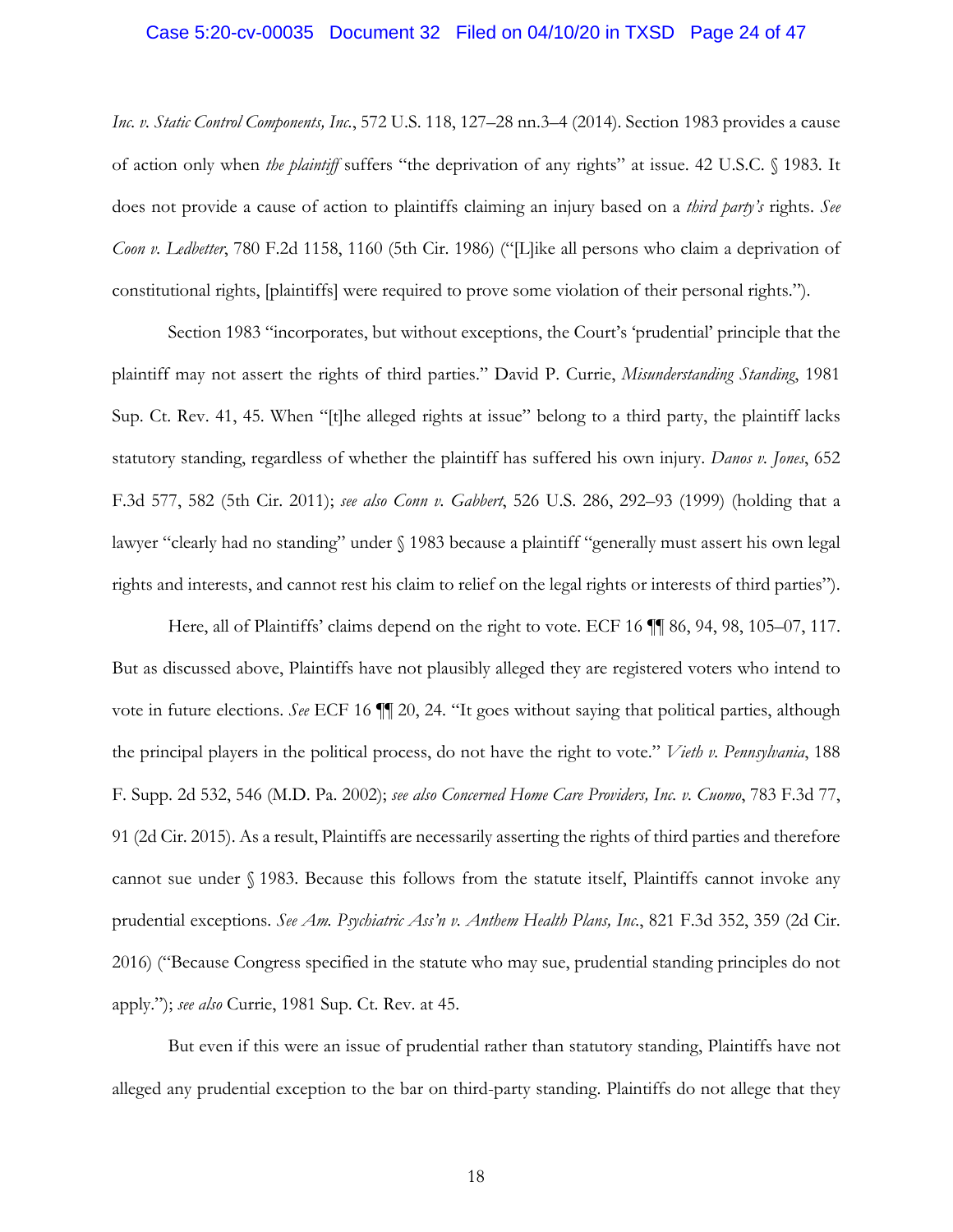## Case 5:20-cv-00035 Document 32 Filed on 04/10/20 in TXSD Page 25 of 47

have "a 'close' relationship with" voters or that voters face any "hindrance" to protecting their "own interests." *Kowalski v. Tesmer*, 543 U.S. 125, 130 (2004).

## **IV. Federal Law Does Not Mandate Straight-Ticket Voting**

Forty-four states will not offer straight ticket voting in 2020.<sup>20</sup> "None of [those states' laws] have ever been declared unconstitutional." *Mich. State A. Philip Randolph Inst. v. Johnson*, 749 F. App'x 342, 355 (6th Cir. 2018) (Kethledge, J., concurring). Plaintiffs ask this Court to upend American election law. The Court should decline.

Plaintiffs' claims all proceed from the premise that selecting individual candidates takes more time than casting a straight-party ticket does. They predict that the extra time will lead to longer lines at the polls and some voters choosing not to vote in every race. As explained above, Plaintiffs' predictions rest on speculation about the actions of third parties not before the Court. *See supra* Part III.A. But even if Plaintiffs' speculation were right, their claims would fail on the merits.

## **A. Plaintiffs' Anderson-Burdick Claims Fail**

1

Plaintiffs challenge HB 25 under the *Anderson-Burdick* framework. *See* ECF 1 ¶¶ 84–95 (Counts

I and II). This challenge fails as a matter of law. The *Anderson-Burdick* test requires a court to:

- (1) consider the character and magnitude of the asserted injury to the rights protected by the First and Fourteenth Amendments that the plaintiff seeks to vindicate; then
- (2) identify and evaluate the precise interest put forward by the State as justifications for the burden imposed by its rule; and finally
- (3) weigh the character and magnitude of the asserted injury against the precise interests put forward by the State, taking into consideration the extent to which those interests make it necessary to burden the plaintiff's rights.

*Voting for Am., Inc. v. Steen*, 732 F.3d 382, 387–88 (5th Cir. 2013) (citing *Anderson v. Celebrezze*, 460 U.S. 780, 789 (1983)); *Burdick v. Takushi*, 504 U.S. 428, 434 (1992)). "[S]evere" restrictions on voters' rights are subject to strict scrutiny and must be narrowly drawn to advance a compelling state interest.

<sup>&</sup>lt;sup>20</sup> National Conference of State Legislatures, Straight Ticket Voting States (Mar. 25, 2020), https:// www.ncsl.org/research/elections-and-campaigns/straight-ticket-voting.aspx (last visited Apr. 8, 2020).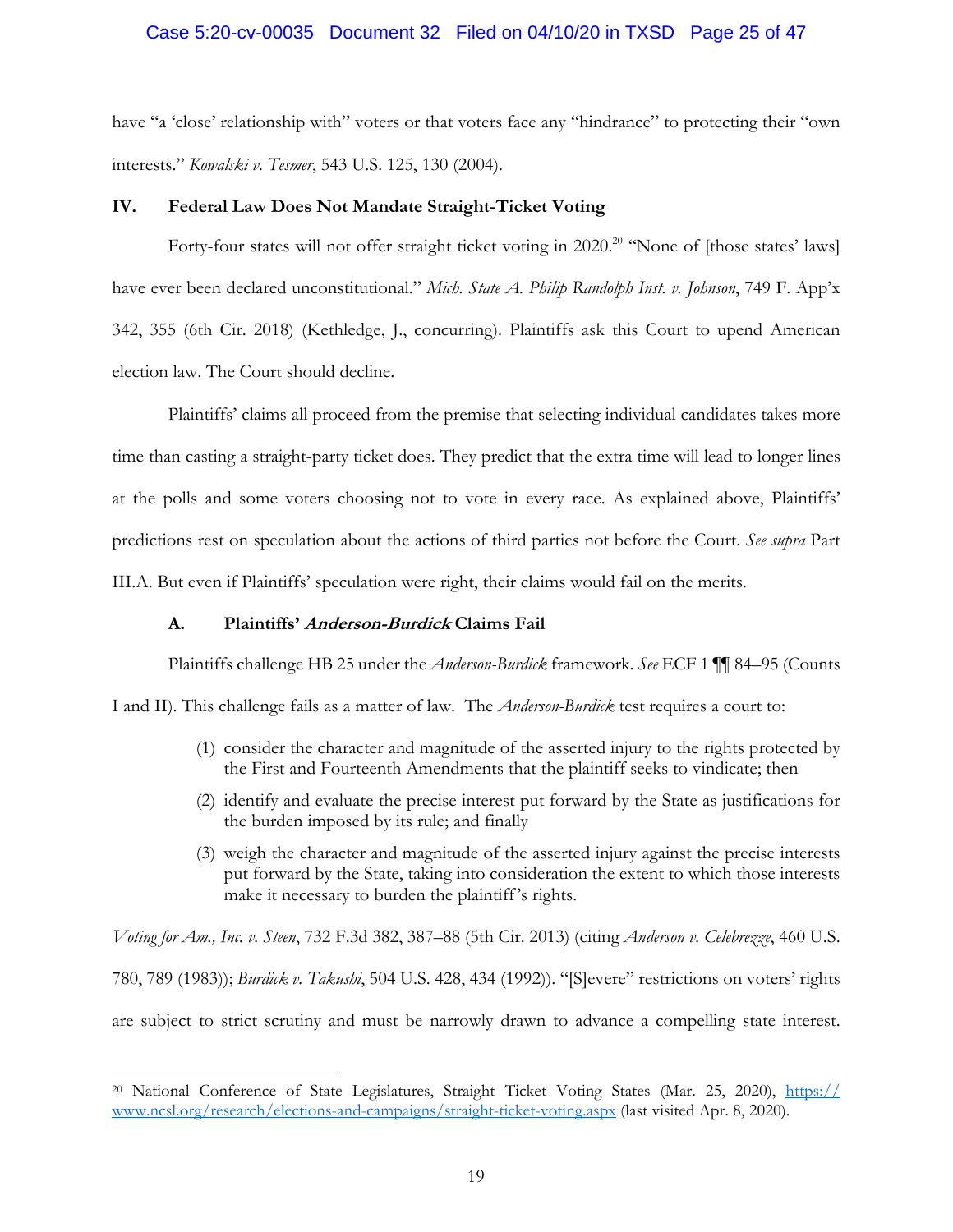## Case 5:20-cv-00035 Document 32 Filed on 04/10/20 in TXSD Page 26 of 47

*Burdick*, 504 U.S. at 434. "Lesser burdens, however, trigger less exacting review, and a State's important regulatory interests will usually be enough to justify reasonable, nondiscriminatory restrictions." *Timmons v. Twin Cities Area New Party*, 520 U.S. 351, 358 (1997) (quotation omitted).

Plaintiffs challenge HB 25 on its face, so they must plausibly allege that the statute lacks a "plainly legitimate sweep," *Crawford v. Marion Cty. Election Bd.*, 553 U.S. 181, 202 (2008) (plurality), and "that no set of circumstances exists under which the Act would be valid," *United States v. Salerno*, 481 U.S. 739, 745 (1987). But Plaintiffs do not allege that HB 25 will burden the rights of all voters in all counties. *See* ECF 16 ¶ 43 (complaining the Legislature did not adopt an amendment that would have limited HB 25 to counties with fewer than twenty-five ballot items).

HB 25 satisfies *Anderson-Burdick*. It imposes at most a *de minimis* burden and furthers weighty state interests. But even if HB 25 were likely to cause problems in some places (it is not), Plaintiffs' facial claim would fail.

## **1. HB 25 Does Not Burden the Right to Vote**

HB 25 does not burden anyone's right to vote. It simply channels votes through individual selections. As the American Civil Liberties Union of Pennsylvania has explained, "eliminating the straight party voting option" does not create "a barrier to voting," and "[n]o one will lose the right to vote because of [it]."21 To the extent having to make individual selections is a burden, it represents no more than "the usual burdens of voting." *Crawford*, 553 U.S. at 198 (plurality); *id.* at 209 (Scalia, J., concurring in the judgment). Any burden is also neutral and non-discriminatory because all voters will now make individual selections.

Moreover, Plaintiffs ignore crucial context. Plaintiffs argue lines to vote will be a problem. Of course, lines are a potential issue in any election, but Texas law mitigates those concerns. For example,

1

<sup>21</sup> Reggie Shuford, *This is Why the ACLU-PA Supports Legislation Reforming our Election Laws*, PENN. CAPITAL-STAR (Oct. 30, 3019), https://www.penncapital-star.com/commentary/this-is-why-the-aclu-pa-supportslegislation-reforming-our-election-laws-opinion/ (last visited Mar. 10, 2020).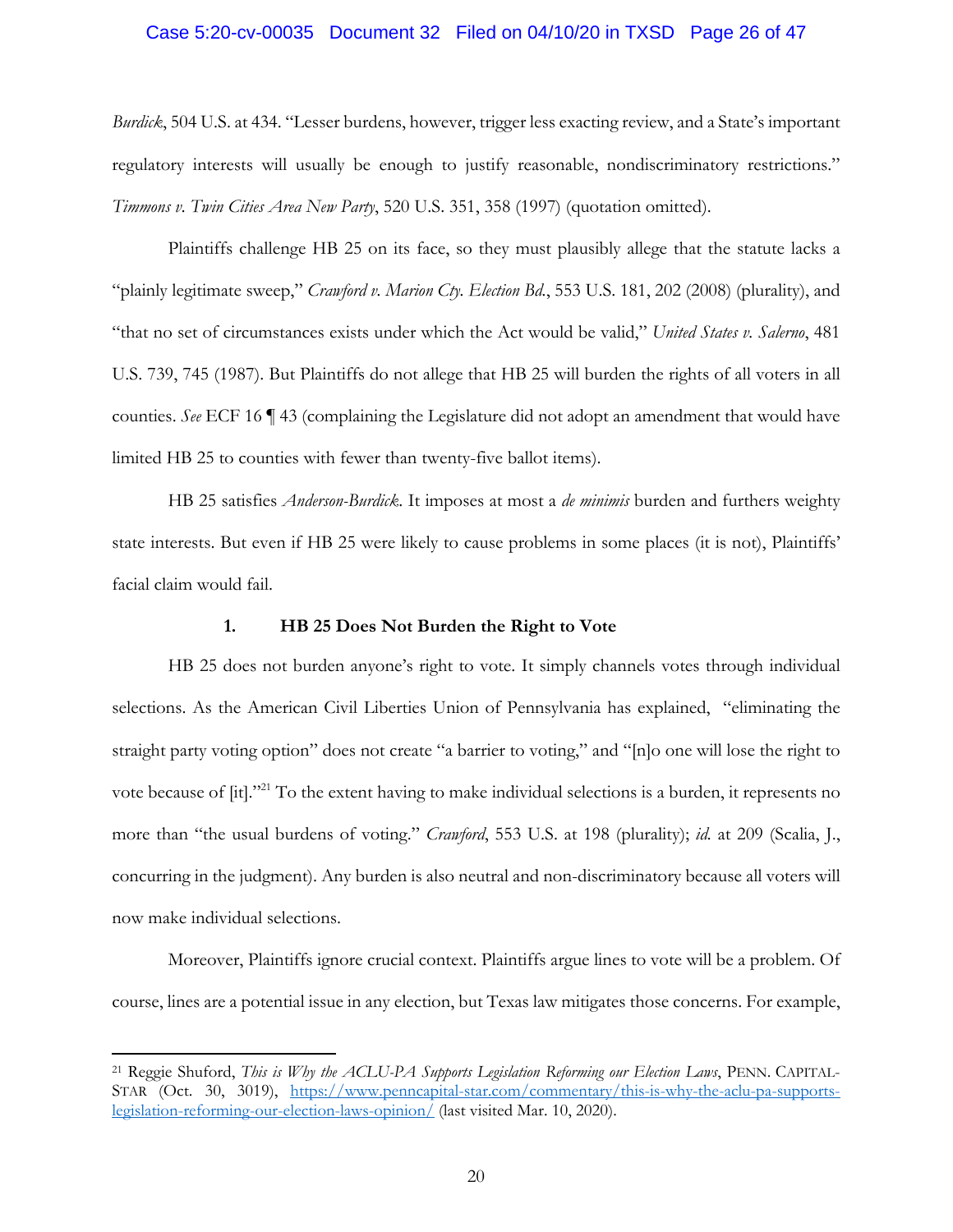#### Case 5:20-cv-00035 Document 32 Filed on 04/10/20 in TXSD Page 27 of 47

Texas provides nearly two weeks of early voting in most elections. *See* Tex. Elec. Code § 85.001(a). Texas has an expansive early voting framework, including weekend voting in the large counties on which Plaintiffs focus. *See id.* § 85.006(d)–(e). Of course, local officials have discretion to increase early voting capacity as needed. *Id.* § 51.003 (procuring and allocating election supplies); *id.* § 85.006(a)–(c) (weekend voting); *id.* § 85.062 (additional polling places); *id.* § 123.031 (acquiring voting system equipment); *id.* § 125.001 (allocating voting machines). Plaintiffs do not dispute that local officials can and do make use of these powers. Texas also allows various people to vote by mail, *see id.* § 82.001– .004, which reduces demand for in-person polling places. By contrast, some States do not allow early voting at all or do not allow it on weekends.<sup>22</sup>

Plaintiffs insultingly suggest that minority voters must rely on straight ticket voting due to "lower educational attainment." ECF 16 ¶ 10. The Secretary completely disagrees with their suggestion that minority voters are not capable of making individual selections. At any rate, Plaintiffs provide no plausible factual allegations to support their conclusory assertion. Making individual selections is simple. Voters do it across the country, and Texans already do it in primary and nonpartisan elections. Plaintiffs' contention that minority voters are not sufficiently educated to make individual selections is unfounded and implausible on its face.

To the extent a voter suffers from "lower educational attainment," Texas law helps. ECF 16 ¶ 10. Voters who cannot read a ballot can have their ballot read to them. *See* Tex. Elec. Code § 64.031– 64.032. Voters who need an interpreter can bring one. *Id.* § 61.034. Voters who want more time can review the "sample ballot [posted] in one or more locations in the polling place." *Id.* at § 62.012.

In short, Plaintiffs have not plausibly alleged that HB 25 will burden anyone's right to vote. They certainly have not alleged it creates a severe burden in all applications (as is necessary for a facial

<sup>22</sup> *State Laws Governing Early Voting*, NCSL, https://www.ncsl.org/research/elections-and-campaigns/earlyvoting-in-state-elections.aspx (last visited Mar. 12, 2020).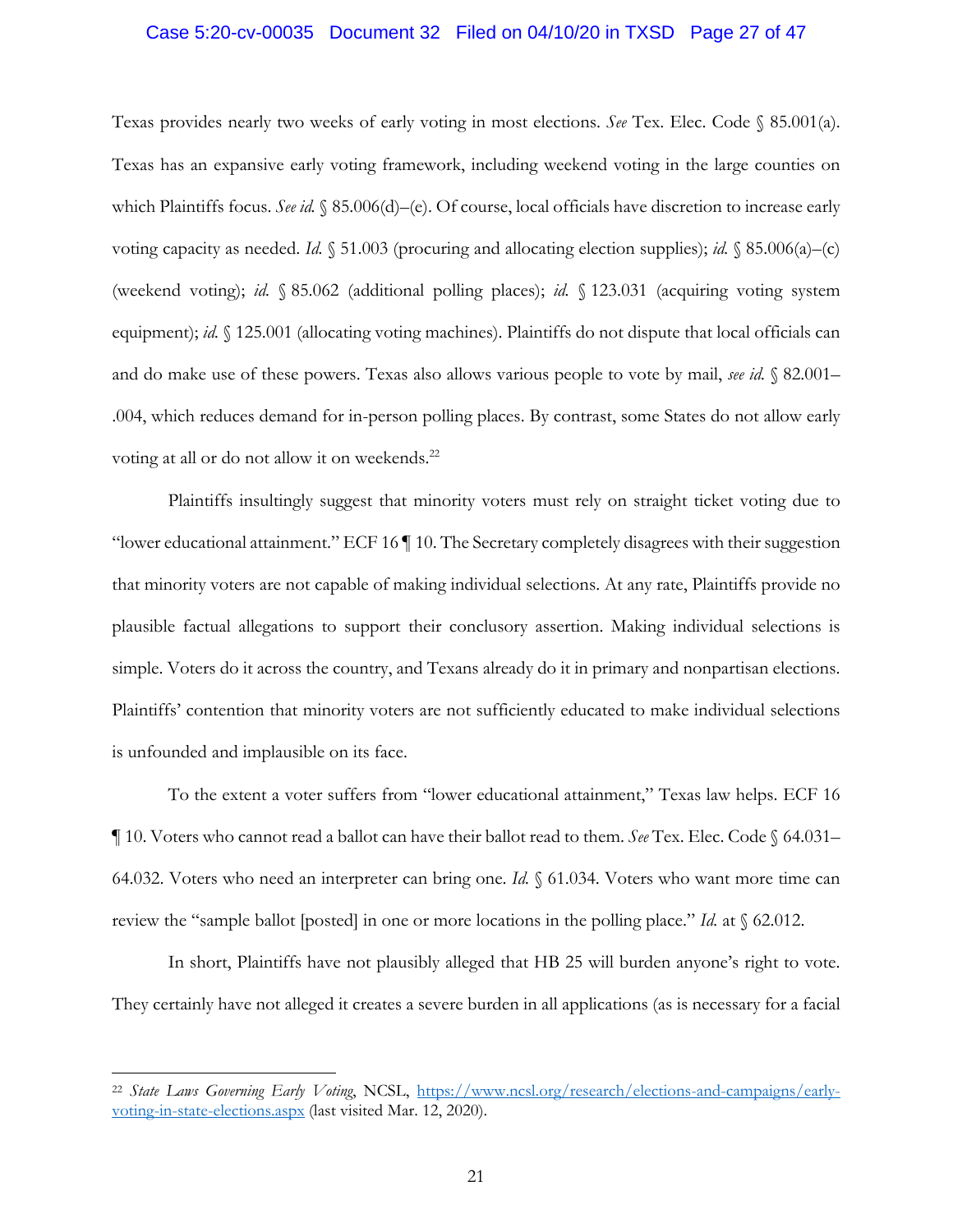## Case 5:20-cv-00035 Document 32 Filed on 04/10/20 in TXSD Page 28 of 47

claim) or when considered "categorically" rather than based on "the peculiar circumstances of individual voters" (as is necessary for all claims). *Crawford*, 553 U.S. at 206 (Scalia, J., concurring in the judgment).

## **2. HB 25 Furthers Important State Interests**

Texas, like forty-three other states, decided "that it is better if voters are encouraged or required to make individual assessments of candidates, rather than mass choices." *Mich. State*, 749 F. App'x at 346 (6th Cir. 2018) (Boggs, J.). "That choice is not an arbitrary one." *Id.* It "is supported by good policy reasons." *Id.* at 355 (Kethledge, J., concurring).

*More-Informed Voting*: "Democracy depends on a well-informed electorate." *Buckley v. Valeo*, 424 U.S. 1, 49 n.55 (1976). Straight ticket voting undermines that interest. It "pulls a voter's attention away from down-ballot candidates for certain offices that most directly affect the voter" and "discourages a voter from researching all the candidates on the ballot."23 With straight ticket voting, a voter chooses numerous candidates based on only a single piece of information: party affiliation. But there is more to a candidate than party affiliation. Under HB 25, more voters will consider additional information, like relevant news coverage and campaign materials.

*Better Qualified Candidates*: Straight ticket voting helps unqualified candidates. First, it sometimes leads voters to select a candidate who they would not have selected if they had considered the race individually. Second, straight ticket voting discourages qualified candidates from running for office in the first place. With straight ticket voting, relatively few voters give any consideration to the qualifications of individual down-ballot candidates. And to the extent qualifications for office are not helpful to winning election, better qualified candidates are given less reason to run.

*Reducing Roll Off*: Straight ticket voting "causes voters to miss out in casting votes in

<sup>23</sup> Bill Analysis, TEX. HOUSE COMMITTEE REPORT, *available at*  https://www.legis.state.tx.us/tlodocs/85R/analysis/pdf/HB00025H.pdf#navpanes=0.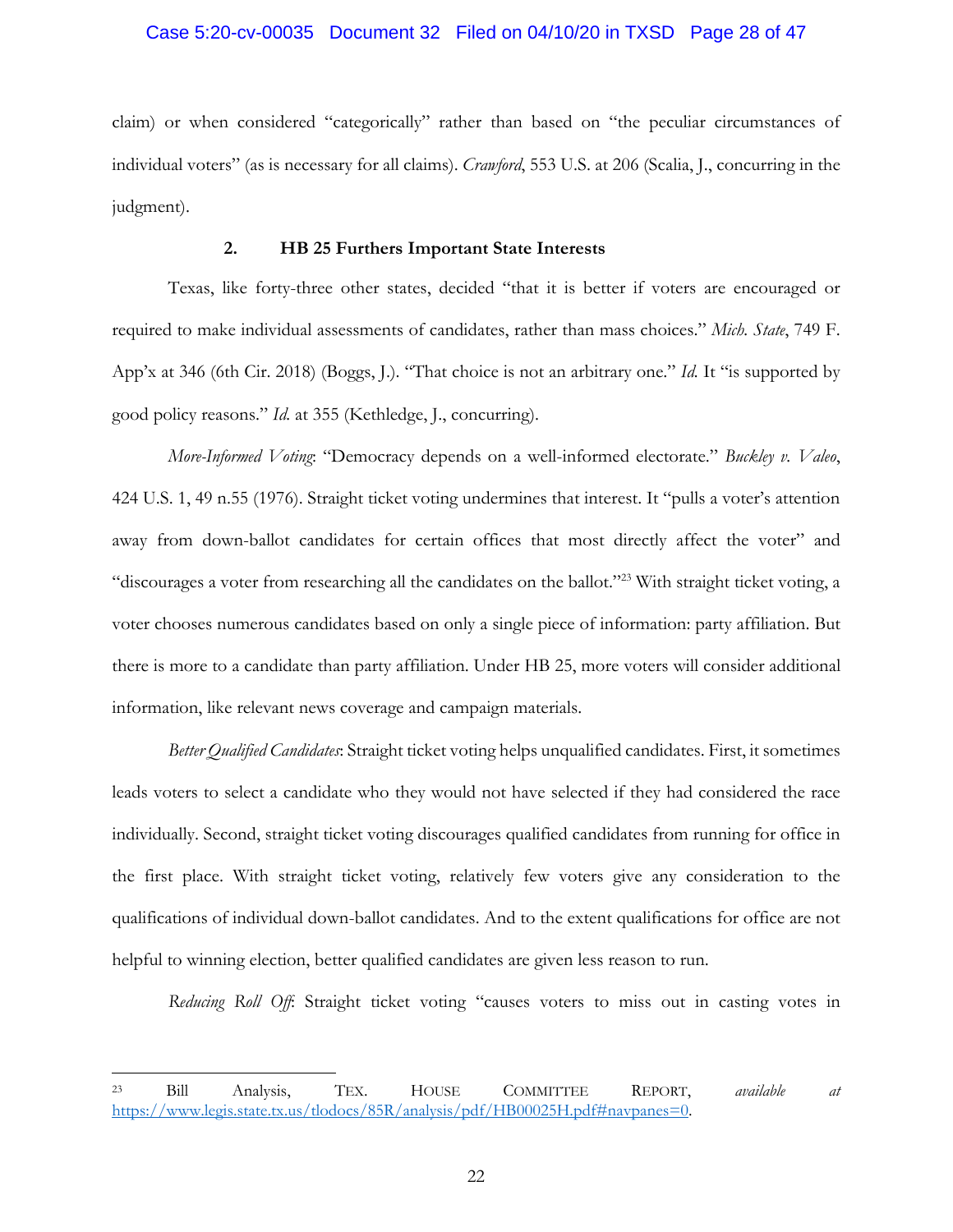#### Case 5:20-cv-00035 Document 32 Filed on 04/10/20 in TXSD Page 29 of 47

nonpartisan races or propositions."24 Voters who stop reading the ballot after selecting a straight ticket option fail to vote on nonpartisan propositions and amendments down ballot. Eliminating straight ticket voting reduces the risk voters will accidentally overlook non-partisan down-ballot items. *See One Wis. Inst., Inc. v. Thomsen*, 198 F. Supp. 3d 896, 946 (W.D. Wis. 2016).

*Making Elections More Competitive*: HB 25 also benefits Texans by making third-party and independent candidates more viable. Representatives from the League of Independent Voters, the Green Party of Texas, and the Libertarian Party all testified in favor of HB 25.25 As Representative Justin Amash, an Independent, explained, "Straight-ticket voting makes it prohibitive to run outside of the major parties."26 Thus, the elimination of straight ticket voting is beneficial for the voters who prefer third-party and independent candidates. It also helps everyone else. HB 25 makes incumbents more susceptible to third-party challenges, which increases their accountability to voters.

The legitimacy of these interests is widely recognized. In Utah, for example, legislators from both parties have sponsored a bill repealing straight ticket voting. The Democratic sponsor explained that eliminating straight ticket voting would "encourage people to learn more about the candidates" and "result[] in more informed voters." According to her, straight ticket voting has confused Utah voters into thinking "they don't need to look at the rest of their ballots."<sup>27</sup>

Plaintiffs' unsupported assertion that the Legislature acted with partisan intent is both untrue

 $\overline{a}$ 

https://www.legis.state.tx.us/tlodocs/85R/witlistbill/pdf/HB00025H.pdf#navpanes=0. 26 Matt Welch, *Justin Amash: "Straight-Ticket Voting Makes it Prohibitive to Run Outside of the Major Parties"*, REASON

(Aug. 30, 2018), https://reason.com/2018/08/30/justin-amash-straight-ticket-voting-make/. 27 Mori Kessler, *"This is an Outdated Method"; Bill Repealing Straight Ticket Voting Heads to Senate*, ST. GEORGE

NEWS (Mar. 3, 2020), https://www.stgeorgeutah.com/news/archive/2020/03/03/mgk-lgl20-this-is-anoutdated-method-bill-repealing-straight-ticket-voting-heads-to-senate/#.XmpA8qhKiUk; Roger McDonough, *Six Years Later, Lawmaker Still Trying to Eliminate Straight Party Ballot Option in Utah*, KCPW (Mar. 1, 2020), http://kcpw.org/blog/local-news/legislative-coverage/2020-01-30/six-years-later-lawmaker-stilltrying-to-eliminate-straight-party-ballot-option-in-utah; *see HB 70 Repeal of Single-Mark Straight Ticket Voting*, https://le.utah.gov/~2020/bills/static/HB0070.html (last visited Mar. 12, 2020).

<sup>24</sup> Bill Analysis, Tex. House Research Organization, *available at*  https://hro.house.texas.gov/pdf/ba85r/hb0025.pdf#navpanes=0. 25 *See* Witness List for HB 25, House Elections Committee (Mar. 13, 2017),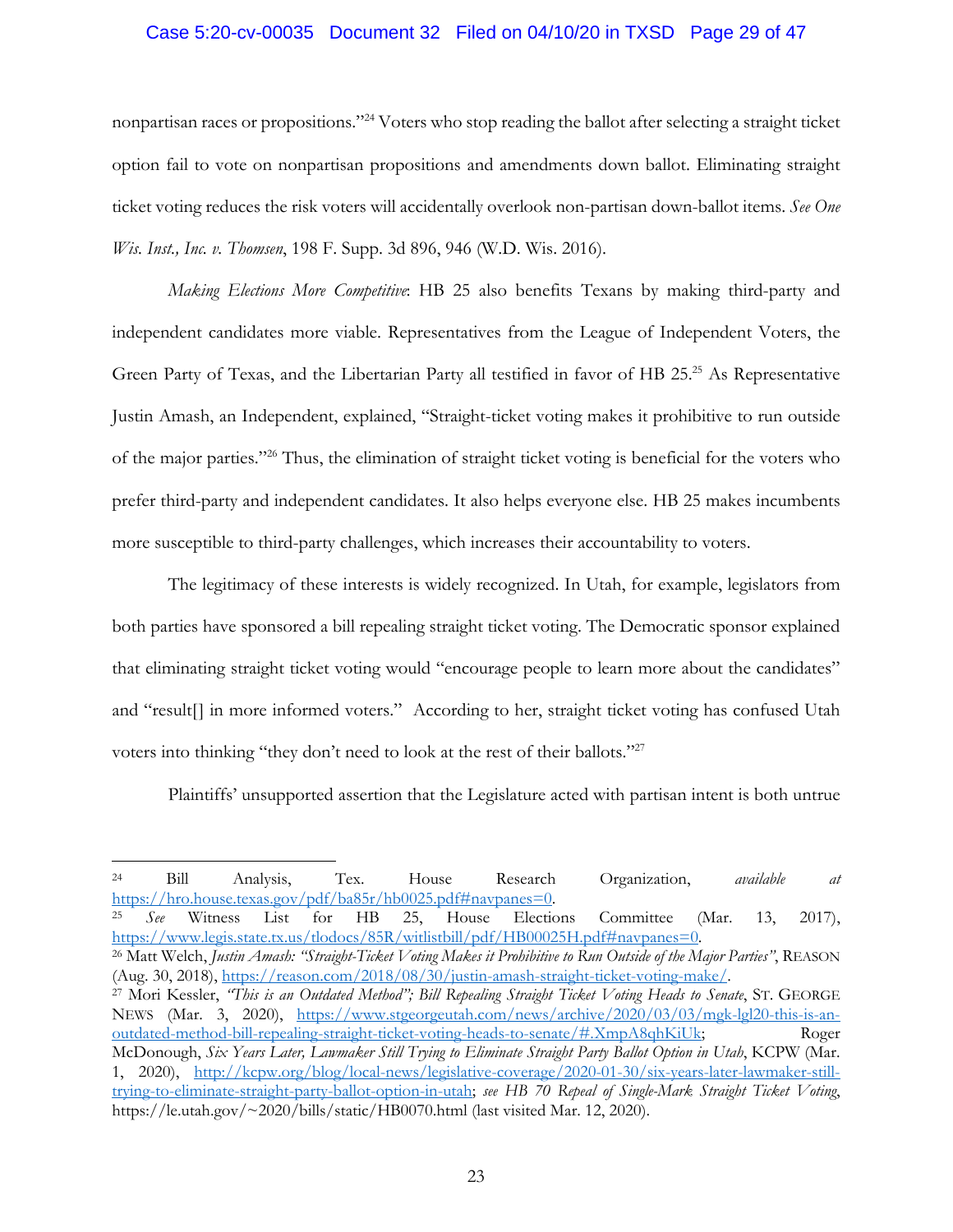#### Case 5:20-cv-00035 Document 32 Filed on 04/10/20 in TXSD Page 30 of 47

and irrelevant. *See* ECF 16 ¶ 48. "[I]f a nondiscriminatory law is supported by valid neutral justifications, those justifications should not be disregarded simply because partisan interests may have provided one motivation for the votes of individual legislators." *Crawford*, 553 U.S. at 204 (plurality).

Nor should the State's interests be ignored because this case is at the pleading stage. *Libertarian Party of Va. v. Alcorn*, 826 F.3d 708, 719 (4th Cir. 2016) (rejecting the argument that the court "may not weigh [the State's] interests without discovery"). The Secretary need not provide "elaborate, empirical verification of the weightiness of the State's asserted justifications." *Timmons*, 520 U.S. at 364. Thus, courts in this Circuit frequently dismiss *Anderson-Burdick* claims at the pleading stage. *See, e.g.*, *LULAC v. Abbott*, 369 F. Supp. 3d 768, 781–84 (W.D. Tex. 2019); *Kennedy v. Pablos*, No., 1:16-cv-1047, 2017 WL 2223056, at \*3–5 (W.D. Tex. May 18, 2017); *Faas v. Cascos*, 225 F. Supp. 3d 604, 607 (S.D. Tex. 2016); *Meyer v. Texas*, No., 4:10-cv-3860, 2011 WL 1806524, at \*3–7 (S.D. Tex. May 11, 2011).

## **3. This Court Should Follow the Uniform Precedent Upholding Repeals of Straight Ticket Voting**

Repealing straight ticket voting imposes no serious burden on voters but advances important state interests. That is why numerous courts have upheld laws like HB 25.

*Wisconsin*: In *One Wisconsin Institute*, the court upheld Wisconsin's repeal of straight ticket voting against a challenge brought by some of the same Plaintiffs, represented by some of the same counsel. *See* 198 F. Supp. 3d at 906, 945–46. The *One Wisconsin* plaintiffs made the same argument Plaintiffs make here: that the repeal of straight ticket voting creates long voting lines and voter confusion and thus "burdens the right to vote, particularly for voters with lower levels of educational attainment." *Id.* at 945–46. The court found the plaintiffs' claims speculative. *See id.* It noted that eliminating straight ticket voting "creates only a slight burden on the right to vote, even among populations with lower levels of educational attainment or who have less time to spend voting." *Id.* at 945. The court found that repealing straight ticket voting advanced Wisconsin's important interests of: (1) "decreas[ing] the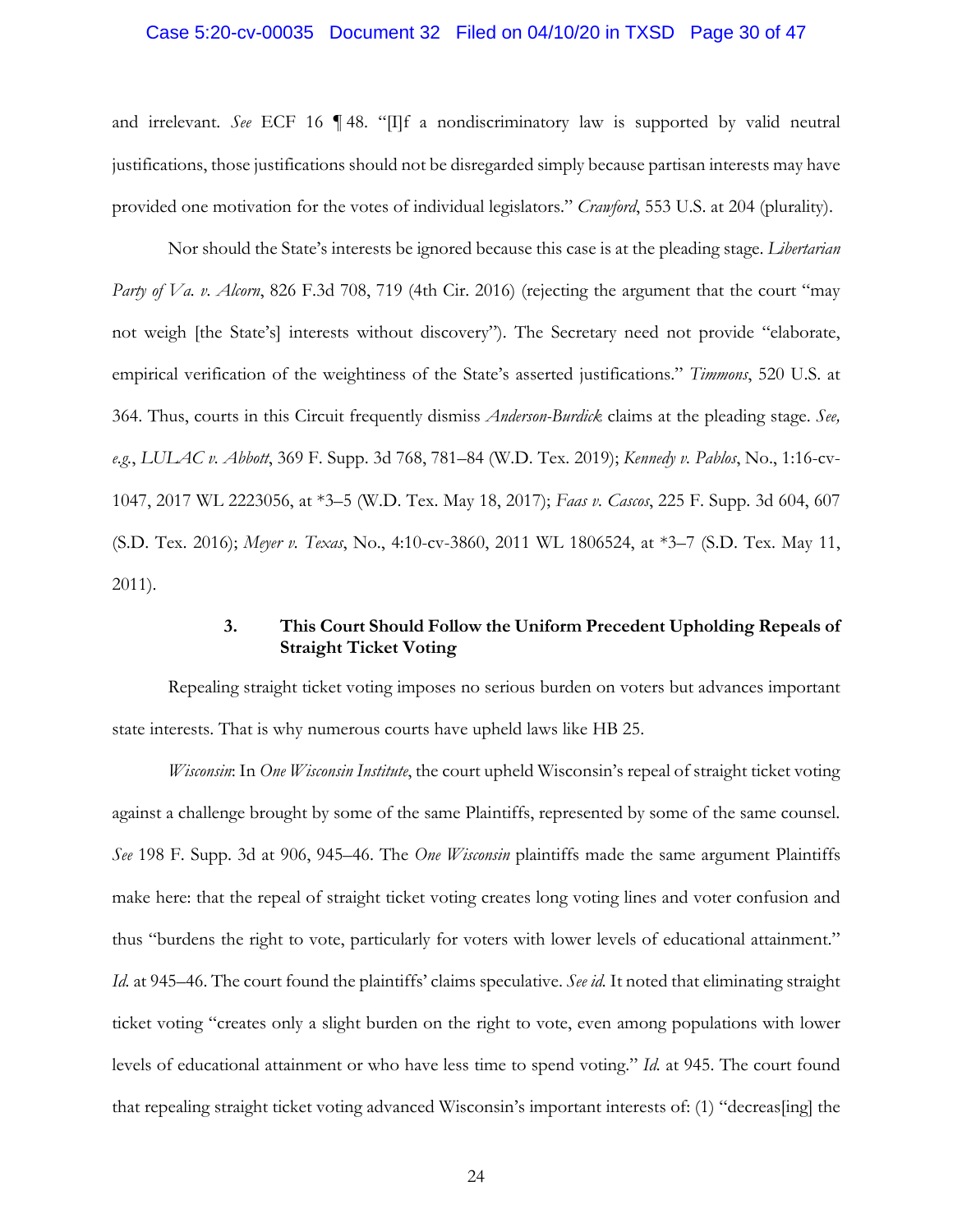### Case 5:20-cv-00035 Document 32 Filed on 04/10/20 in TXSD Page 31 of 47

chance of a voter selecting a straight-ticket option and then voting for candidates on the rest of the ballot"; (2) "encourage[ing] voters to become more informed about candidates or issues"; and (3) "ensur[ing] that voters do not accidentally overlook items on a ballot." *Id.*

 *Illinois*: Illinois' repeal of straight ticket voting was upheld in *Orr v. Edgar*, 298 Ill. App. 3d 432, 436–37 (1998). Applying the rational basis test, the court concluded:

[T]he legislation in question does not infringe upon the right to vote. Rather, the legislation affects the manner in which citizens exercise their right to vote. The Act does not prohibit voters from voting a straight-party ballot. Indeed, an individual voter still has the right to cast a ballot entirely for candidates of one political party. The Act only dictates the manner in which the voter may select candidates.

*Id.* at 438. The court found that the repeal was rationally related to Illinois' legitimate interests of: (1) increasing voter awareness; (2) selecting better qualified candidates by the political parties; and (3) increasing involvement by third-party groups in the political process. *Id.* at 439.

*New Mexico & Michigan (State Court)*: In these cases, minority or independent parties challenged the laws that prevented them from benefiting from straight ticket voting while allowing major-party candidates to benefit. *See Woodruff v. Herrera*, No. 1:09-cv-449, 2010 WL 11505703, at \*2 (D.N.M. Feb. 1, 2010); *McDonald v. Grand Traverse Cty. Election Comm'n*, 255 Mich. App. 674, 676–77 (2003). Both courts rejected the challenges under the *Anderson-Burdick* test and found that the burden of voting without a straight ticket option was slight. *See Woodruff,* 2010 WL 11505703, at \*4 (stating that "cast[ing] . . . votes individually rather than as a straight party vote" required only "slightly more effort"); *McDonald*, 255 Mich. App. at 685 (noting that "any voter who desired to vote for McDonald could do so"). The courts found that the States' important interests in maintaining reasonable regulations of ballots and elections outweighed the minimal burdens their straight ticket voting laws placed on voting rights. *Woodruff,* 2020 WL 11505703, at \*5; *McDonald*, 255 Mich. App. at 687–88.

*Michigan (Federal Court)*: One federal court found Michigan's repeal of straight ticket voting unconstitutional, *see Mich. State A. Philip Randolph Inst. v. Johnson*, 326 F. Supp. 3d 532 (E.D. Mich.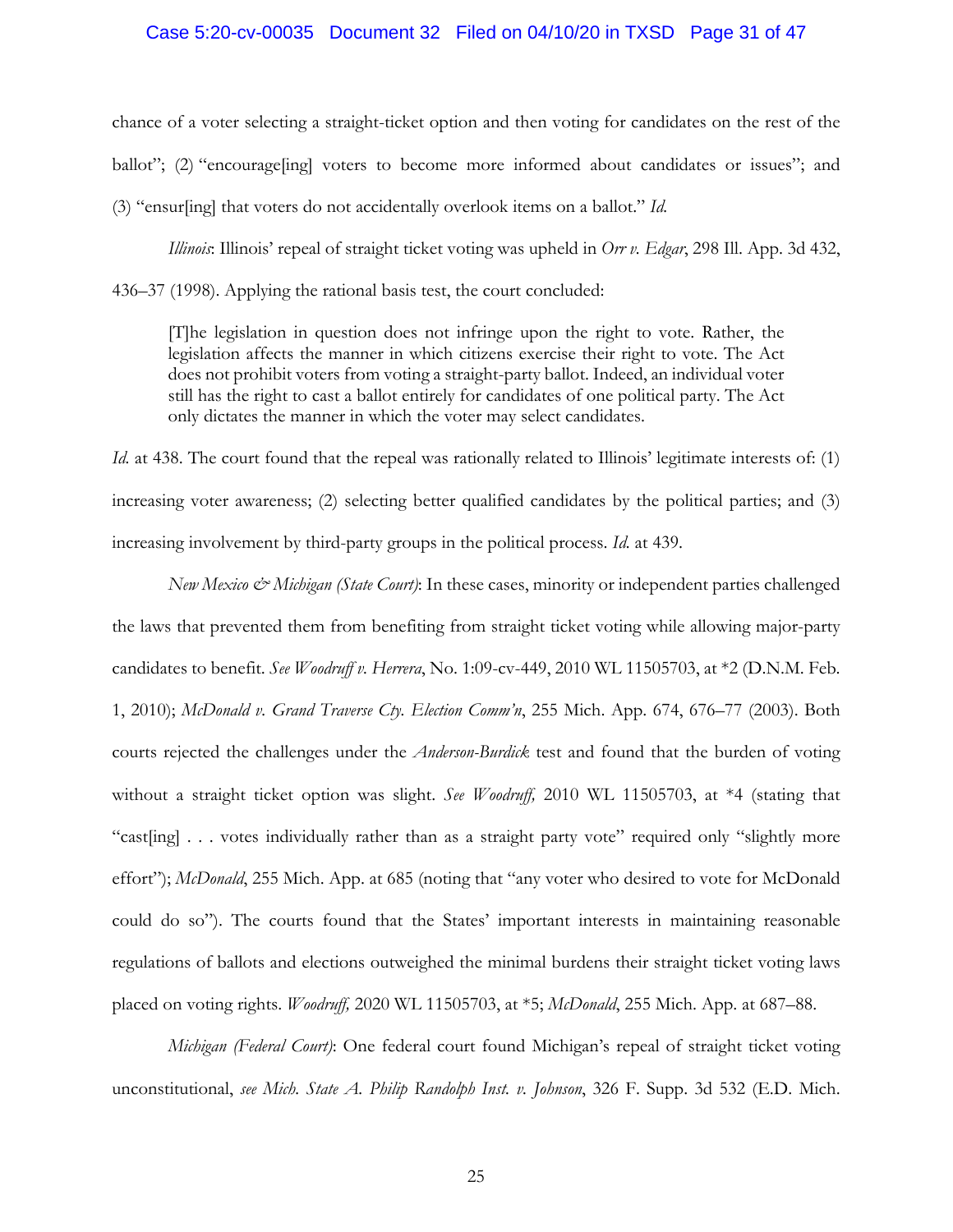### Case 5:20-cv-00035 Document 32 Filed on 04/10/20 in TXSD Page 32 of 47

2018), but the Sixth Circuit quickly vacated the opinion and criticized its reasoning. *See Mich. State A. Philip Randolph Inst. v. Johnson*, No. 18-1910, 2019 WL 4145547 (6th Cir. Jan. 14, 2019) (vacating opinion); *Mich. State*, 749 F. App'x at 344 ("The district court's opinion is extensive, but its underpinnings are quite weak."); *id.* at 354 (noting "very serious problems with both the factual underpinnings and the legal analysis of the district court's opinion").

The court explained that the burden—requiring voters to take "what would be at most very small additional time to register their choices"—"is very small." *Id.* at 349. It also noted the strong "public interest in allowing states to control their own elections . . . as the Constitution itself makes clear." *Id.* at 349. Numerous States have determined that voters should be "encouraged or required to make individual assessments of candidates." *Id.* at 346. And a State's attempt to encourage a more informed electorate should not be discarded lightly. *Id.* at 346, 349.

Finally, overturning HB 25 due to potential increased voting time would mire courts in litigation about numerous other State policy choices. As the Sixth Circuit explained:

[A]ny number of policy decisions might influence the length of time it takes an individual voter to vote .... Having judicial elections[,]... [h]aving non-partisan elections, . . . [and] [a]llowing citizens to vote on legislation or propositions . . . add[] to voting time. Deciding how many local offices to elect can add to that time: some states elect coroners, jailers, drain commissioners, and surveyors on partisan ballots. All of these are policy choices a state may legitimately make, and yet all would be subject to attack if individual voting time were a consideration that courts could use to strike down legislation.

*Id.* at 345. The Sixth Circuit concluded Michigan's repeal imposed a minimal burden on voting rights and thus warranted the lowest level of scrutiny under the *Anderson-Burdick* test. *Id.* at 350. It then denied the plaintiffs' challenge to Michigan's repeal bill on the grounds that "Michigan . . . has shown far more than a rational basis for its decision." *Id.*

Courts have consistently upheld state laws repealing straight ticket voting. There is no reason to stray from these precedents here.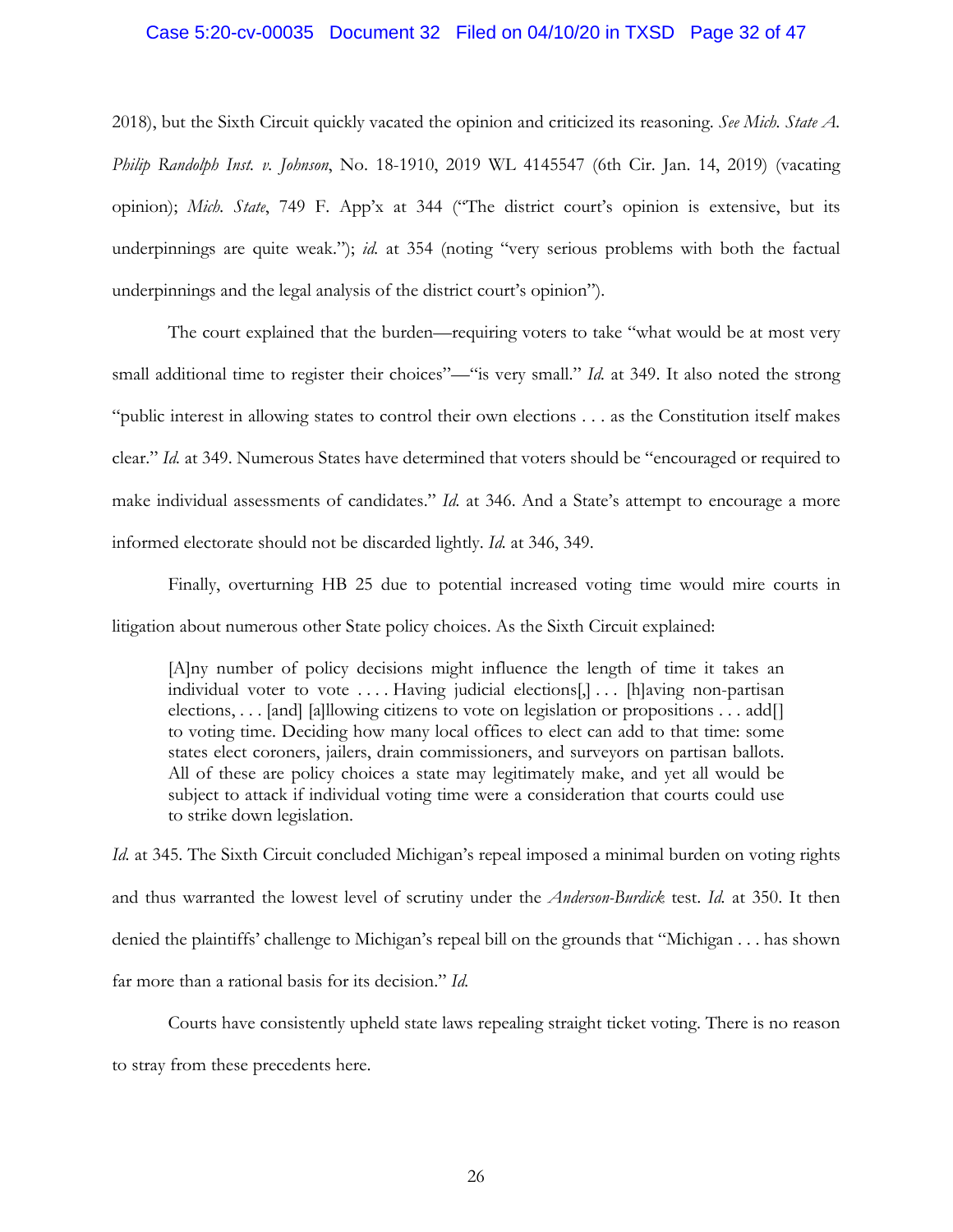### **B. Plaintiffs' Section 2 Results Claim Fails**

Plaintiffs' Section 2 "results test" claim fails as a matter of law. *See* ECF 16 ¶¶ 97–103. They have not plausibly alleged a violation as to *any* Texas voters, and they certainly have not "establish[ed] that no set of circumstances exists under which [HB 25] would be valid." *Salerno*, 481 U.S. at 745.

#### **1. HB 25 Is Lawful**

 $\overline{a}$ 

As a threshold matter, the abolition of straight ticket voting is not a "voting qualification or prerequisite to voting or standard, practice, or procedure" covered by Section 2. 52 U.S.C. § 10301(a). As the Sixth Circuit noted, "[t]he language of the statute alone can hardly be read to cover a change in ballot format that applies to all voters, that keeps no one away from the polls, and that prevents no one from registering their vote." *Mich. State*, 749 F. App'x at 353.

Section 2 does not stretch so far. In *Lucas v. Townsend*, a Georgia school board wanted to hold a bond election. *See* 698 F. Supp. 909 (M.D. Ga. 1988). It decided to submit a single question to the voters: whether to approve a \$29 million bond covering three separate projects. *See id.* at 910. The plaintiffs wanted the projects submitted as three separate ballot questions and argued that the choice between those alternatives should have been precleared under Section 5. *See id.* The district court rejected that claim because "the form or structure of a question on a bond referendum is not a standard, practice or procedure affecting voting." *Id.* at 912.<sup>28</sup> "The discretionary decision to submit one or more questions to the electorate is one properly left to the political process." *Id.* The Supreme Court summarily affirmed. *See* 493 U.S. 1052 (1990). The same principle applies here. Whether voters select candidates individually or in the aggregate (through straight ticket voting) is no more a "standard, practice, or procedure" than whether voters approve bond projects individually or in the aggregate.<sup>29</sup>

<sup>28</sup> The text of Section 5—"voting qualification or prerequisite to voting, or standard, practice, or procedure with respect to voting"—is materially identical to the text of Section 2. 52 U.S.C. § 10304(a)

<sup>29</sup> Confirming this analysis, the Attorney General has promulgated regulations explaining the meaning of "standard, practice, or procedure" in Section 5, but those regulations give no hint that they would include a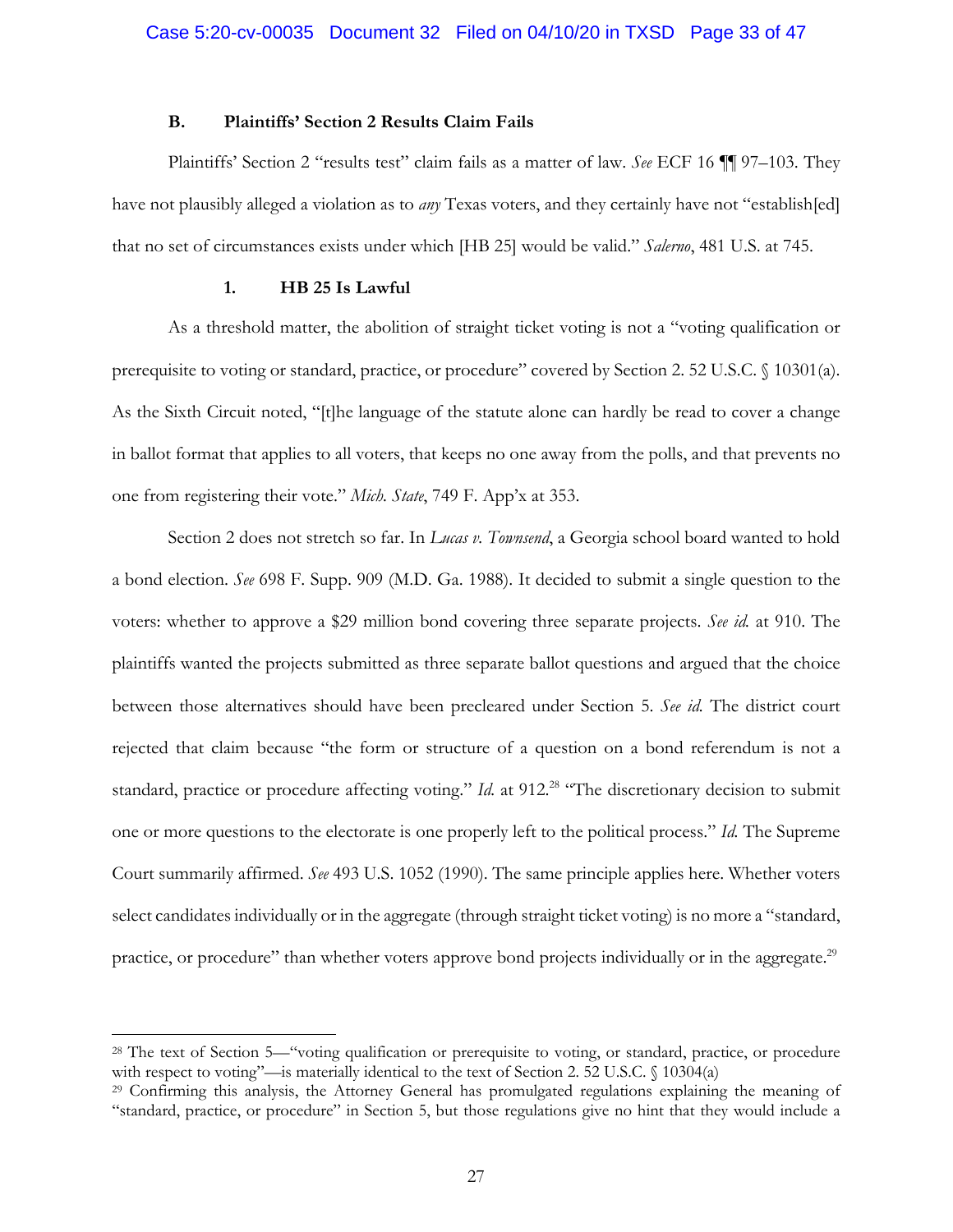#### Case 5:20-cv-00035 Document 32 Filed on 04/10/20 in TXSD Page 34 of 47

In any event, HB 25 would not violate Section 2. Under Section 2, a plaintiff must plausibly allege that: (1) the challenged law is "responsible for minority voters' inability to elect [their preferred] candidates," *Thornburg v. Gingles*, 478 U.S. 30, 50 (1986), (2) minority voters' inability to elect their preferred candidates is "on account of race," 52 U.S.C. § 10301(a), and (3) "under the 'totality of circumstances,' [minority voters] do not possess the same opportunities to participate in the political process and elect representatives of their choice enjoyed by other voters," *LULAC, Council No. 4434 v. Clements*, 999 F.2d 831, 849 (5th Cir. 1993) (en banc). Plaintiffs cannot satisfy any of these requirements.

First, Plaintiffs have not plausibly alleged that HB 25 is "responsible for minority voters' inability to elect [their preferred] candidates." *Gingles*, 478 U.S. at 50. Plaintiffs do not allege that minority voters were able to elect candidates of their choice before HB 25 or that they will be unable to do so when it goes into effect. This is a fatal flaw. "Unless minority voters possess the *potential* to elect representatives in the absence of the challenged structure or practice, they cannot claim to have been injured by that structure or practice." *Id.* at 50 n.17. Because Plaintiffs never allege HB 25 will cause minority voters to lose the ability to elect their candidates of choice, their Section 2 claim fails.

Instead of alleging HB 25 will prevent minority voters from electing their candidates of choice, Plaintiffs rely on vague suggestions of "disparate<sup>[]</sup> impacts." ECF 16 ¶ 70. But any impact that does not affect minority voters' ability to vote or to elect candidates of choice cannot support a Section 2 claim. Moreover, Plaintiffs have not plausibly alleged a disparate impact. *See infra* Part IV.C.

Second, even if Plaintiffs could establish that minority voters face a "lack of success at the polls," they would also need to plausibly allege that "the reasons for, or causes of, these electoral losses" are "racial," not "partisan." *LULAC*, 999 F.2d at 853–54. Courts must be careful not to

decision on whether to use straight ticket voting. Instead, they list examples like "the eligibility and qualification procedures for independent candidates." 28 C.F.R. § 51.13(h).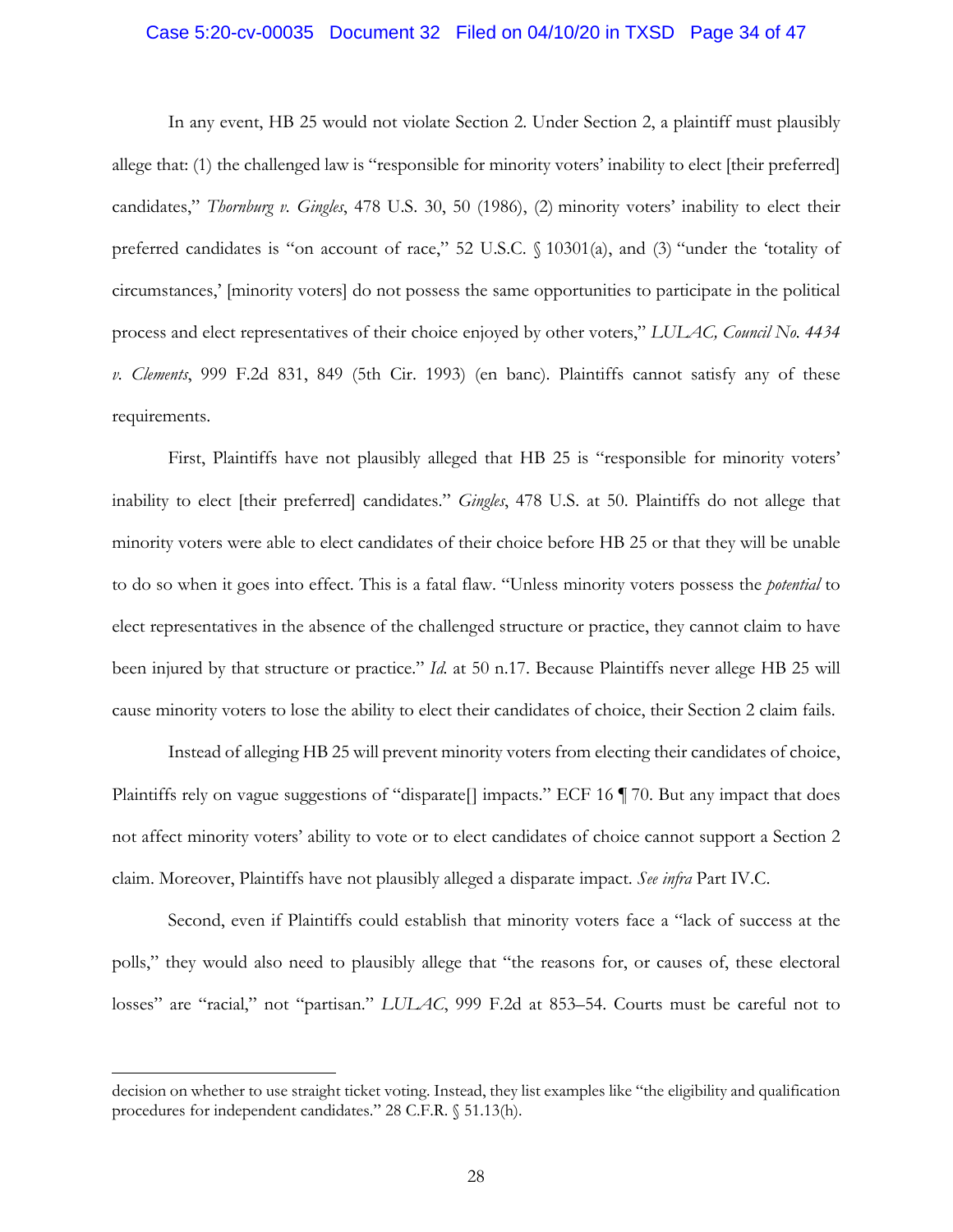## Case 5:20-cv-00035 Document 32 Filed on 04/10/20 in TXSD Page 35 of 47

"loose<sup>[]</sup>  $\Omega$  from its racial tether." *Id.* at 850. Political disadvantages are not actionable unless they are "on account of race." *Id.* at 854; 52 U.S.C. § 10301(a). "The Voting Rights Act does not guarantee that nominees of the Democratic Party will be elected, even if black voters are likely to favor that party's candidates. Rather, § 2 is implicated only where Democrats lose because they are black, not where blacks lose because they are Democrats." *LULAC*, 999 F.2d at 854 (quotation and citation omitted).

Third, the totality-of-the-circumstances analysis cuts against Plaintiffs. This "inquiry . . . is not limited to factors listed in the legislative history of the Voting Rights Act." *Id.* at 871. "The weight, as well as tenuousness, of the state's interest is a legitimate factor in analyzing the totality of circumstances." *Id.* And the strong state interests discussed above support HB 25 here too. *See supra* Part IV.A.2.

The nearly nationwide consensus against straight ticket voting also favors the Secretary. In *LULAC*, the Fifth Circuit emphasized that twenty-five other States had a rule similar to Texas's. *See* 999 F.2d at 872. Here, forty-four states agree. That further "bolster[s]" the Secretary's position. *Id.* 

Moreover, Plaintiffs' discussion of the legislative-history factors is not persuasive. They improperly extrapolate from "isolated incidents." *Id.* at 879. They implausibly interpret other incidents. For example, Plaintiffs accuse a Hispanic elected official of running an anti-Hispanic campaign. *See* ECF 16 ¶ 81. Plaintiffs claim certain groups are "underrepresented in the State's elected offices." ECF 16 ¶ 83. But they base their numbers on total percentage of the population, not the relevant "pool of qualified candidates." *LULAC*, 999 F.2d at 888. Plaintiffs also omit the fact that one of Texas's U.S. Senators is Hispanic, meaning that, according to Plaintiffs' own framework, Hispanic voters are "overrepresented." in federal Senate seats.

In their totality-of-the-circumstances allegations, Plaintiffs also rely on State laws that have been upheld as constitutional. For example, Plaintiffs claim that having statewide elections for judges on Texas's highest courts "enhance[s] the opportunity for discrimination." ECF 16 ¶ 84. But a federal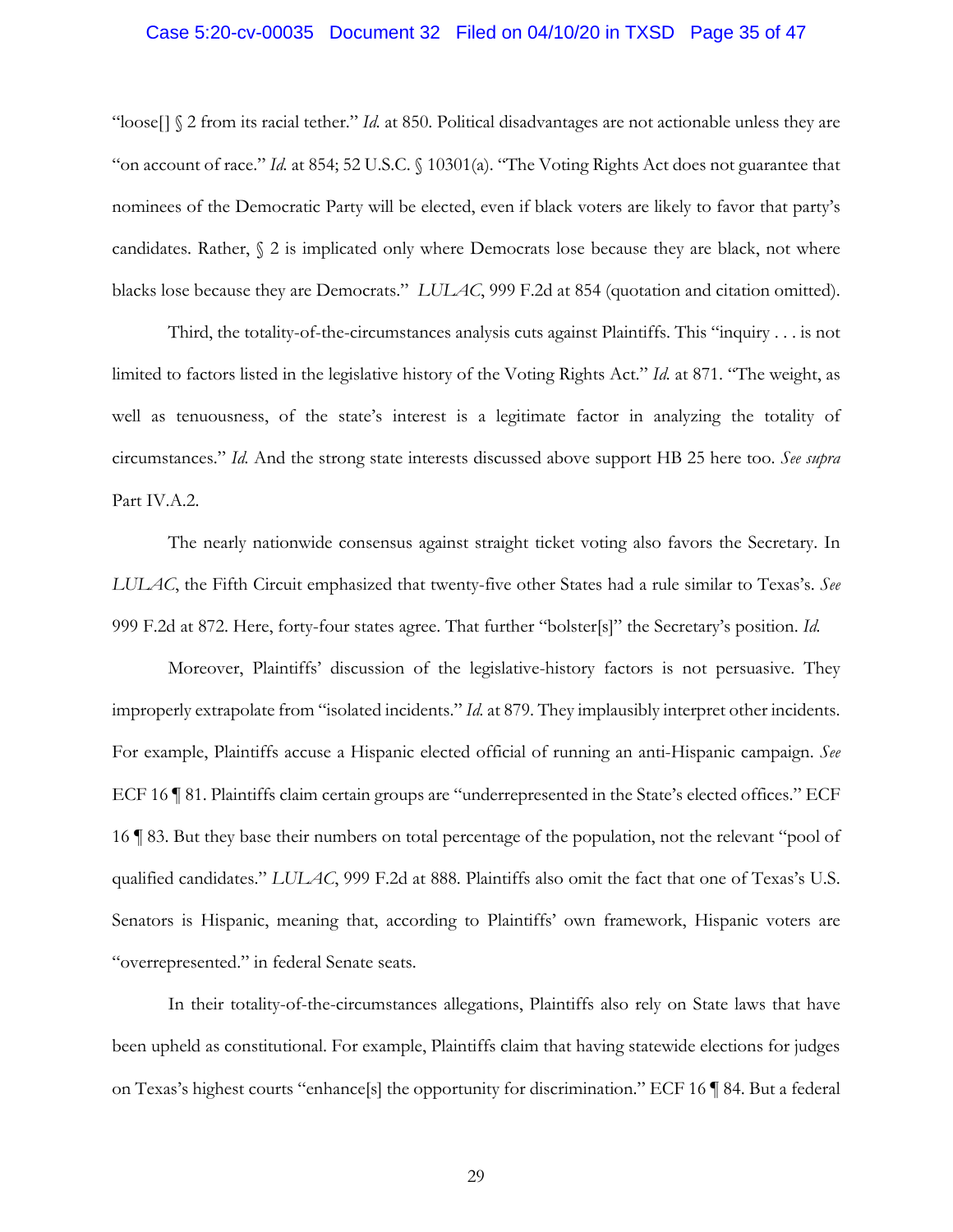#### Case 5:20-cv-00035 Document 32 Filed on 04/10/20 in TXSD Page 36 of 47

court has specifically rejected that claim. *See Lopez v. Abbott*, 339 F. Supp. 3d 589, 619 (S.D. Tex. 2018).

Incorrectly interpreting Section 2 to prohibit HB 25 would take Section 2 beyond the scope of Congress's "power to enforce [the Fifteenth Amendment] by appropriate legislation." U.S. Const. amend. XV,  $\S$  2. At that point, Section 2 would represent "a substantive change in constitutional protections under the guise of enforcement." *Veasey v. Abbott*, 830 F.3d 216, 316 (5th Cir. 2016) (Jones, J., concurring in part and dissenting in part) (quotation and citation omitted); *see also LULAC v. Abbott*, 369 F. Supp. 3d 768, 787 (W.D. Tex. 2019), *aff'd*, 951 F.3d 311 (5th Cir. 2020) ("If Section 2 permitted or required a remedy of proportional representation in the Electoral College for political parties it would not be 'congruent or proportional' to the violation of the asserted constitutional right . . . .").

## **2. Plaintiffs Do Not Have a Private Cause of Action**

Plaintiffs' Section 2 claim fails for an additional, independent reason: The Voting Rights Act does not provide them with a private cause of action. The Supreme Court has often "[a]ssum[ed], for present purposes, that there exists a private right of action to enforce" Section 2. *City of Mobile v. Bolden*, 446 U.S. 55, 60 (1980) (plurality); *see also Morse v. Republican Party of Va.*, 517 U.S. 186, 288 n.21 (1996) (Thomas, J., dissenting) (noting the Court has "inadvertently, and perhaps incorrectly, allowed private suits to proceed under" Section 2). Multiple minority opinions have suggested, in dicta, that private plaintiffs can enforce Section 2, but the claims implicated a denial or abridgment of an individual's right to vote. *See Morse*, 517 U.S. at 232-33 (1996) (minority opinion of Stevens, J.) (quoting legislative history and discussing "a right to vote"); *id.* at 240 (Breyer, J., concurring in the judgment) (similar). That implied cause of action, if it exists, does not extend to Plaintiffs.<sup>30</sup>

<sup>30</sup> Moreover, *Morse*'s reasoning is inconsistent with the later majority opinion in *Sandoval*, which limited its "search for Congress's intent [to] the text and structure of" the statute. 532 U.S. at 288. "[D]ecisions before *Sandoval* frequently implied private rights of action without rigorous analysis; they did so by making a somewhat cursory inspection of the statute and its legislative history." *Conservation Force v. Delta Air Lines, Inc.*, 190 F. Supp. 3d 606, 616 (N.D. Tex. 2016), *aff'd*, 682 F. App'x 310 (5th Cir. 2017) (affirming "[e]ssentially for the reasons stated in the district court's comprehensive and well-reasoned opinion"). Such pre-*Sandoval* opinions are "are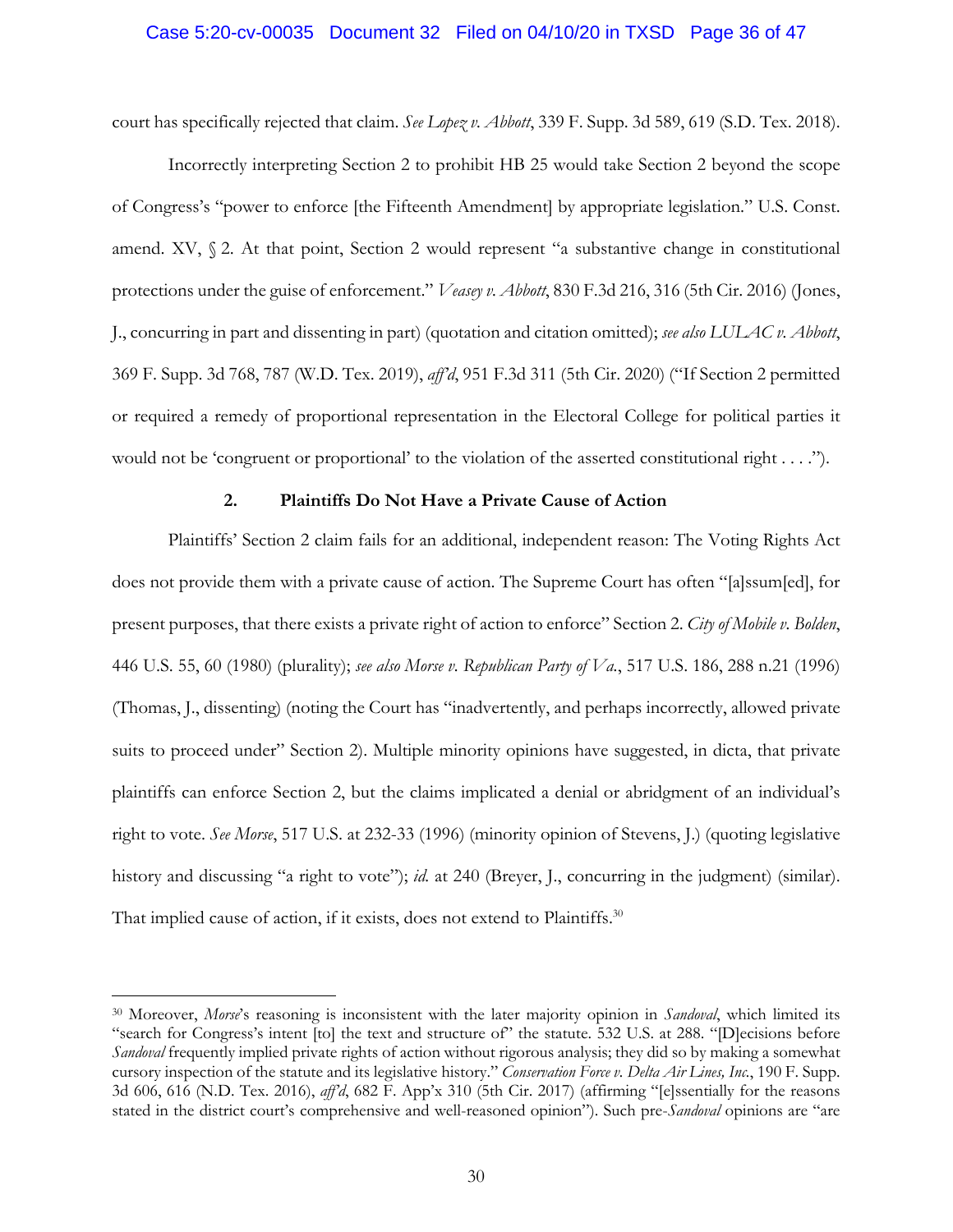#### Case 5:20-cv-00035 Document 32 Filed on 04/10/20 in TXSD Page 37 of 47

The individual Plaintiffs do not allege they are registered voters, do not allege they intend to vote in future elections, and do not bring this suit in their (unalleged) capacities as voters. They do not allege that their rights to vote will be denied or abridged, and they cannot rely on the rights of thirdparty voters. *See supra* Part III.D. An implied cause of action is available only to "the particular plaintiff" in whom "the statute creates rights." *Delancey v. City of Austin*, 570 F.3d 590, 593 (5th Cir. 2009) (quoting *Equal Access for El Paso, Inc. v. Hawkins*, 509 F.3d 697, 701 (5th Cir. 2007)).

Section 2 does not imply a private cause of action for non-voters. In *Alexander v. Sandoval*, 532 U.S. 275, 287 (2001), the Supreme Court rejected its previous, looser approach to inferring causes of action. Today, "private rights of action to enforce federal law must be created by Congress." *Id.* at 286. "The judicial task is to interpret the statute Congress has passed to determine whether it displays an intent to create not just a private right but also a private remedy." *Id.* Unless Congress expresses that intent, "a cause of action does not exist and courts may not create one, no matter how desirable that might be as a policy matter, or how compatible with the statute." *Id.* at 286–87.

First, Section 2 contains no indication that Congress intended to create a private right, much less a private remedy, for non-voters. The statute's text is focused on the governmental officials it regulates: "No voting qualification or prerequisite to voting or standard, practice, or procedure s*hall be imposed or applied by any State or political subdivision* in a manner which results in a denial or abridgement of the right of any citizen of the United States to vote on account of race or color . . . ." 52 U.S.C. § 10301(a) (emphasis added). "Statutes that focus on the person regulated rather than the individuals protected create no implication of an intent to confer rights on a particular class of persons." *Sandoval*, 532 U.S. at 289 (quotation omitted). Section 2 "is framed in terms of the obligations imposed on the regulated party" (government officials) while voters are "referenced only as an object of that

1

not binding nor persuasive." *Id.* (declining to follow a pre-*Sandoval* Fifth Circuit opinion). Under the Supreme Court's current approach, Section 2 does not create any private cause of action.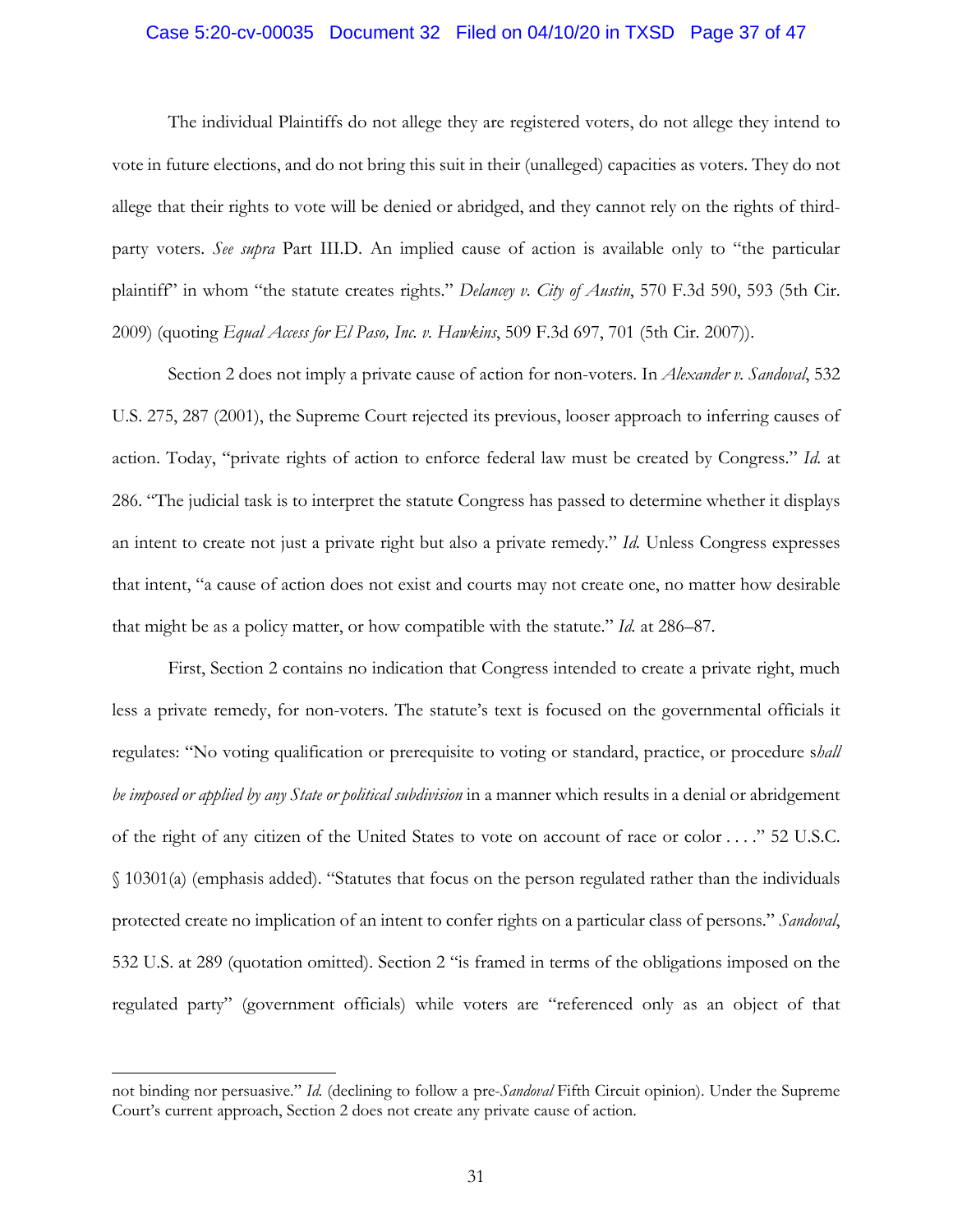## Case 5:20-cv-00035 Document 32 Filed on 04/10/20 in TXSD Page 38 of 47

obligation." *Logan v. U.S. Bank Nat'l Ass'n*, 722 F.3d 1163, 1171 (9th Cir. 2013); *see also Conservation Force v. Delta Air Lines, Inc.*, 190 F. Supp. 3d 606, 616 (N.D. Tex. 2016), *aff'd*, 682 F. App'x 310 (5th Cir. 2017). Non-voters like Plaintiffs are not mentioned at all. Section 2 therefore does not confer rights on Plaintiffs "in clear and unambiguous terms." *Delancey*, 570 F.3d at 593 (quotation omitted).

Second, Section 2 does not create private remedies for non-voters. Instead, Congress authorized civil and criminal enforcement actions by the federal government. *See* 52 U.S.C. § 10308. "The express provision of one method of enforcing a substantive rule suggests that Congress intended to preclude others." *Sandoval*, 532 U.S. at 290.

Even pre-*Sandoval* precedent does not help Plaintiffs. In *Allen v. State Bd. of Elections*, the Supreme Court held that Section 5 of the Voting Rights Act created a private cause of action, but that decision did not analyze Section 2 or non-voters. *See* 393 U.S. 544, 557 (1969). The Court relied on the fact that Section 5 was "passed to protect a class of citizens," *i.e.*, voters. *Id.* Of course, *Sandoval* abandoned that loose, legislative-history-based approach. *See Sandoval*, 532 U.S. at 287. Indeed, the Supreme Court itself recognized as much when it listed *Allen* as an example of the now-abandoned "*ancien regime*." *Ziglar v. Abbasi*, 137 S. Ct. 1843, 1855 (2017). But even under *Allen*'s approach, there is no reason to think Congress "passed [Section 2] to protect" non-voters.

### **C. HB 25 is Neutral and Does Not Discriminate**

Plaintiffs also claim HB 25 intentionally discriminates on the basis of race. *See* ECF 16 ¶¶ 104– 14. Nothing could be further from the truth. Plaintiffs cannot overcome "the presumption of legislative good faith." *Abbott v. Perez*, 138 S. Ct. 2305, 2324 (2018).

HB 25 applies equally to everyone. It does not discriminate on the basis of race or anything else. After HB 25, no local official, regardless of race, will prepare a straight ticket ballot, and no voter, regardless of race, will cast a straight ticket ballot.

Indeed, Plaintiffs affirmatively plead the lack of discriminatory intent. Plaintiffs complain that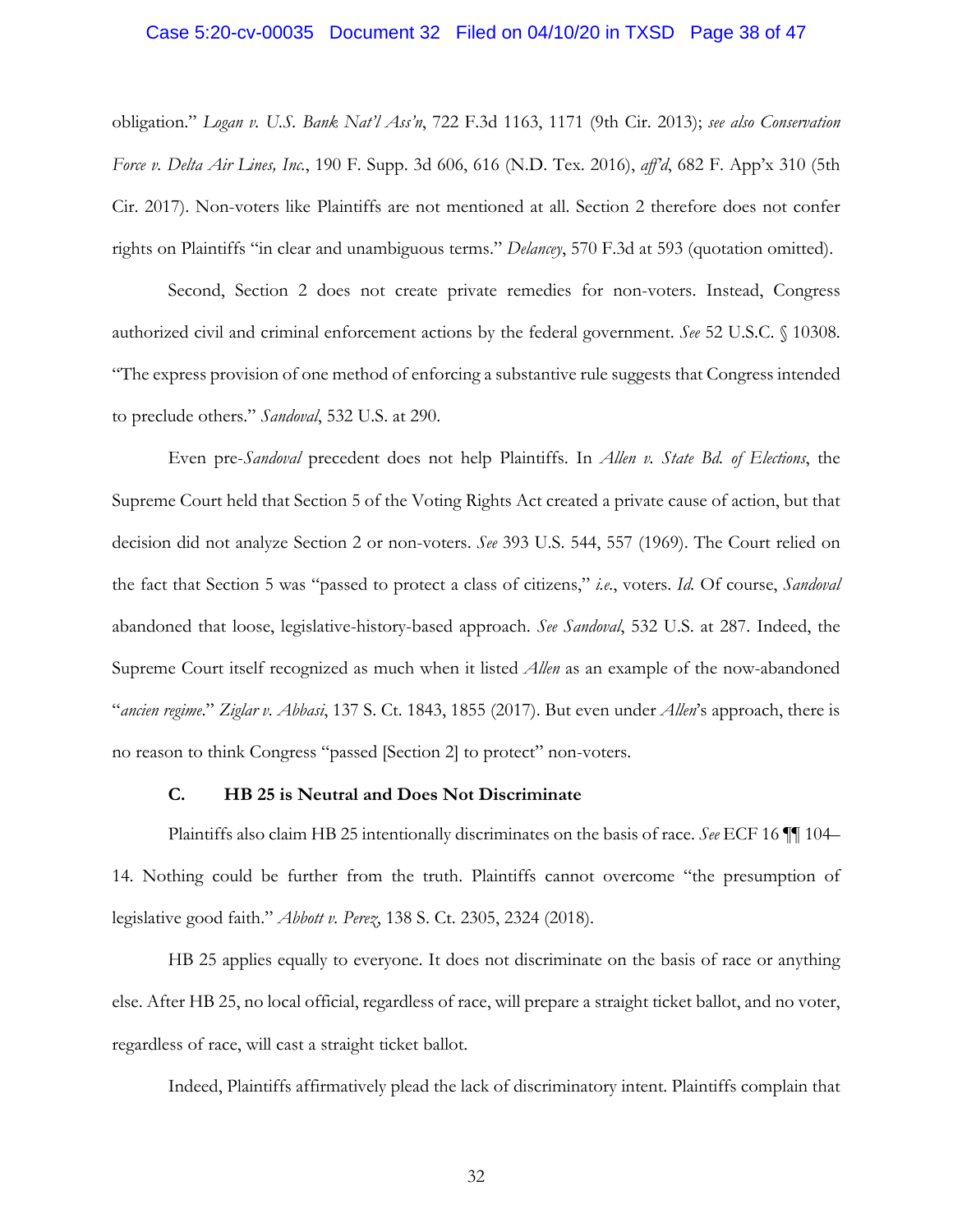#### Case 5:20-cv-00035 Document 32 Filed on 04/10/20 in TXSD Page 39 of 47

the Legislature "turned a blind eye to concerns regarding this disparate impact on minority voters." ECF 16  $\parallel$  110. Of course, turning a blind eye to disparate impact is inconsistent with enacting a law "because of, not merely in spite of, [the statute's] adverse effects upon an identifiable group." *Ashcroft v. Iqbal*, 556 U.S. 662, 677 (2009) (quotation omitted).

Discriminatory intent is particularly implausible here. HB 25 was the culmination of a longstanding bipartisan push to eliminate straight ticket voting. Forty-three other States have adopted the same policy. None of those laws have been held unconstitutional. The idea that Texas adopted the same policy as its sister States, but did so for uniquely racial reasons, is implausible, especially given the longstanding bipartisan push to eliminate straight ticket voting.

Plaintiffs attempt to lower their burden on causation. They claim that "[o]ne of the motivating factors behind HB 25 was to discriminate against African-American and Hispanic Texans." *Id.* ¶ 109. Plaintiffs must plausibly allege but-for causation, not mere "motivating factor" causation. The motivating-factor standard does not apply to claims brought under Section 1983 or the Voting Rights Act. *See Comcast Corp. v. Nat'l Ass'n of African Am.-Owned Media*, No. 18-1171, 2020 WL 1325816, at \*6 (U.S. Mar. 23, 2020) (rejecting application of the motivating-factor analysis to Section 1981 claims). Indeed, the text suggests the opposite. Language like "on account of," which is found in both the Fifteenth Amendment and the Voting Rights Act, "indicate[s] a but-for causation requirement." *Id.* at \*4; *see* U.S. Const. amend. XV, § 1; 52 U.S.C. § 10301(a).

Regardless, Plaintiffs have not plausibly alleged that race was a motivating factor. Their legal conclusions are "bare assertions" that "amount to nothing more than a formulaic recitation of the elements of a constitutional discrimination claim, namely, that petitioners adopted a policy because of, not merely in spite of, its adverse effects upon an identifiable group. As such, the allegations are conclusory and not entitled to be assumed true." *Iqbal*, 556 U.S. at 681 (quotations omitted).

Plaintiffs invoke the *Arlington Heights* factors, but their allegations are implausible. *See Vill. of*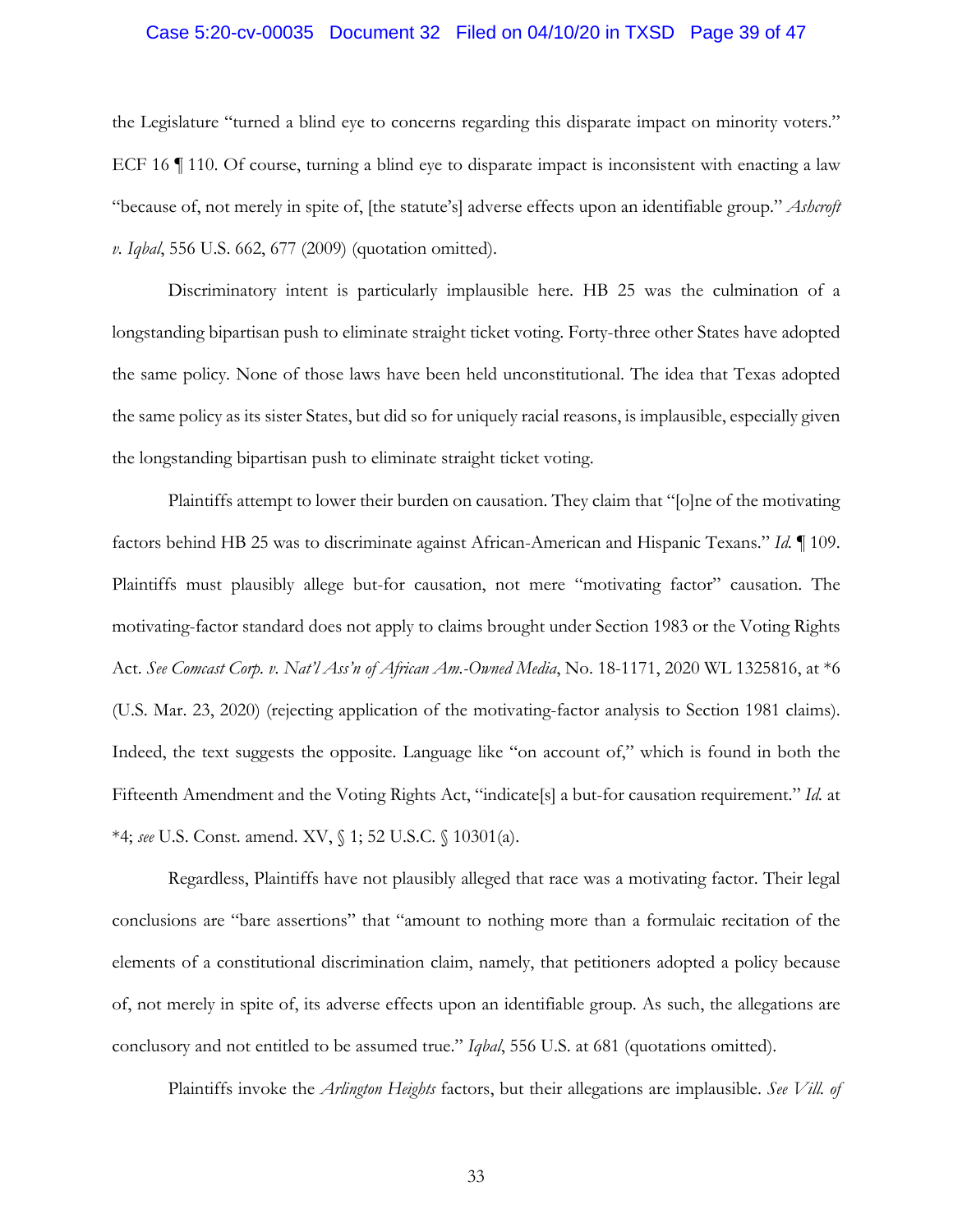#### Case 5:20-cv-00035 Document 32 Filed on 04/10/20 in TXSD Page 40 of 47

*Arlington Heights v. Metro. Hous. Dev. Corp.*, 429 U.S. 252 (1977). Plaintiffs do not plausibly allege facts supporting a finding of disparate impact. *See* ECF 16 ¶¶ 100–02. And there is no disparate impact on minority voters—every voter, regardless of race, must make individual selections. To the extent that is a burden, it is an equal one.

Even limiting the analysis to voters who previously used straight ticket voting, as Plaintiffs suggest, does not produce a disparate impact. Plaintiffs concede straight ticket voting was widely used by voters of all races. *See* ECF 16 ¶ 26 (alleging "STV is utilized by a vast majority of Texans"). Plaintiffs do not (and cannot) allege that most users of straight ticket voting were racial minorities. That precludes a finding of disparate impact.

In *Personnel Administrator of Massachusetts v. Feeney*, the plaintiffs challenged a hiring preference given to veterans as discriminatory against women. 442 U.S. 256 (1979). The Supreme Court rejected that claim because even though "few women benefit from the preference," the group disadvantaged "is not substantially all female." *Id.* at 275. The fact that "significant numbers of nonveterans are men, and all nonveterans—male as well as female—are placed at a disadvantage" precludes "the inference that the statute is but a pretext for preferring men over women." *Id.*

Similarly, in *Metropolitan Housing Development Corp. v. Village of Arlington Heights*, the court held that a zoning decision precluding a public housing development did not have a disparate impact on racial minorities. 558 F.2d 1283 (7th Cir. 1977). The court emphasized "that the class disadvantaged by the Village's action was not predominantly nonwhite, because sixty percent of the people in the Chicago area eligible for federal housing subsidization in 1970 were white." *Id.* at 1291.

That the Village's action affected "a significantly greater percentage of the nonwhite people in the Chicago area than of the white people in that area" was not enough to establish a disparate impact. *Id.* In this case, Plaintiffs' allegation (that the percentage of minority voters who used straight ticket voting is higher than the percentage of white voters who did so) is similarly irrelevant. *See* ECF 16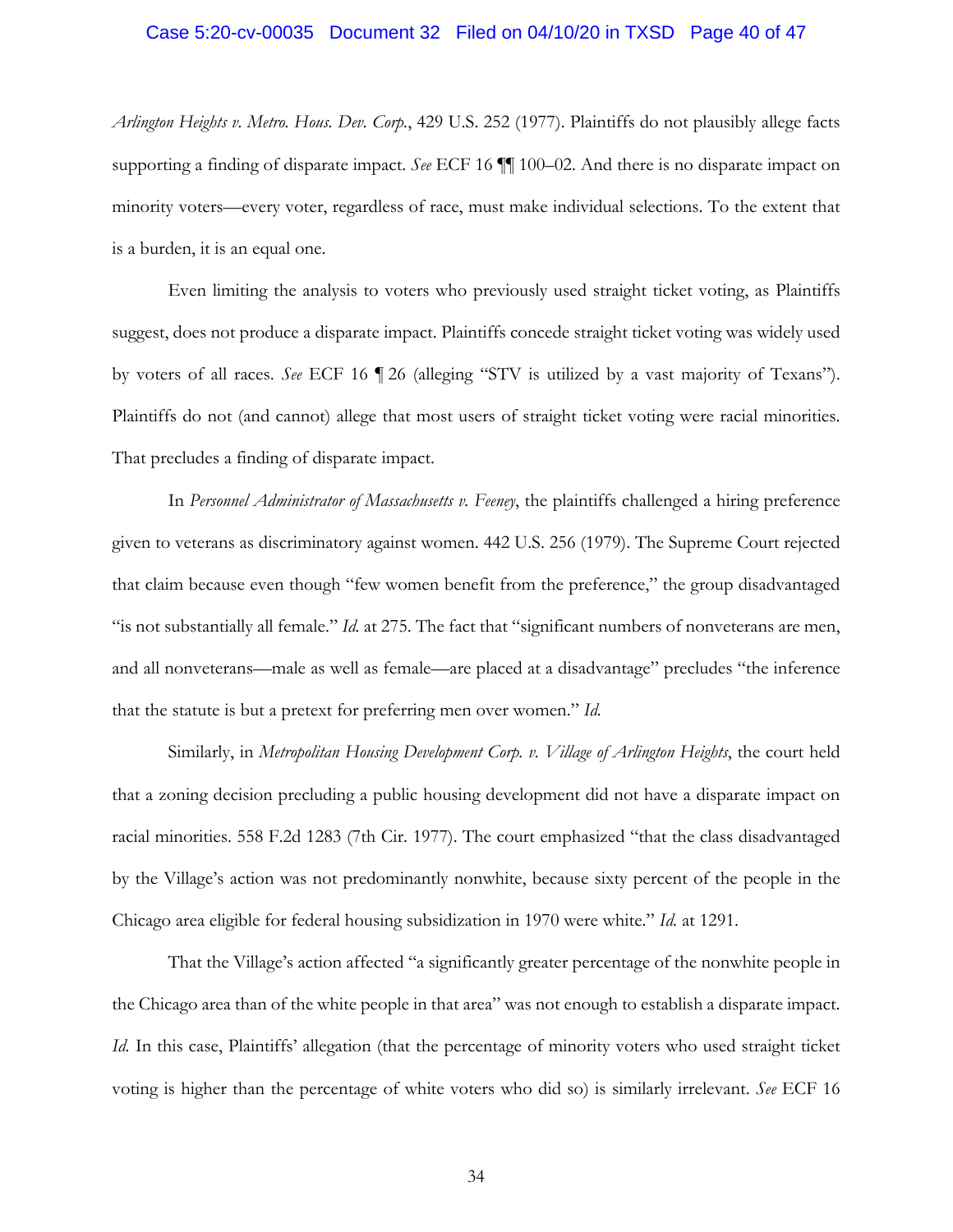#### Case 5:20-cv-00035 Document 32 Filed on 04/10/20 in TXSD Page 41 of 47

¶ 28. Because "the class [allegedly] disadvantaged" is "not predominantly nonwhite," the allegation of disparate impact is "relatively weak" and does not support liability. *Arlington Heights*, 558 F.2d at 1291.

Regardless of how one slices the numbers, straight ticket voting is not about race. As the Sixth Circuit has explained, "actual use of straight-ticket voting is strongly correlated to the partisanship of an area, but not to race directly." *Mich. State*, 749 F. App'x at 348. In the end, "[t]oo many [white voters] are affected by [HB 25] to permit the inference that the statute is but a pretext for preferring [white voters] over [minority voters]." *Feeney*, 442 U.S. at 275.

Indeed, it has been argued that straight ticket voting *hurt* the electoral prospects of minority candidates: "[U]ninformed and straight-ticket voting along party lines can, and in this case does, reinforce minority voters' unequal access to the political process." *LULAC*, 999 F.2d at 912 (King, J., dissenting). With judges declaring straight ticket voting bad for minority voters, it is implausible that the Legislature eliminated straight ticket voting to harm those same minority voters.

The Complaint details the arguments that opponents of HB 25 raised in the Legislature. *See, e.g,* ECF 1 ¶¶ 13, 38–44. But courts "do not judge the intention of a bill's supporters by the characterization of its opponents." *Mich. State*, 749 F. App'x at 351. "[T]he statements of those opposing any bill cannot be taken as a sign that the proponents intended the predicted parade of horribles." *Id.*

Plaintiffs argue "the Legislature departed from its usual practice" because HB 25 was heard in the Senate Business and Commerce Committee and "because the author of HB 25 failed to take a position on or answer questions regarding proposed amendments." ECF 16 ¶ 111. These supposed departures from normal procedures cannot support an inference of discriminatory motive because Plaintiffs failed to allege what the "normal procedures" would be for this kind of high-priority bill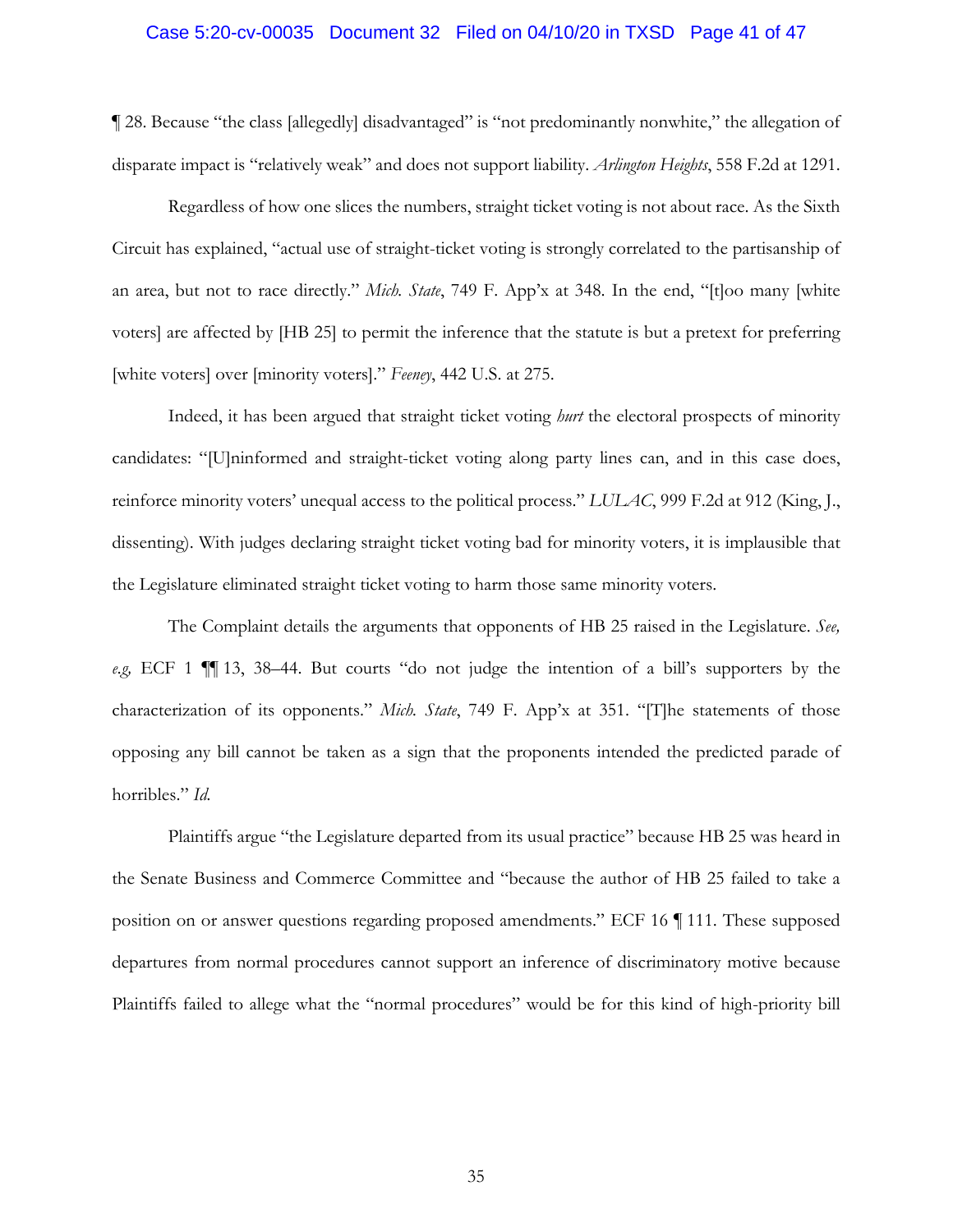when the legislative minority has signaled it intends to challenge the law in court.<sup>31</sup>

## **D. Plaintiffs' Viewpoint-Discrimination Claim Fails**

Plaintiffs also press a viewpoint-discrimination claim. Relying on *Carrington v. Rash*, 380 U.S. 89 (1965), Plaintiffs rely on a concept called "partisan fencing." *See* ECF 16 ¶¶ 115–20. "Recent cases, however, have approached partisan fencing claims skeptically." *Feldman v. Ariz. Sec'y of State's Office*, 208 F. Supp. 3d 1074, 1094 (D. Ariz. 2016). And Plaintiffs' claim fails for multiple reasons.

As an initial matter, *Carrington* does not apply because "none of the challenged provisions categorically bar any citizen of [Texas] from voting." *One Wis. Inst.*, 198 F. Supp. 3d at 928. "*Carrington* dealt with an outright prohibition on voting." *Id.* No one disputes HB 25 is not such a prohibition. Plaintiffs cannot bring a "partisan fencing" challenge to a statute that does not fence out anyone, much less on the basis of party.

Even if Plaintiffs could bring a *Carrington* claim, it would be subject to "the *Anderson-Burdick* balancing framework." *Feldman*, 208 F. Supp. 3d at 1094; *see One Wis. Inst.*, 198 F. Supp. 3d at 928–29; *Ohio Org. Collaborative v. Husted*, 189 F. Supp. 3d 708, 767 (S.D. Ohio), *rev'd on other grounds*, 834 F.3d 620 (6th Cir. 2016). Plaintiffs cannot satisfy *Anderson-Burdick* for the reasons explained above. *See supra* Part IV.A.

Plaintiffs make much of their contention that some supporters of HB 25 thought it would help Republican candidates. *See* ECF 1 ¶¶ 50–53. That is irrelevant. "[I]f a nondiscriminatory law is supported by valid neutral justifications, those justifications should not be disregarded simply because partisan interests may have provided one motivation for the votes of individual legislators." *Crawford*, 553 U.S. at 204 (plurality). "[A] provision is not unconstitutional if the legislators who passed it were partly motivated by partisan gain, so long as there were sufficient valid justifications." *One Wis. Inst.*,

1

<sup>&</sup>lt;sup>31</sup> Insofar as Plaintiffs bring Count IV under the VRA, they lack a private cause of action for the reasons explained in Part IV.B.2.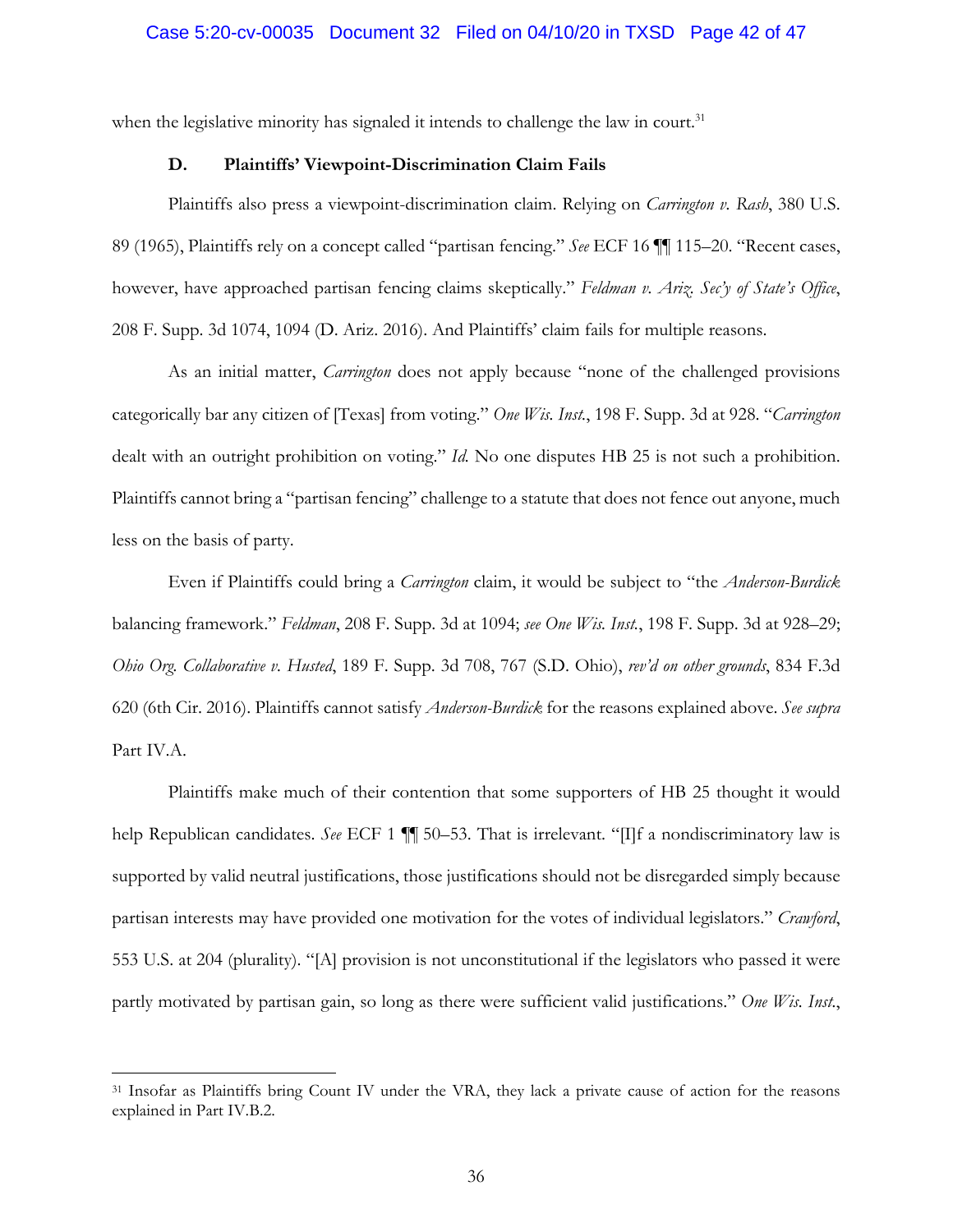## Case 5:20-cv-00035 Document 32 Filed on 04/10/20 in TXSD Page 43 of 47

198 F. Supp. 3d at 929; *see also Mich. State*, 749 F. App'x at 350; *id.* at 355 (Kethledge, J., concurring).

Finally, Plaintiffs ask this Court to decide a non-justiciable political question. Sometimes "the judicial department has no business entertaining [a] claim of unlawfulness—because the question is entrusted to one of the political branches or involves no judicially enforceable rights." *Rucho v. Common Cause*, 139 S. Ct. 2484, 2494 (2019) (quotation omitted). Such claims are nonjusticiable because they are "outside the courts' competence and therefore beyond the courts' jurisdiction." *Id.* "Among the political question cases the Court has identified are those that lack 'judicially discoverable and manageable standards for resolving [them].'" *Id.* (quoting *Baker v. Carr*, 369 U.S. 186, 217 (1962)).

*Rucho* held that partisan gerrymandering presented a political question. Plaintiffs' "partisan fencing" claim is analogous to *Rucho*'s "partisan gerrymandering" claim in three material ways. First, "the Framers' decision to entrust districting to political entities" precluded "hold[ing] that legislators cannot take partisan interests into account." *Rucho*, 139 S. Ct. at 2497. The same is true here. The Framers entrusted ballot design to political entities, and that precludes holding that the Constitution forbids any consideration of partisan interests. Second, courts cannot "even begin to answer" whether partisan gerrymandering (or partisan ballot design) "has gone too far" unless they know the "fair" baseline from which to measure departures. *Id.* at 2500–01. Third, in the gerrymandering context, "fairness" can be defined in different ways, and "[t]here are no legal standards discernible in the Constitution for making such judgments, let alone limited and precise standards that are clear, manageable, and politically neutral." *Id.* at 2500. So too here. Does fairness depend on how much partisan intent (or how many other intents) are attributable to the Legislature? Does fairness turn on the significance of the effects on voter turnout? The Constitution does not say.

## **V. Laches and Unclean Hands Bar Plaintiffs' Claims**

Finally, Plaintiffs are not entitled to the equitable relief they seek. "[T]he declaratory judgment and injunctive remedies are equitable in nature, and other equitable defenses may be interposed."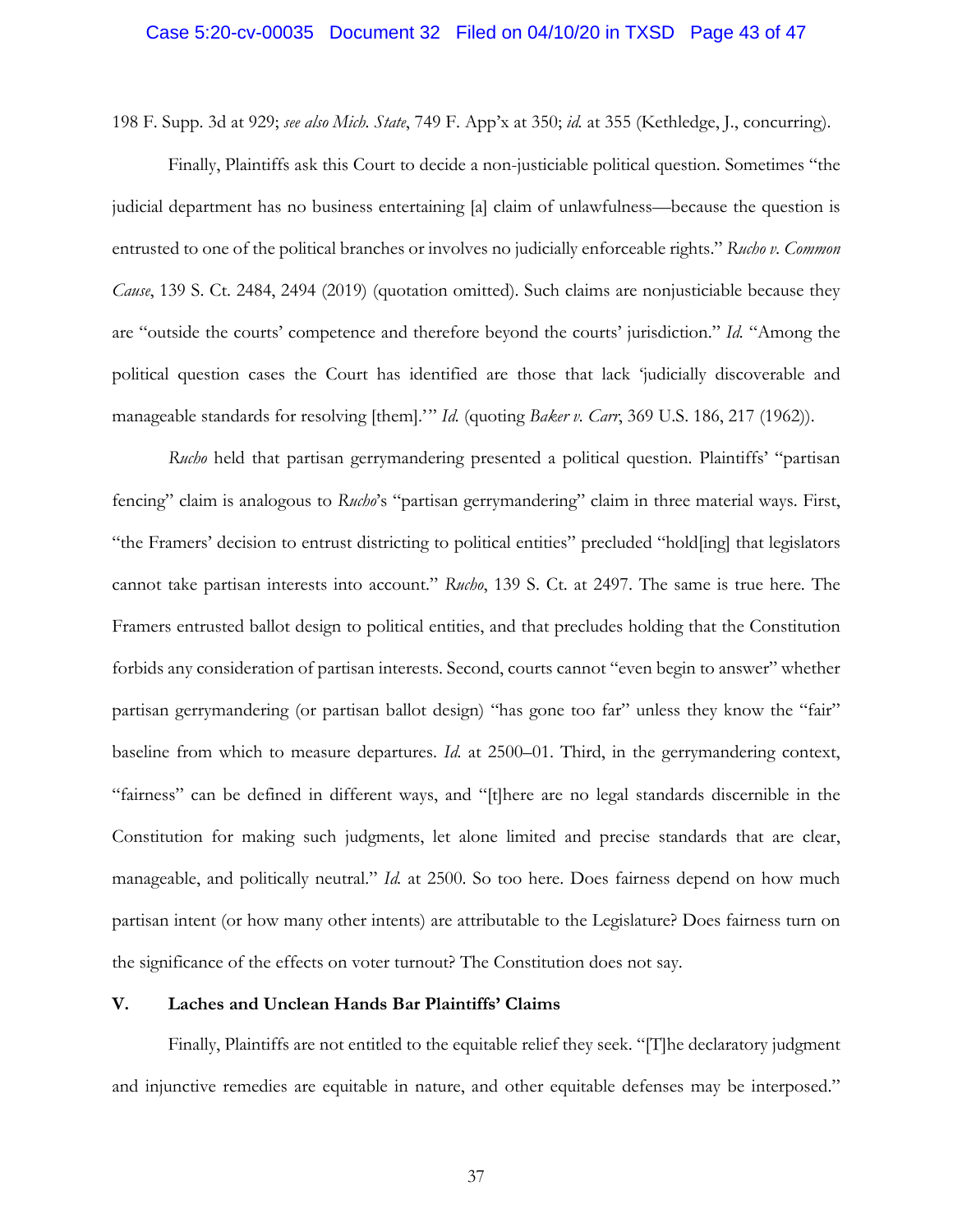#### Case 5:20-cv-00035 Document 32 Filed on 04/10/20 in TXSD Page 44 of 47

*Abbott Labs. v. Gardner*, 387 U.S. 136, 155 (1967), *abrogated on other grounds by Califano v. Sanders*, 430 U.S. 99 (1977). Here, two equitable doctrines bar Plaintiffs' claims: laches and unclean hands.

"Laches is founded on the notion that equity aids the vigilant and not those who slumber on their rights." *Nat'l Ass'n of Gov't Emps. v. City Pub. Serv. Bd. of San Antonio*, 40 F.3d 698, 708 (5th Cir. 1994) (quotation omitted). "The defense consists of three elements: (1) a delay on the part of the plaintiff in instituting suit; (2) that is not excused; and (3) that results in undue prejudice to the defendant's ability to present an adequate defense." *Id.* Each element is met here.

Plaintiffs have certainly delayed instituting suit. The Governor signed HB 25 on June 1, 2017. Plaintiffs could have challenged HB 25 years ago. Instead, they waited two years and nine months to file suit. *See White v. Daniel*, 909 F.2d 99, 103 (4th Cir. 1990).

Plaintiffs have no excuse for their delay. They are sophisticated parties represented by sophisticated counsel. *Cf. Nat'l Ass'n of Gov't Emps.*, 40 F.3d at 709. Given their involvement in the political process, Plaintiffs must have been aware of HB 25 and its alleged effects.

And Plaintiffs' inexcusable delay has prejudiced the Secretary. "Delay and prejudice are a complimentary ratio: the more delay demonstrated, the less prejudice need be shown." *Marshall v. Meadows*, 921 F. Supp. 1490, 1494 (E.D. Va. 1996); *see also White*, 909 F.2d at 103 ("Given that plaintiffs' delay is inexcusable and unreasonable, the County need not show the degree of prejudice that would be required if the delay had been less aggravated."). But in this case, the prejudice is serious.

DSCC, DCCC, and TDP have filed numerous lawsuits against the Secretary in recent months. *See Miller v. Hughs*, No. 1:19-cv-1071-LY (W.D. Tex.); *Gilby v. Hughs*, No. 1:19-cv-1063-LY (W.D. Tex.); *Tex. Democratic Party v. Hughs*, No. 5:20-cv-8-OLG (W.D. Tex.); *Stringer v. Hughs*, 5:20-cv-46- OLG (W.D. Tex.); *Tex. Democratic Party v. State of Texas*, No. D-1-GN-20-1610 (Tex. Dist. Ct.—Travis Cty.). Trying to cram so many cases into a compressed timeframe before an election taxes public resources and creates inefficiencies.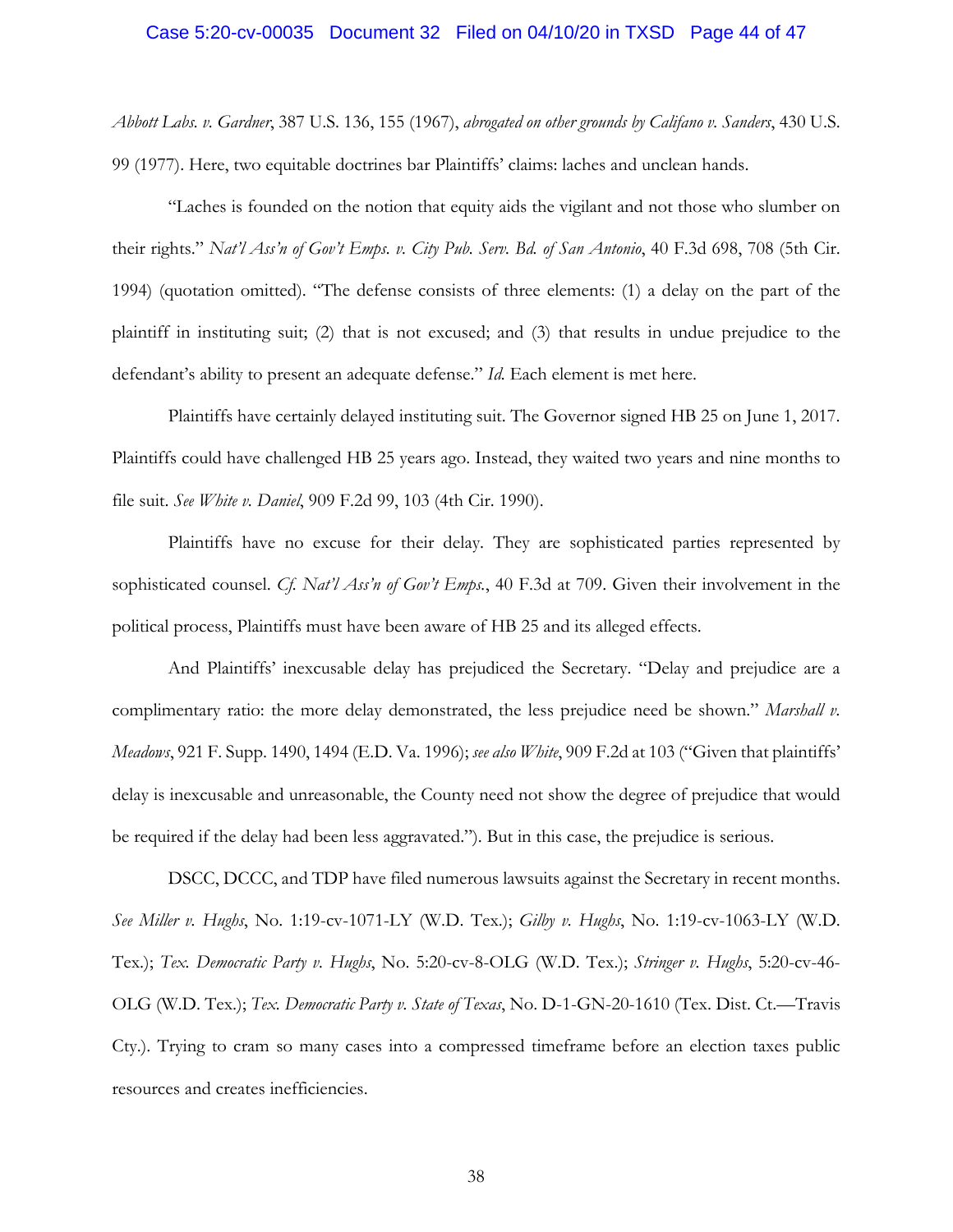#### Case 5:20-cv-00035 Document 32 Filed on 04/10/20 in TXSD Page 45 of 47

Moreover, the Secretary has already explained the benefits HB 25 gives the State. Losing those benefits would be prejudice enough, but a last-minute change in the rules would have costs of its own. Candidates have already begun campaigning for the 2020 general election. Political campaigns can make different choices based on whether ballots will include a straight ticket option. Changing the rules mid-campaign would undoubtedly disadvantage candidates and other political actors who have already invested resources in strategies that depend on the lack of straight ticket voting. If Plaintiffs had sued earlier, these harms probably would have been lessened.

Plaintiffs' claims are also barred by the doctrine of unclean hands, which precludes relief "where some unconscionable act of one coming for relief has immediate and necessary relation to the equity that he seeks in respect of the matter in litigation." *Keystone Driller Co. v. Gen. Excavator Co.*, 290 U.S. 240, 245 (1933). The doctrine of unclean hands "assumes 'even wider and more significant proportions' where the matter in issue 'concerns the public interest,' for in such an instance the denial of equitable relief 'averts an injury to the public.'" *United States v. Perez-Torres*, 15 F.3d 403, 407 (5th Cir. 1994) (quoting *Precision Instrument Mfg. Co. v. Auto. Maint. Mach. Co.*, 324 U.S. 806, 815 (1945)).

Here, Plaintiffs seek to use their own history of racial discrimination to support their claim for equitable relief. Plaintiffs rely heavily on the tragic history of discrimination in this State. *See, e.g.*, ECF 16 ¶ 71. Much of that discrimination was committed by—and for the benefit of—the Texas Democratic Party. For example, Plaintiffs focus on the "white primary system." *Id.* ¶¶ 71, 73. As Plaintiffs admit, "the [Texas] Democratic Party swiftly banned African-American and Hispanic voters from its primaries." *Id.* ¶ 72. "[T]he resolution of the Democratic party of Texas extending the privileges of membership to white citizens only" was racially discriminatory and held unconstitutional in *Smith v. Allwright*, 321 U.S. 649, 661 (1944).

That same Texas Democratic Party is a Plaintiff in this case. ECF 16 ¶ 23. The other Plaintiffs are affiliated with TDP and purport to bring claims to advance TDP's electoral interests. *Id.* ¶¶ 20–24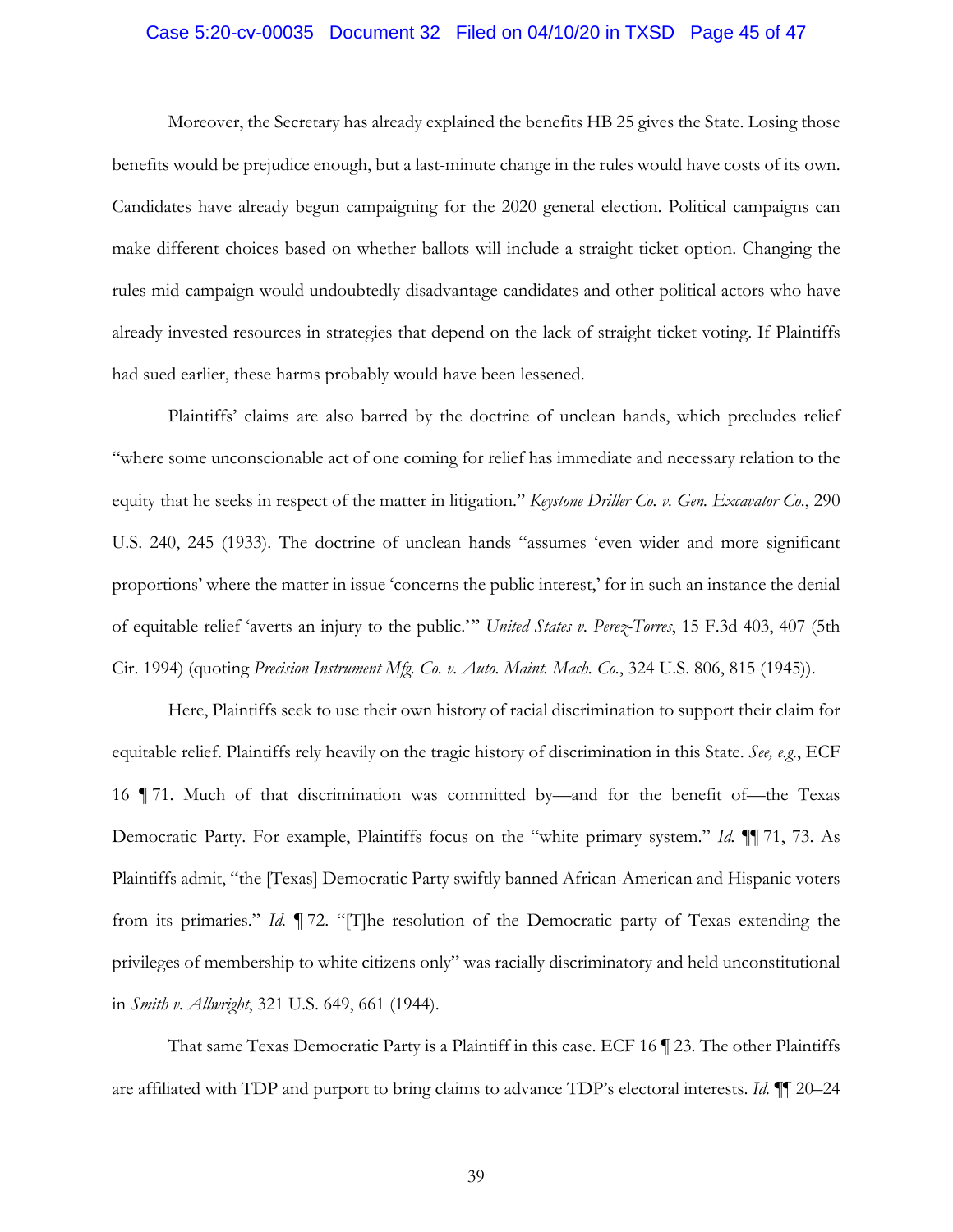## Case 5:20-cv-00035 Document 32 Filed on 04/10/20 in TXSD Page 46 of 47

(discussing "Democratic Party candidates" and "candidates of the Democratic party").

Unconstitutional racial discrimination committed by and for a Plaintiff certainly creates unclean hands. It would be unconscionable to allow a Plaintiff with such unclean hands to secure equitable relief on the basis of its previous unconstitutional discrimination.

To be sure, the State also has responsibility for the unjustifiable history of discrimination in Texas elections. Today, it consistently works to redress that history. Unclean hands nevertheless bars Plaintiffs' claims because "'one tainted with inequitableness or bad faith . . .' is barred from a court of equity, '*however improper may have been the behavior of the defendant*.'" *Alcatel USA, Inc. v. DGI Techs., Inc.*, 166 F.3d 772, 794 (5th Cir. 1999) (quoting *Precision Instrument*, 324 U.S. at 814). Whether the State's past actions "may have been more reprehensible is immaterial." *Id.* at 794 n.90. What matters here is Plaintiffs' efforts to secure equitable relief based on their own past constitutional violations.

#### **CONCLUSION**

The Secretary respectfully requests that the Court grant her motion to dismiss or, in the alternative, grant her motion to transfer venue.